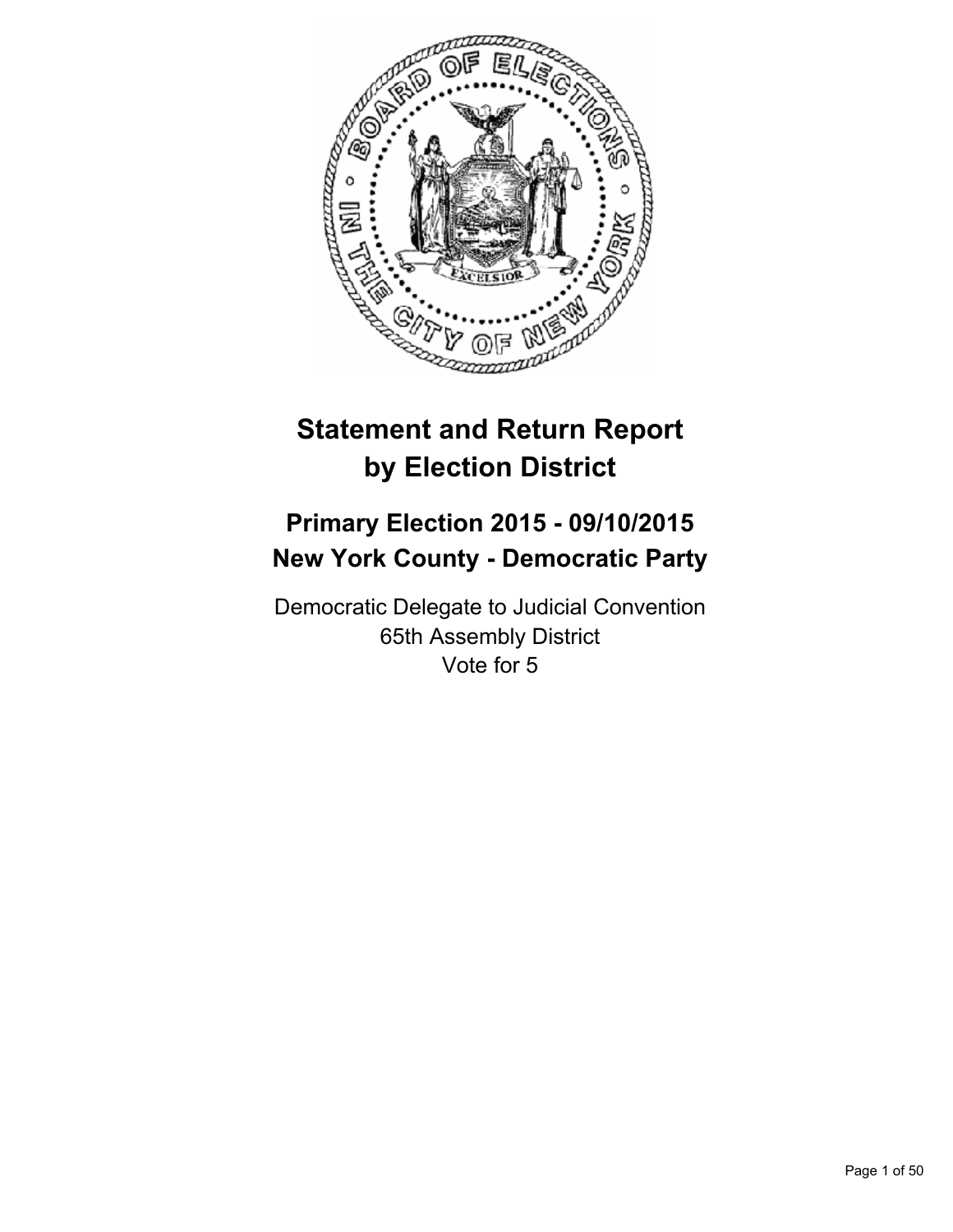

| PUBLIC COUNTER                                           | 1        |
|----------------------------------------------------------|----------|
| ABSENTEE/MILITARY                                        | 0        |
| <b>AFFIDAVIT</b>                                         | 0        |
| <b>Total Ballots</b>                                     | 1        |
| Less - Inapplicable Federal/Special Presidential Ballots | $\Omega$ |
| <b>Total Applicable Ballots</b>                          | 1        |
| <b>JOYCE BRODY SKODNEK</b>                               | 1        |
| WEI LI TJONG                                             | 1        |
| AYODELE HARRINGTON                                       | 1        |
| <b>JOSEPH KELLEY</b>                                     | 1        |
| <b>PAUL NEWELL</b>                                       | 1        |
| <b>MARK R. STEIN</b>                                     | 0        |
| <b>VIRGINIA M. KEE</b>                                   | 0        |
| <b>JUDY R. RAPFOGEL</b>                                  | 0        |
| PEDRO A. CARDI                                           | 0        |
| AIXA O. TORRES                                           | $\Omega$ |
| <b>Total Votes</b>                                       | 5        |

| <b>PUBLIC COUNTER</b>                                    | 14 |
|----------------------------------------------------------|----|
| ABSENTEE/MILITARY                                        | 0  |
| AFFIDAVIT                                                | 1  |
| <b>Total Ballots</b>                                     | 15 |
| Less - Inapplicable Federal/Special Presidential Ballots | 0  |
| <b>Total Applicable Ballots</b>                          | 15 |
| JOYCE BRODY SKODNEK                                      | 6  |
| <b>WEI LI TJONG</b>                                      | 3  |
| <b>AYODELE HARRINGTON</b>                                | 5  |
| <b>JOSEPH KELLEY</b>                                     | 4  |
| <b>PAUL NEWELL</b>                                       | 3  |
| <b>MARK R. STEIN</b>                                     | 7  |
| <b>VIRGINIA M. KEE</b>                                   | 6  |
| <b>JUDY R. RAPFOGEL</b>                                  | 6  |
| PEDRO A. CARDI                                           | 3  |
| AIXA O. TORRES                                           | 4  |
| MARVIN K MOANEY (WRITE-IN)                               | 1  |
| UNATTRIBUTABLE WRITE-IN (WRITE-IN)                       | 1  |
| <b>Total Votes</b>                                       | 49 |
| Unrecorded                                               | 26 |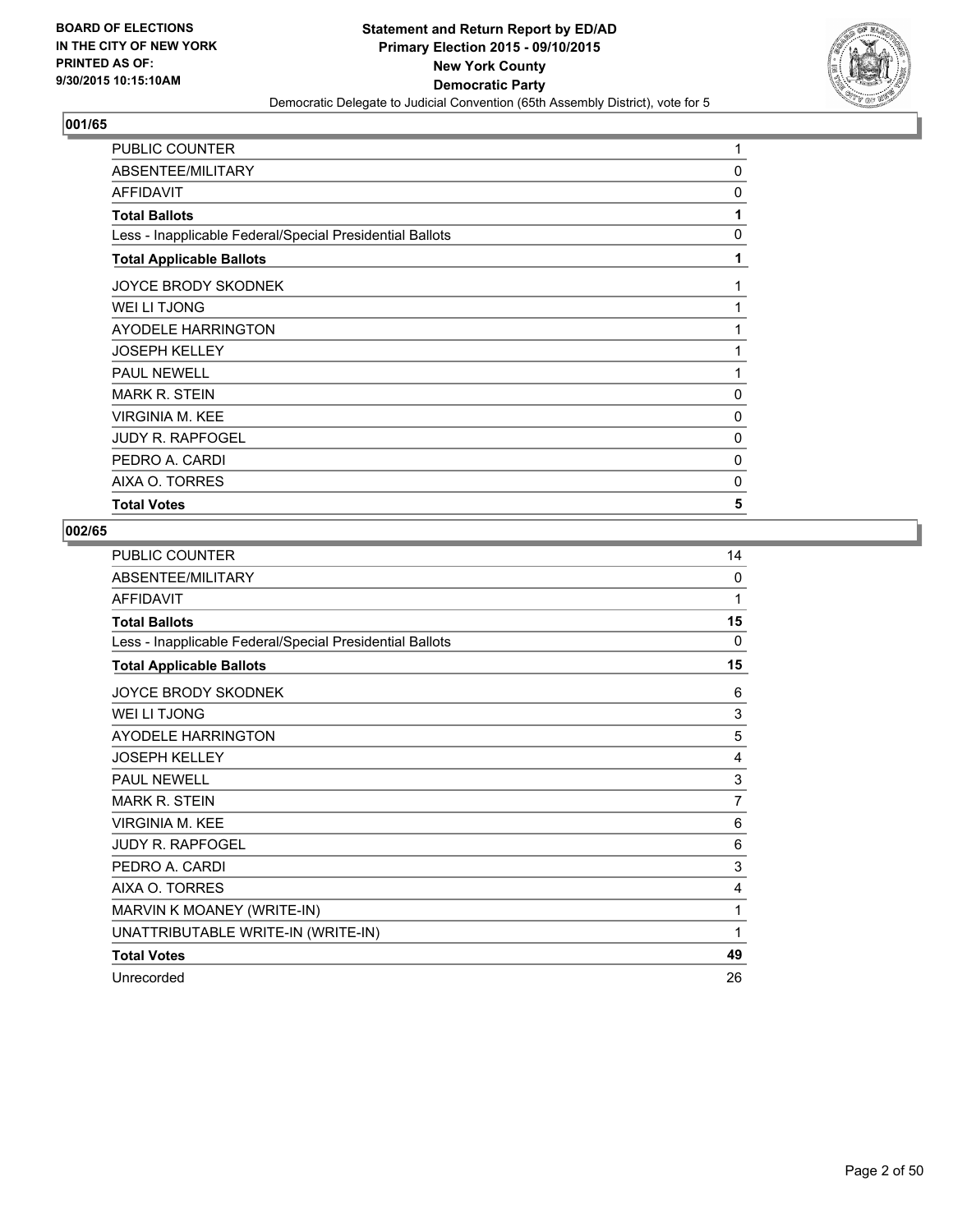

| <b>PUBLIC COUNTER</b>                                    | 3              |
|----------------------------------------------------------|----------------|
| ABSENTEE/MILITARY                                        | 0              |
| <b>AFFIDAVIT</b>                                         | 0              |
| <b>Total Ballots</b>                                     | 3              |
| Less - Inapplicable Federal/Special Presidential Ballots | 0              |
| <b>Total Applicable Ballots</b>                          | 3              |
| JOYCE BRODY SKODNEK                                      | 1              |
| WEI LI TJONG                                             | $\overline{2}$ |
| AYODELE HARRINGTON                                       | 2              |
| <b>JOSEPH KELLEY</b>                                     | 3              |
| <b>PAUL NEWELL</b>                                       | $\overline{c}$ |
| <b>MARK R. STEIN</b>                                     | 0              |
| <b>VIRGINIA M. KEE</b>                                   | 1              |
| <b>JUDY R. RAPFOGEL</b>                                  | 0              |
| PEDRO A. CARDI                                           | $\overline{2}$ |
| AIXA O. TORRES                                           | $\overline{c}$ |
| <b>Total Votes</b>                                       | 15             |

| <b>PUBLIC COUNTER</b>                                    | 1            |
|----------------------------------------------------------|--------------|
| ABSENTEE/MILITARY                                        | $\mathbf{0}$ |
| <b>AFFIDAVIT</b>                                         | 0            |
| <b>Total Ballots</b>                                     | 1            |
| Less - Inapplicable Federal/Special Presidential Ballots | $\Omega$     |
| <b>Total Applicable Ballots</b>                          | 1            |
| <b>JOYCE BRODY SKODNEK</b>                               | 0            |
| <b>WEI LI TJONG</b>                                      | $\Omega$     |
| <b>AYODELE HARRINGTON</b>                                | 0            |
| <b>JOSEPH KELLEY</b>                                     | 0            |
| <b>PAUL NEWELL</b>                                       | 0            |
| <b>MARK R. STEIN</b>                                     | 0            |
| <b>VIRGINIA M. KEE</b>                                   | $\mathbf{0}$ |
| <b>JUDY R. RAPFOGEL</b>                                  | $\Omega$     |
| PEDRO A. CARDI                                           | 0            |
| AIXA O. TORRES                                           | 0            |
| <b>REGGIE THOMAS (WRITE-IN)</b>                          | 1            |
| <b>Total Votes</b>                                       | 1            |
| Unrecorded                                               | 4            |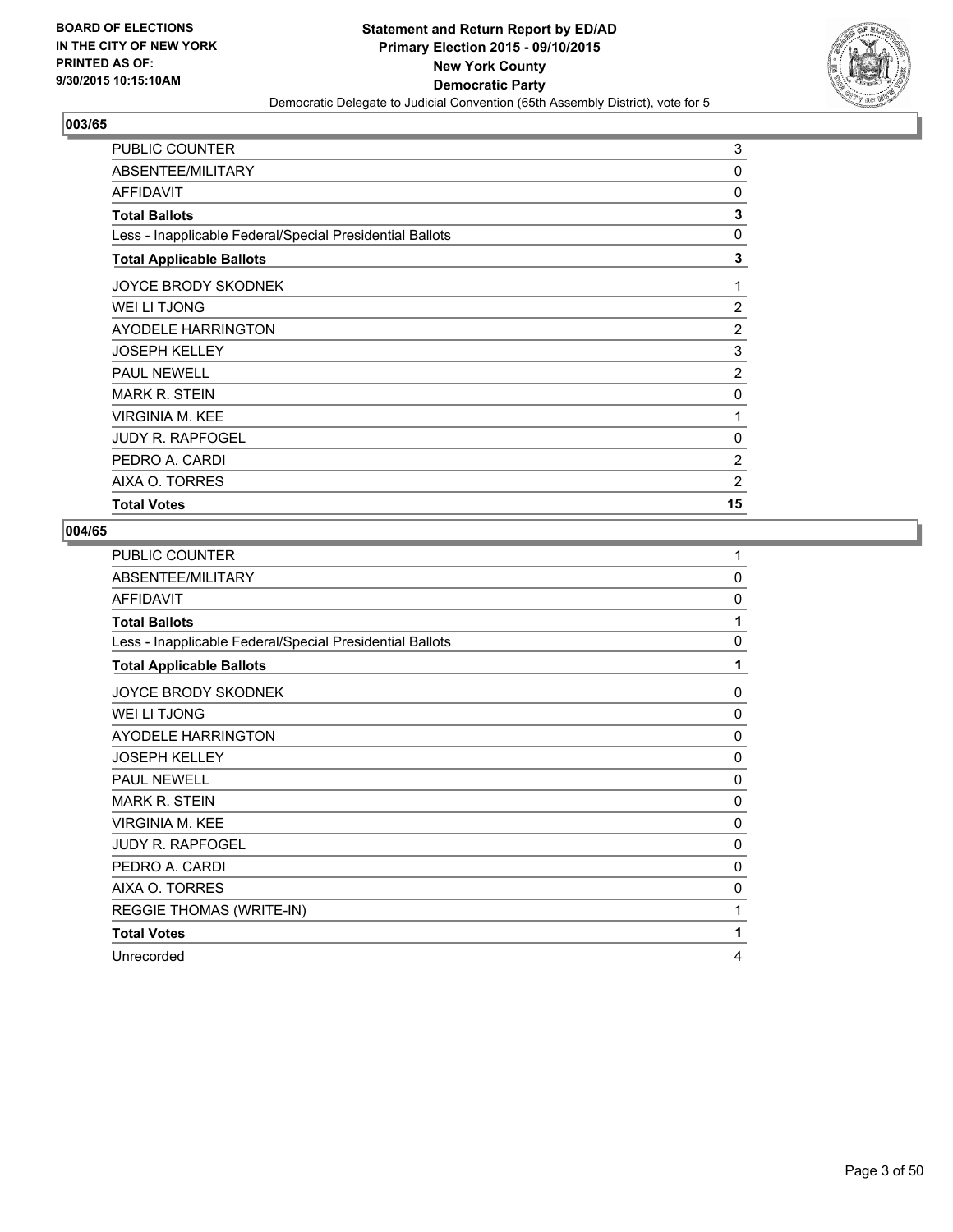

| PUBLIC COUNTER                                           | 31       |
|----------------------------------------------------------|----------|
| ABSENTEE/MILITARY                                        | 0        |
| <b>AFFIDAVIT</b>                                         | 0        |
| <b>Total Ballots</b>                                     | 31       |
| Less - Inapplicable Federal/Special Presidential Ballots | $\Omega$ |
| <b>Total Applicable Ballots</b>                          | 31       |
| <b>JOYCE BRODY SKODNEK</b>                               | 6        |
| WEI LI TJONG                                             | 21       |
| AYODELE HARRINGTON                                       | 8        |
| <b>JOSEPH KELLEY</b>                                     | 7        |
| <b>PAUL NEWELL</b>                                       | 4        |
| <b>MARK R. STEIN</b>                                     | 9        |
| <b>VIRGINIA M. KEE</b>                                   | 22       |
| <b>JUDY R. RAPFOGEL</b>                                  | 9        |
| PEDRO A. CARDI                                           | 6        |
| AIXA O. TORRES                                           | 7        |
| <b>Total Votes</b>                                       | 99       |
| Unrecorded                                               | 56       |

| <b>PUBLIC COUNTER</b>                                    | 32       |
|----------------------------------------------------------|----------|
| ABSENTEE/MILITARY                                        | 1        |
| <b>AFFIDAVIT</b>                                         | 0        |
| <b>Total Ballots</b>                                     | 33       |
| Less - Inapplicable Federal/Special Presidential Ballots | $\Omega$ |
| <b>Total Applicable Ballots</b>                          | 33       |
| <b>JOYCE BRODY SKODNEK</b>                               | 13       |
| WEI LI TJONG                                             | 12       |
| <b>AYODELE HARRINGTON</b>                                | 12       |
| <b>JOSEPH KELLEY</b>                                     | 13       |
| <b>PAUL NEWELL</b>                                       | 10       |
| MARK R. STEIN                                            | 18       |
| <b>VIRGINIA M. KEE</b>                                   | 18       |
| <b>JUDY R. RAPFOGEL</b>                                  | 14       |
| PEDRO A. CARDI                                           | 14       |
| AIXA O. TORRES                                           | 16       |
| UNATTRIBUTABLE WRITE-IN (WRITE-IN)                       | 5        |
| <b>Total Votes</b>                                       | 145      |
| Unrecorded                                               | 20       |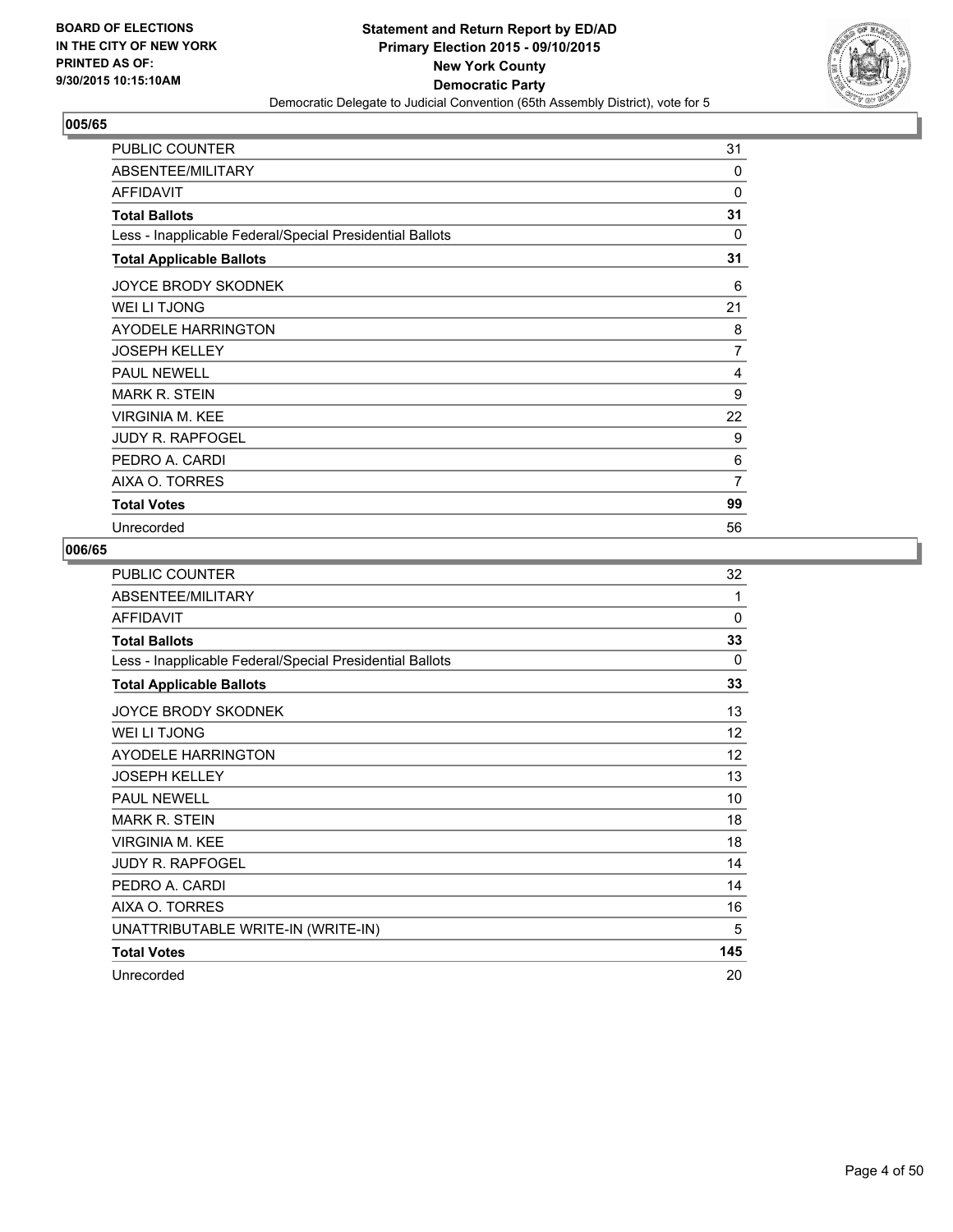

| <b>PUBLIC COUNTER</b>                                    | 38  |
|----------------------------------------------------------|-----|
| ABSENTEE/MILITARY                                        | 1   |
| <b>AFFIDAVIT</b>                                         | 0   |
| <b>Total Ballots</b>                                     | 39  |
| Less - Inapplicable Federal/Special Presidential Ballots | 0   |
| <b>Total Applicable Ballots</b>                          | 39  |
| <b>JOYCE BRODY SKODNEK</b>                               | 13  |
| <b>WEI LI TJONG</b>                                      | 15  |
| <b>AYODELE HARRINGTON</b>                                | 13  |
| <b>JOSEPH KELLEY</b>                                     | 10  |
| <b>PAUL NEWELL</b>                                       | 11  |
| <b>MARK R. STEIN</b>                                     | 22  |
| <b>VIRGINIA M. KEE</b>                                   | 19  |
| <b>JUDY R. RAPFOGEL</b>                                  | 16  |
| PEDRO A. CARDI                                           | 22  |
| AIXA O. TORRES                                           | 19  |
| MARY KILLORAN (WRITE-IN)                                 | 1   |
| UNATTRIBUTABLE WRITE-IN (WRITE-IN)                       | 5   |
| <b>Total Votes</b>                                       | 166 |
| Unrecorded                                               | 29  |

| <b>PUBLIC COUNTER</b>                                    | 47             |
|----------------------------------------------------------|----------------|
| ABSENTEE/MILITARY                                        | $\overline{2}$ |
| <b>AFFIDAVIT</b>                                         | $\Omega$       |
| <b>Total Ballots</b>                                     | 49             |
| Less - Inapplicable Federal/Special Presidential Ballots | $\Omega$       |
| <b>Total Applicable Ballots</b>                          | 49             |
| <b>JOYCE BRODY SKODNEK</b>                               | 6              |
| WEI LI TJONG                                             | 10             |
| <b>AYODELE HARRINGTON</b>                                | 8              |
| <b>JOSEPH KELLEY</b>                                     | $\overline{7}$ |
| <b>PAUL NEWELL</b>                                       | 8              |
| <b>MARK R. STEIN</b>                                     | 37             |
| <b>VIRGINIA M. KEE</b>                                   | 37             |
| <b>JUDY R. RAPFOGEL</b>                                  | 35             |
| PEDRO A. CARDI                                           | 33             |
| AIXA O. TORRES                                           | 37             |
| <b>Total Votes</b>                                       | 218            |
| Unrecorded                                               | 27             |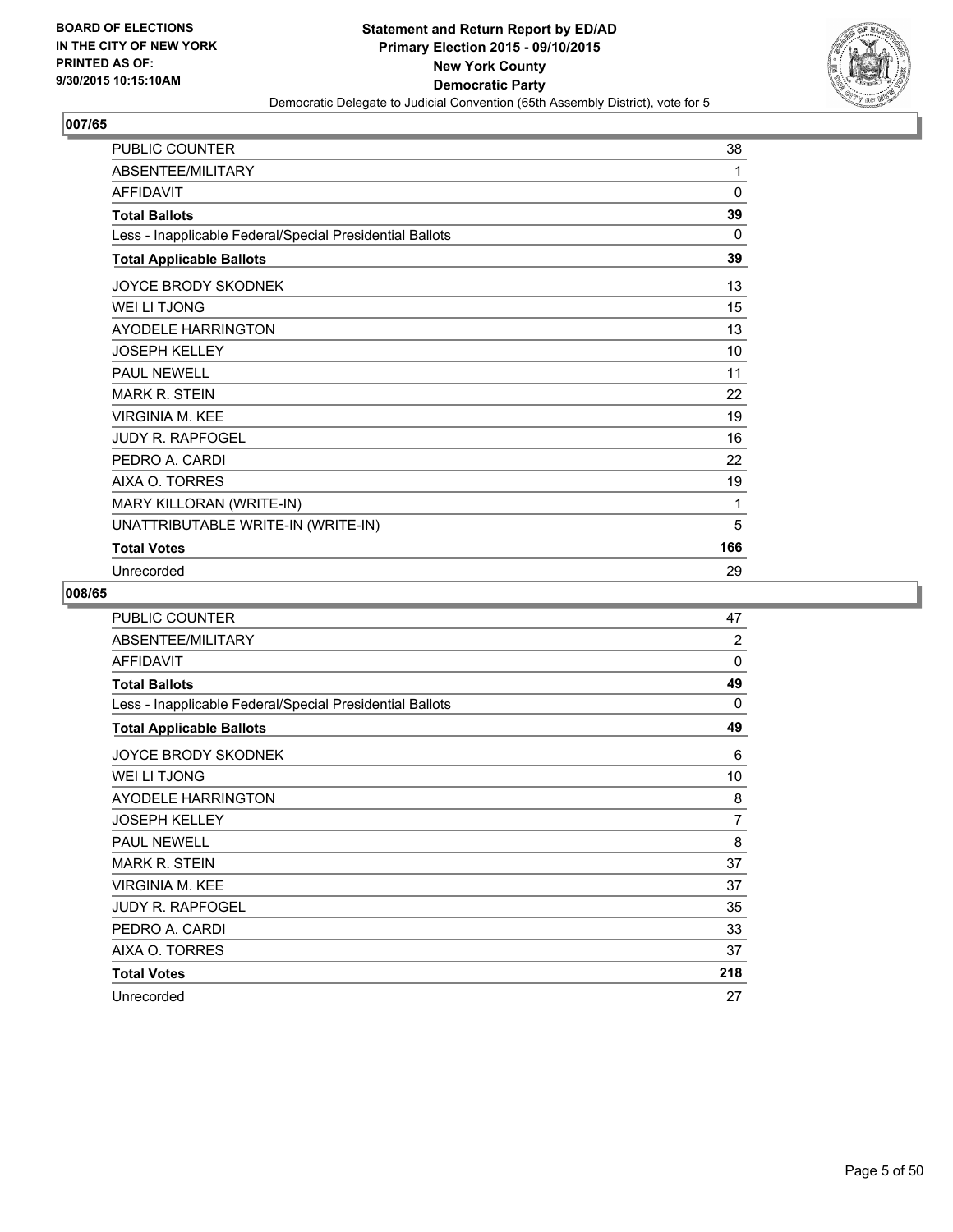

| <b>PUBLIC COUNTER</b>                                    | $\overline{2}$ |
|----------------------------------------------------------|----------------|
| ABSENTEE/MILITARY                                        | 0              |
| <b>AFFIDAVIT</b>                                         | 0              |
| <b>Total Ballots</b>                                     | $\mathbf{2}$   |
| Less - Inapplicable Federal/Special Presidential Ballots | 0              |
| <b>Total Applicable Ballots</b>                          | $\mathbf{2}$   |
| JOYCE BRODY SKODNEK                                      | 2              |
| WEI LI TJONG                                             | $\overline{2}$ |
| AYODELE HARRINGTON                                       | 2              |
| <b>JOSEPH KELLEY</b>                                     | $\overline{2}$ |
| <b>PAUL NEWELL</b>                                       | $\overline{2}$ |
| <b>MARK R. STEIN</b>                                     | 0              |
| <b>VIRGINIA M. KEE</b>                                   | 0              |
| <b>JUDY R. RAPFOGEL</b>                                  | 0              |
| PEDRO A. CARDI                                           | 0              |
| AIXA O. TORRES                                           | 0              |
| <b>Total Votes</b>                                       | 10             |

| <b>PUBLIC COUNTER</b>                                    | 3              |
|----------------------------------------------------------|----------------|
| ABSENTEE/MILITARY                                        | 0              |
| <b>AFFIDAVIT</b>                                         | 0              |
| <b>Total Ballots</b>                                     | 3              |
| Less - Inapplicable Federal/Special Presidential Ballots | $\Omega$       |
| <b>Total Applicable Ballots</b>                          | 3              |
| JOYCE BRODY SKODNEK                                      | 1              |
| WEI LI TJONG                                             | $\overline{2}$ |
| AYODELE HARRINGTON                                       | 1              |
| <b>JOSEPH KELLEY</b>                                     | 1              |
| <b>PAUL NEWELL</b>                                       | 1              |
| <b>MARK R. STEIN</b>                                     | 0              |
| <b>VIRGINIA M. KEE</b>                                   | 1              |
| <b>JUDY R. RAPFOGEL</b>                                  | $\Omega$       |
| PEDRO A. CARDI                                           | 0              |
| AIXA O. TORRES                                           | 0              |
| <b>Total Votes</b>                                       | 7              |
| Unrecorded                                               | 8              |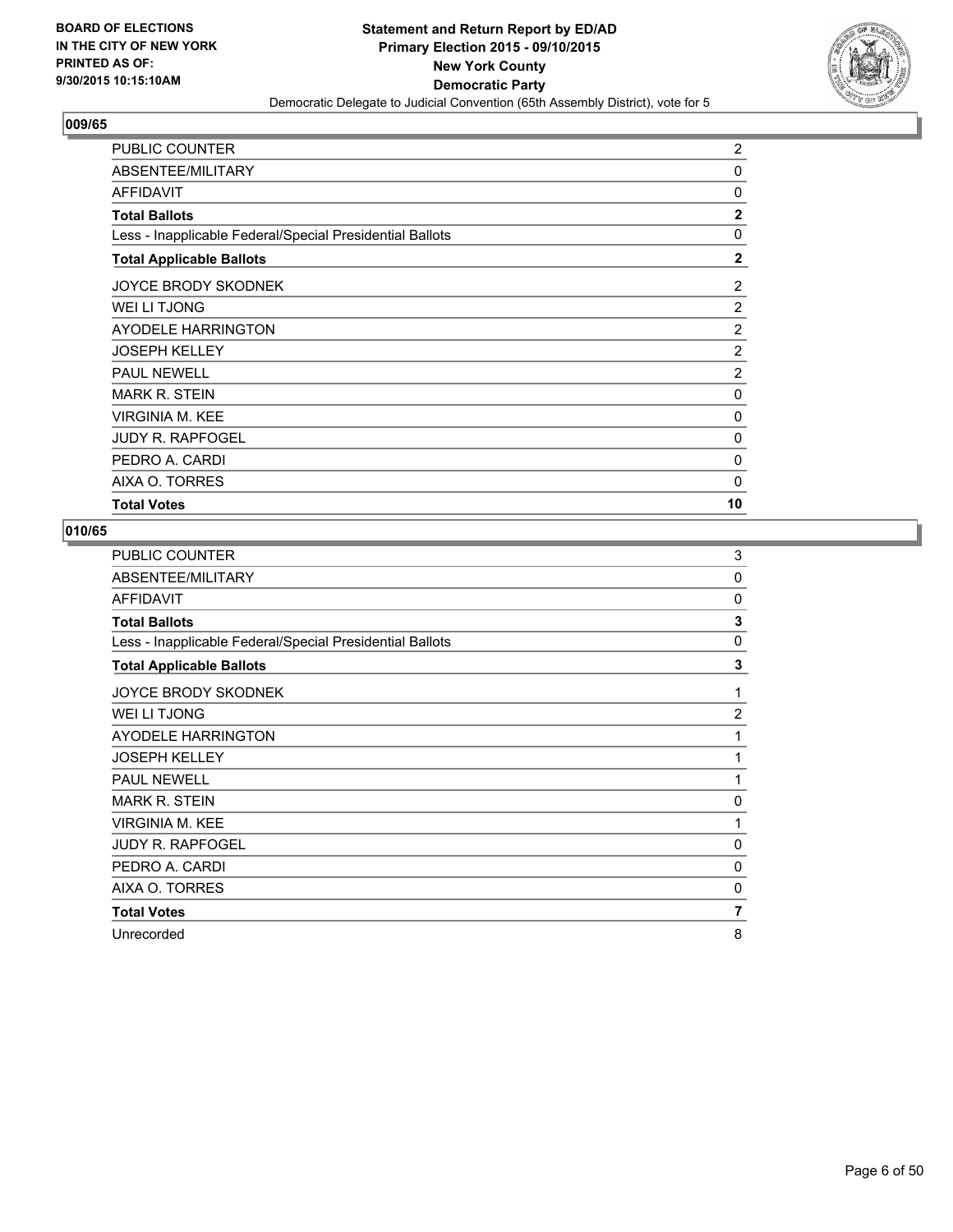

| PUBLIC COUNTER                                           | $\overline{2}$ |
|----------------------------------------------------------|----------------|
| ABSENTEE/MILITARY                                        | 0              |
| <b>AFFIDAVIT</b>                                         | 0              |
| <b>Total Ballots</b>                                     | $\mathbf 2$    |
| Less - Inapplicable Federal/Special Presidential Ballots | $\mathbf{0}$   |
| <b>Total Applicable Ballots</b>                          | $\overline{2}$ |
| JOYCE BRODY SKODNEK                                      | 1              |
| <b>WEI LI TJONG</b>                                      | $\mathbf 0$    |
| <b>AYODELE HARRINGTON</b>                                | 3              |
| <b>JOSEPH KELLEY</b>                                     | $\mathbf 0$    |
| <b>PAUL NEWELL</b>                                       | $\mathbf 0$    |
| <b>MARK R. STEIN</b>                                     | 1              |
| <b>VIRGINIA M. KEE</b>                                   | $\mathbf 1$    |
| JUDY R. RAPFOGEL                                         | $\mathbf{1}$   |
| PEDRO A. CARDI                                           | 0              |
| AIXA O. TORRES                                           | 0              |
| UNATTRIBUTABLE WRITE-IN (WRITE-IN)                       | 1              |
| <b>Total Votes</b>                                       | 8              |
| Unrecorded                                               | $\overline{2}$ |

| <b>PUBLIC COUNTER</b>                                    | 11       |
|----------------------------------------------------------|----------|
| ABSENTEE/MILITARY                                        | 1        |
| <b>AFFIDAVIT</b>                                         | $\Omega$ |
| <b>Total Ballots</b>                                     | 12       |
| Less - Inapplicable Federal/Special Presidential Ballots | $\Omega$ |
| <b>Total Applicable Ballots</b>                          | 12       |
| <b>JOYCE BRODY SKODNEK</b>                               | 8        |
| WEI LI TJONG                                             | 6        |
| AYODELE HARRINGTON                                       | 7        |
| <b>JOSEPH KELLEY</b>                                     | 8        |
| <b>PAUL NEWELL</b>                                       | 9        |
| <b>MARK R. STEIN</b>                                     | 3        |
| <b>VIRGINIA M. KEE</b>                                   | 4        |
| <b>JUDY R. RAPFOGEL</b>                                  | 3        |
| PEDRO A. CARDI                                           | 3        |
| AIXA O. TORRES                                           | 3        |
| <b>Total Votes</b>                                       | 54       |
| Unrecorded                                               | 6        |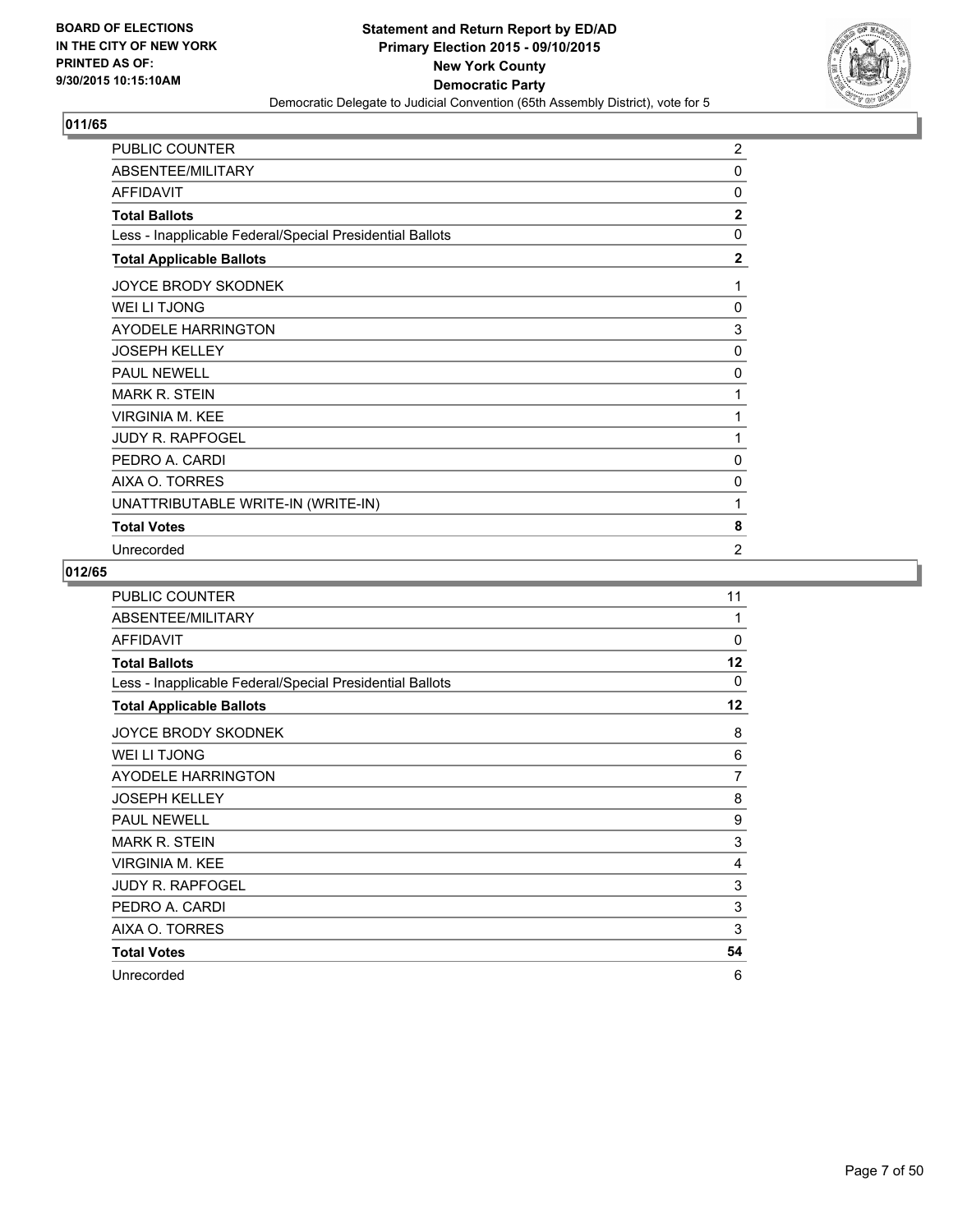

| PUBLIC COUNTER                                           | 10       |
|----------------------------------------------------------|----------|
| ABSENTEE/MILITARY                                        | $\Omega$ |
| AFFIDAVIT                                                | $\Omega$ |
| <b>Total Ballots</b>                                     | 10       |
| Less - Inapplicable Federal/Special Presidential Ballots | $\Omega$ |
| <b>Total Applicable Ballots</b>                          | 10       |
| <b>JOYCE BRODY SKODNEK</b>                               | 4        |
| WEI LI TJONG                                             | 4        |
| AYODELE HARRINGTON                                       | 4        |
| <b>JOSEPH KELLEY</b>                                     | 4        |
| <b>PAUL NEWELL</b>                                       | 3        |
| <b>MARK R. STEIN</b>                                     | 4        |
| <b>VIRGINIA M. KEE</b>                                   | 3        |
| <b>JUDY R. RAPFOGEL</b>                                  | 3        |
| PEDRO A. CARDI                                           | 4        |
| AIXA O. TORRES                                           | 5        |
| <b>Total Votes</b>                                       | 38       |
| Unrecorded                                               | 12       |

| PUBLIC COUNTER                                           | 8              |
|----------------------------------------------------------|----------------|
| ABSENTEE/MILITARY                                        | 0              |
| <b>AFFIDAVIT</b>                                         | 0              |
| <b>Total Ballots</b>                                     | 8              |
| Less - Inapplicable Federal/Special Presidential Ballots | 0              |
| <b>Total Applicable Ballots</b>                          | 8              |
| JOYCE BRODY SKODNEK                                      | 7              |
| <b>WEI LI TJONG</b>                                      | 5              |
| <b>AYODELE HARRINGTON</b>                                | 6              |
| <b>JOSEPH KELLEY</b>                                     | 4              |
| <b>PAUL NEWELL</b>                                       | 4              |
| <b>MARK R. STEIN</b>                                     | 1              |
| <b>VIRGINIA M. KEE</b>                                   | $\overline{2}$ |
| <b>JUDY R. RAPFOGEL</b>                                  | 4              |
| PEDRO A. CARDI                                           | $\overline{c}$ |
| AIXA O. TORRES                                           | $\overline{c}$ |
| <b>Total Votes</b>                                       | 37             |
| Unrecorded                                               | 3              |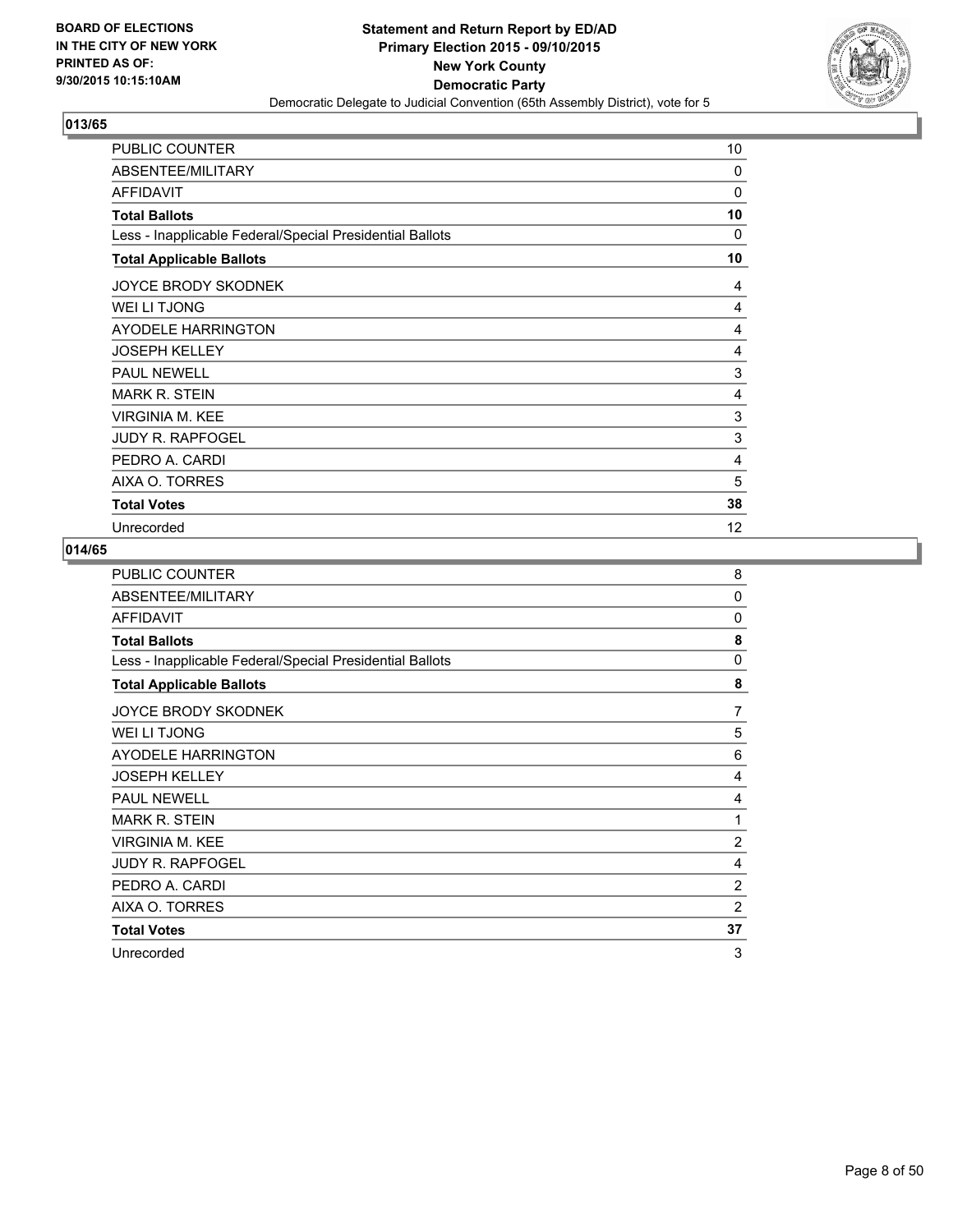

| PUBLIC COUNTER                                           | 16             |
|----------------------------------------------------------|----------------|
| ABSENTEE/MILITARY                                        | $\Omega$       |
| <b>AFFIDAVIT</b>                                         | $\Omega$       |
| <b>Total Ballots</b>                                     | 16             |
| Less - Inapplicable Federal/Special Presidential Ballots | $\Omega$       |
| <b>Total Applicable Ballots</b>                          | 16             |
| <b>JOYCE BRODY SKODNEK</b>                               | 9              |
| WEI LI TJONG                                             | 8              |
| AYODELE HARRINGTON                                       | 9              |
| <b>JOSEPH KELLEY</b>                                     | 10             |
| <b>PAUL NEWELL</b>                                       | 11             |
| <b>MARK R. STEIN</b>                                     | 5              |
| <b>VIRGINIA M. KEE</b>                                   | 4              |
| <b>JUDY R. RAPFOGEL</b>                                  | 5              |
| PEDRO A. CARDI                                           | $\overline{2}$ |
| AIXA O. TORRES                                           | 2              |
| <b>Total Votes</b>                                       | 65             |
| Unrecorded                                               | 15             |

| PUBLIC COUNTER                                           | 8              |
|----------------------------------------------------------|----------------|
| ABSENTEE/MILITARY                                        | 4              |
| <b>AFFIDAVIT</b>                                         | $\Omega$       |
| <b>Total Ballots</b>                                     | 12             |
| Less - Inapplicable Federal/Special Presidential Ballots | 0              |
| <b>Total Applicable Ballots</b>                          | 12             |
| JOYCE BRODY SKODNEK                                      | 9              |
| <b>WEI LI TJONG</b>                                      | $\overline{7}$ |
| <b>AYODELE HARRINGTON</b>                                | $\overline{7}$ |
| <b>JOSEPH KELLEY</b>                                     | 9              |
| <b>PAUL NEWELL</b>                                       | 9              |
| <b>MARK R. STEIN</b>                                     | 3              |
| <b>VIRGINIA M. KEE</b>                                   | $\overline{2}$ |
| <b>JUDY R. RAPFOGEL</b>                                  | 3              |
| PEDRO A. CARDI                                           | 3              |
| AIXA O. TORRES                                           | $\overline{2}$ |
| GIGI LI (WRITE-IN)                                       | 1              |
| <b>Total Votes</b>                                       | 55             |
| Unrecorded                                               | 5              |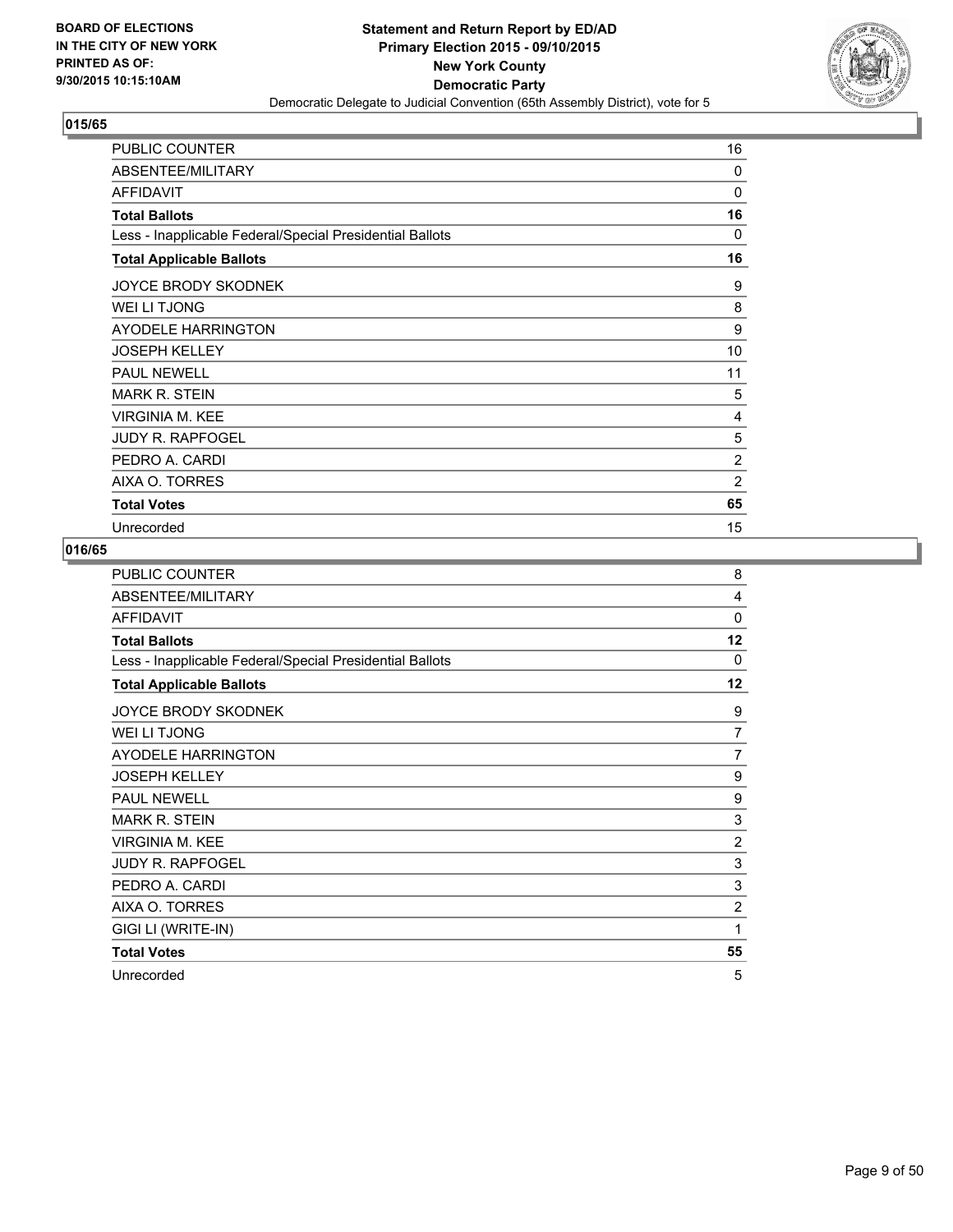

| <b>PUBLIC COUNTER</b>                                    | 0        |
|----------------------------------------------------------|----------|
| ABSENTEE/MILITARY                                        | 0        |
| <b>AFFIDAVIT</b>                                         | 0        |
| <b>Total Ballots</b>                                     | 0        |
| Less - Inapplicable Federal/Special Presidential Ballots | 0        |
| <b>Total Applicable Ballots</b>                          | 0        |
| JOYCE BRODY SKODNEK                                      | 0        |
| WEI LI TJONG                                             | 0        |
| AYODELE HARRINGTON                                       | $\Omega$ |
| <b>JOSEPH KELLEY</b>                                     | 0        |
| <b>PAUL NEWELL</b>                                       | 0        |
| <b>MARK R. STEIN</b>                                     | 0        |
| <b>VIRGINIA M. KEE</b>                                   | 0        |
| <b>JUDY R. RAPFOGEL</b>                                  | 0        |
| PEDRO A. CARDI                                           | 0        |
| AIXA O. TORRES                                           | $\Omega$ |
| <b>Total Votes</b>                                       | 0        |

| <b>PUBLIC COUNTER</b>                                    | 14       |
|----------------------------------------------------------|----------|
| ABSENTEE/MILITARY                                        | 0        |
| <b>AFFIDAVIT</b>                                         | 0        |
| <b>Total Ballots</b>                                     | 14       |
| Less - Inapplicable Federal/Special Presidential Ballots | $\Omega$ |
| <b>Total Applicable Ballots</b>                          | 14       |
| <b>JOYCE BRODY SKODNEK</b>                               | 2        |
| WEI LI TJONG                                             | 6        |
| AYODELE HARRINGTON                                       | 1        |
| <b>JOSEPH KELLEY</b>                                     | 3        |
| <b>PAUL NEWELL</b>                                       | 1        |
| <b>MARK R. STEIN</b>                                     | 3        |
| VIRGINIA M. KEE                                          | 7        |
| <b>JUDY R. RAPFOGEL</b>                                  | 4        |
| PEDRO A. CARDI                                           | 6        |
| AIXA O. TORRES                                           | 10       |
| <b>Total Votes</b>                                       | 43       |
| Unrecorded                                               | 27       |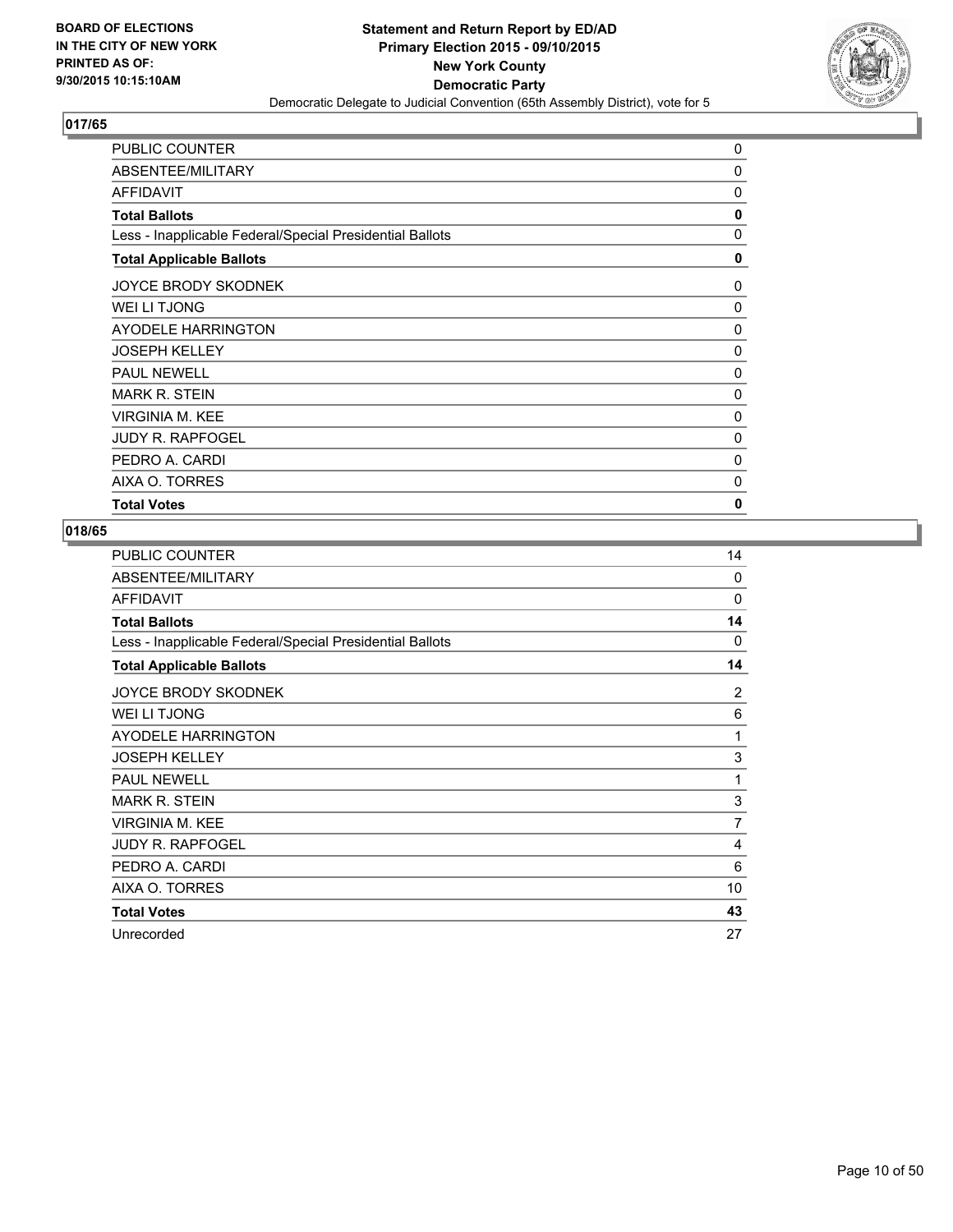

| PUBLIC COUNTER                                           | 28             |
|----------------------------------------------------------|----------------|
| ABSENTEE/MILITARY                                        | 1              |
| <b>AFFIDAVIT</b>                                         | 0              |
| <b>Total Ballots</b>                                     | 29             |
| Less - Inapplicable Federal/Special Presidential Ballots | 0              |
| <b>Total Applicable Ballots</b>                          | 29             |
| <b>JOYCE BRODY SKODNEK</b>                               | 6              |
| WEI LI TJONG                                             | $\overline{2}$ |
| AYODELE HARRINGTON                                       | 4              |
| <b>JOSEPH KELLEY</b>                                     | $\overline{2}$ |
| <b>PAUL NEWELL</b>                                       | 3              |
| <b>MARK R. STEIN</b>                                     | 13             |
| <b>VIRGINIA M. KEE</b>                                   | 15             |
| <b>JUDY R. RAPFOGEL</b>                                  | 13             |
| PEDRO A. CARDI                                           | 14             |
| AIXA O. TORRES                                           | 22             |
| <b>Total Votes</b>                                       | 94             |
| Unrecorded                                               | 51             |

| PUBLIC COUNTER                                           | 41             |
|----------------------------------------------------------|----------------|
| ABSENTEE/MILITARY                                        | $\overline{2}$ |
| <b>AFFIDAVIT</b>                                         | 0              |
| <b>Total Ballots</b>                                     | 43             |
| Less - Inapplicable Federal/Special Presidential Ballots | 0              |
| <b>Total Applicable Ballots</b>                          | 43             |
| JOYCE BRODY SKODNEK                                      | 3              |
| WEI LI TJONG                                             | 7              |
| <b>AYODELE HARRINGTON</b>                                | 5              |
| <b>JOSEPH KELLEY</b>                                     | 4              |
| <b>PAUL NEWELL</b>                                       | $\overline{c}$ |
| <b>MARK R. STEIN</b>                                     | 15             |
| <b>VIRGINIA M. KEE</b>                                   | 17             |
| <b>JUDY R. RAPFOGEL</b>                                  | 13             |
| PEDRO A. CARDI                                           | 22             |
| AIXA O. TORRES                                           | 36             |
| <b>Total Votes</b>                                       | 124            |
| Unrecorded                                               | 91             |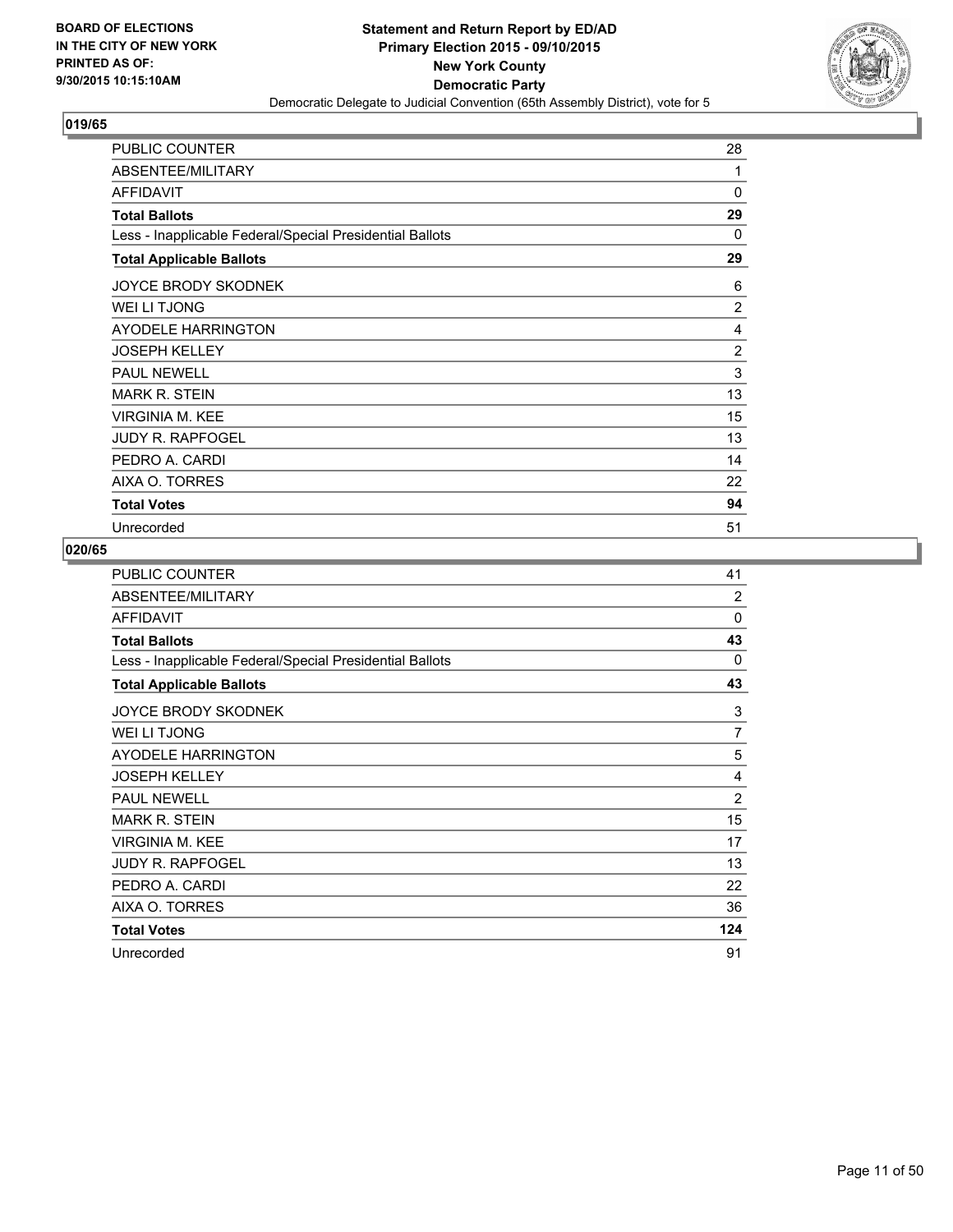

| PUBLIC COUNTER                                           | 25             |
|----------------------------------------------------------|----------------|
| ABSENTEE/MILITARY                                        | 0              |
| <b>AFFIDAVIT</b>                                         | 0              |
| <b>Total Ballots</b>                                     | 25             |
| Less - Inapplicable Federal/Special Presidential Ballots | 0              |
| <b>Total Applicable Ballots</b>                          | 25             |
| <b>JOYCE BRODY SKODNEK</b>                               | 2              |
| WEI LI TJONG                                             | 6              |
| AYODELE HARRINGTON                                       | $\overline{2}$ |
| <b>JOSEPH KELLEY</b>                                     | 3              |
| <b>PAUL NEWELL</b>                                       | 1              |
| <b>MARK R. STEIN</b>                                     | 6              |
| <b>VIRGINIA M. KEE</b>                                   | 13             |
| <b>JUDY R. RAPFOGEL</b>                                  | 6              |
| PEDRO A. CARDI                                           | 12             |
| AIXA O. TORRES                                           | 12             |
| <b>Total Votes</b>                                       | 63             |
| Unrecorded                                               | 62             |

| PUBLIC COUNTER                                           | 27  |
|----------------------------------------------------------|-----|
| ABSENTEE/MILITARY                                        | 0   |
| <b>AFFIDAVIT</b>                                         | 0   |
| <b>Total Ballots</b>                                     | 27  |
| Less - Inapplicable Federal/Special Presidential Ballots | 0   |
| <b>Total Applicable Ballots</b>                          | 27  |
| JOYCE BRODY SKODNEK                                      | 7   |
| WEI LI TJONG                                             | 11  |
| <b>AYODELE HARRINGTON</b>                                | 4   |
| <b>JOSEPH KELLEY</b>                                     | 5   |
| <b>PAUL NEWELL</b>                                       | 5   |
| <b>MARK R. STEIN</b>                                     | 14  |
| <b>VIRGINIA M. KEE</b>                                   | 22  |
| <b>JUDY R. RAPFOGEL</b>                                  | 14  |
| PEDRO A. CARDI                                           | 11  |
| AIXA O. TORRES                                           | 13  |
| <b>Total Votes</b>                                       | 106 |
| Unrecorded                                               | 29  |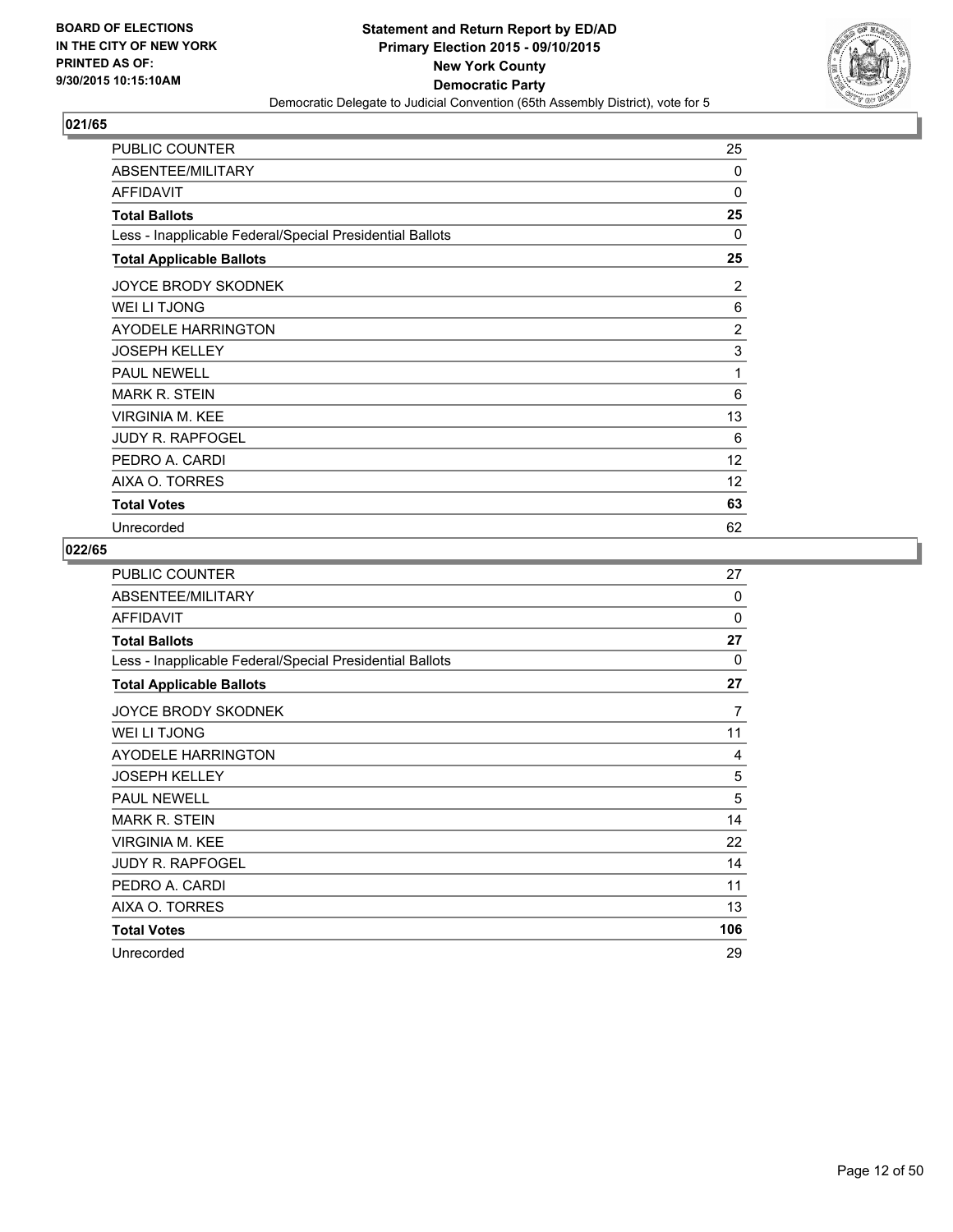

| PUBLIC COUNTER                                           | 25             |
|----------------------------------------------------------|----------------|
| ABSENTEE/MILITARY                                        | 1              |
| <b>AFFIDAVIT</b>                                         | 0              |
| <b>Total Ballots</b>                                     | 26             |
| Less - Inapplicable Federal/Special Presidential Ballots | 0              |
| <b>Total Applicable Ballots</b>                          | 26             |
| <b>JOYCE BRODY SKODNEK</b>                               | 2              |
| WEI LI TJONG                                             | 7              |
| AYODELE HARRINGTON                                       | $\overline{2}$ |
| <b>JOSEPH KELLEY</b>                                     | $\overline{2}$ |
| <b>PAUL NEWELL</b>                                       | 3              |
| <b>MARK R. STEIN</b>                                     | 16             |
| <b>VIRGINIA M. KEE</b>                                   | 23             |
| <b>JUDY R. RAPFOGEL</b>                                  | 17             |
| PEDRO A. CARDI                                           | 14             |
| AIXA O. TORRES                                           | 16             |
| <b>Total Votes</b>                                       | 102            |
| Unrecorded                                               | 28             |

| PUBLIC COUNTER                                           | 32             |
|----------------------------------------------------------|----------------|
| ABSENTEE/MILITARY                                        | 3              |
| <b>AFFIDAVIT</b>                                         | $\mathbf{0}$   |
| <b>Total Ballots</b>                                     | 35             |
| Less - Inapplicable Federal/Special Presidential Ballots | 0              |
| <b>Total Applicable Ballots</b>                          | 35             |
| JOYCE BRODY SKODNEK                                      | 1              |
| WEI LI TJONG                                             | 8              |
| <b>AYODELE HARRINGTON</b>                                | 3              |
| <b>JOSEPH KELLEY</b>                                     | $\overline{2}$ |
| <b>PAUL NEWELL</b>                                       | $\overline{2}$ |
| <b>MARK R. STEIN</b>                                     | 17             |
| <b>VIRGINIA M. KEE</b>                                   | 31             |
| <b>JUDY R. RAPFOGEL</b>                                  | 17             |
| PEDRO A. CARDI                                           | 16             |
| AIXA O. TORRES                                           | 18             |
| <b>Total Votes</b>                                       | 115            |
| Unrecorded                                               | 60             |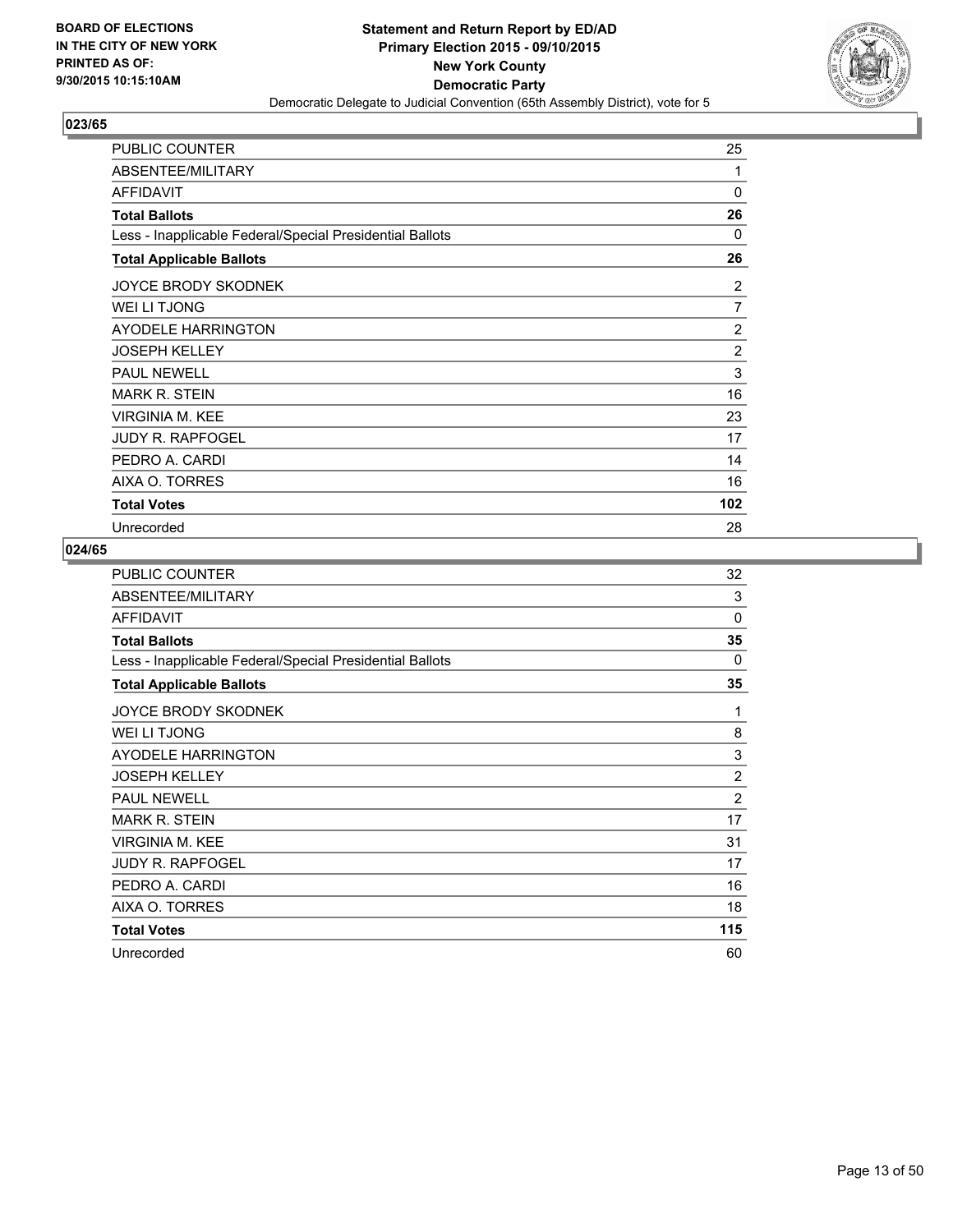

| PUBLIC COUNTER                                           | $\overline{7}$ |
|----------------------------------------------------------|----------------|
| ABSENTEE/MILITARY                                        | $\overline{2}$ |
| <b>AFFIDAVIT</b>                                         | $\Omega$       |
| <b>Total Ballots</b>                                     | 9              |
| Less - Inapplicable Federal/Special Presidential Ballots | $\Omega$       |
| <b>Total Applicable Ballots</b>                          | 9              |
| <b>JOYCE BRODY SKODNEK</b>                               | 3              |
| WEI LI TJONG                                             | 6              |
| AYODELE HARRINGTON                                       | 4              |
| <b>JOSEPH KELLEY</b>                                     | 4              |
| <b>PAUL NEWELL</b>                                       | 3              |
| <b>MARK R. STEIN</b>                                     | $\overline{2}$ |
| VIRGINIA M. KEE                                          | 6              |
| <b>JUDY R. RAPFOGEL</b>                                  | 1              |
| PEDRO A. CARDI                                           | 3              |
| AIXA O. TORRES                                           | 3              |
| <b>Total Votes</b>                                       | 35             |
| Unrecorded                                               | 10             |

| PUBLIC COUNTER                                           | 13             |
|----------------------------------------------------------|----------------|
| ABSENTEE/MILITARY                                        | $\mathbf 0$    |
| <b>AFFIDAVIT</b>                                         | $\mathbf 0$    |
| <b>Total Ballots</b>                                     | 13             |
| Less - Inapplicable Federal/Special Presidential Ballots | 0              |
| <b>Total Applicable Ballots</b>                          | 13             |
| JOYCE BRODY SKODNEK                                      | 4              |
| WEI LI TJONG                                             | 7              |
| <b>AYODELE HARRINGTON</b>                                | 1              |
| <b>JOSEPH KELLEY</b>                                     | 3              |
| <b>PAUL NEWELL</b>                                       | $\overline{2}$ |
| <b>MARK R. STEIN</b>                                     | 4              |
| <b>VIRGINIA M. KEE</b>                                   | 5              |
| JUDY R. RAPFOGEL                                         | 3              |
| PEDRO A. CARDI                                           | 3              |
| AIXA O. TORRES                                           | 4              |
| <b>Total Votes</b>                                       | 36             |
| Unrecorded                                               | 29             |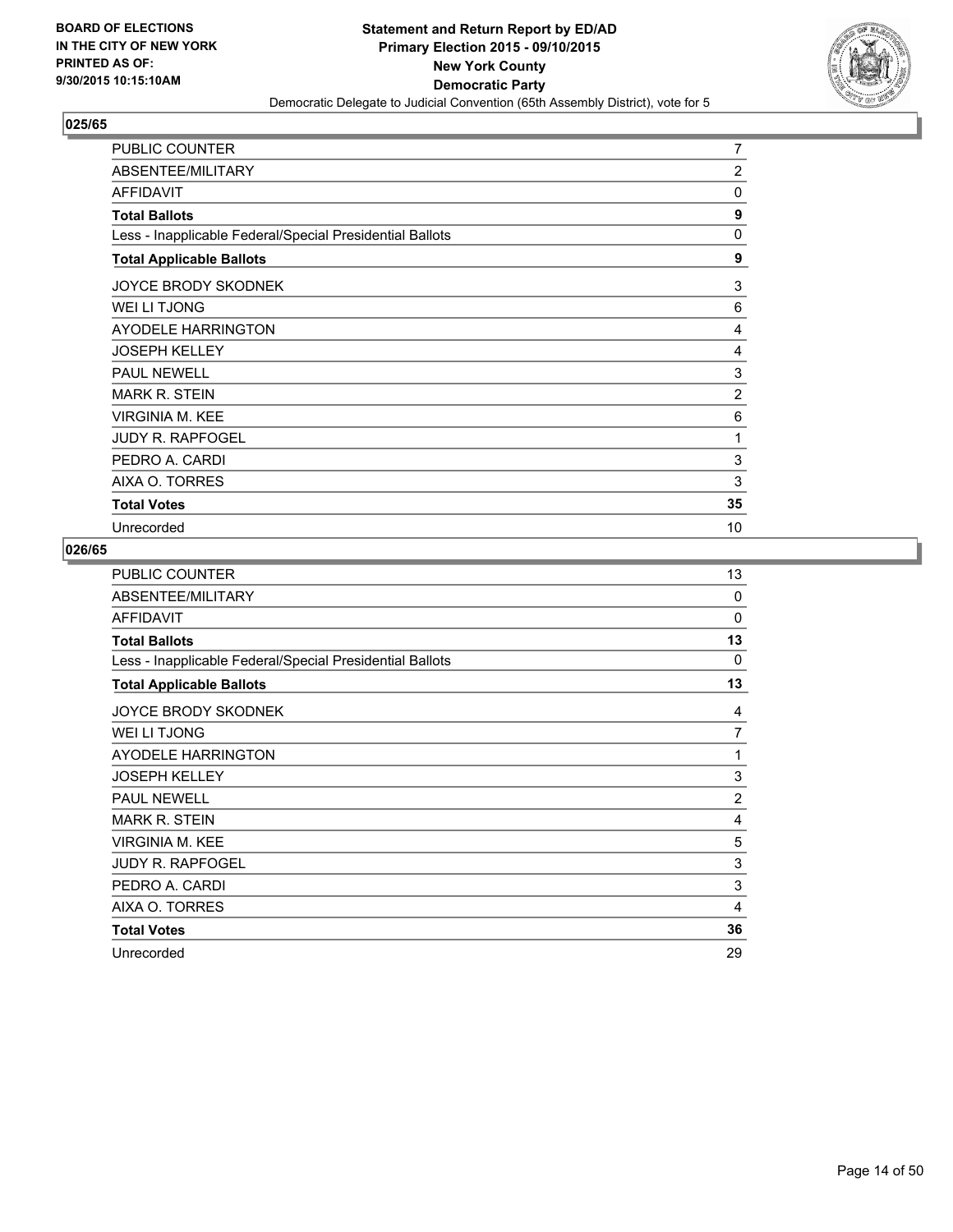

| PUBLIC COUNTER                                           | 16       |
|----------------------------------------------------------|----------|
| ABSENTEE/MILITARY                                        | 0        |
| <b>AFFIDAVIT</b>                                         | 0        |
| <b>Total Ballots</b>                                     | 16       |
| Less - Inapplicable Federal/Special Presidential Ballots | $\Omega$ |
| <b>Total Applicable Ballots</b>                          | 16       |
| <b>JOYCE BRODY SKODNEK</b>                               | 4        |
| WEI LI TJONG                                             | 9        |
| AYODELE HARRINGTON                                       | 1        |
| <b>JOSEPH KELLEY</b>                                     | 3        |
| <b>PAUL NEWELL</b>                                       | 1        |
| <b>MARK R. STEIN</b>                                     | 8        |
| <b>VIRGINIA M. KEE</b>                                   | 11       |
| <b>JUDY R. RAPFOGEL</b>                                  | 6        |
| PEDRO A. CARDI                                           | 4        |
| AIXA O. TORRES                                           | 8        |
| <b>Total Votes</b>                                       | 55       |
| Unrecorded                                               | 25       |

| PUBLIC COUNTER                                           | 7              |
|----------------------------------------------------------|----------------|
| ABSENTEE/MILITARY                                        | 0              |
| <b>AFFIDAVIT</b>                                         | $\mathbf 0$    |
| <b>Total Ballots</b>                                     | $\overline{7}$ |
| Less - Inapplicable Federal/Special Presidential Ballots | 0              |
| <b>Total Applicable Ballots</b>                          | $\overline{7}$ |
| JOYCE BRODY SKODNEK                                      | 1              |
| WEI LI TJONG                                             | 4              |
| <b>AYODELE HARRINGTON</b>                                | 1              |
| <b>JOSEPH KELLEY</b>                                     | 0              |
| <b>PAUL NEWELL</b>                                       | 0              |
| <b>MARK R. STEIN</b>                                     | $\mathbf 0$    |
| <b>VIRGINIA M. KEE</b>                                   | 5              |
| <b>JUDY R. RAPFOGEL</b>                                  | 1              |
| PEDRO A. CARDI                                           | $\overline{2}$ |
| AIXA O. TORRES                                           | $\overline{2}$ |
| <b>Total Votes</b>                                       | 16             |
| Unrecorded                                               | 19             |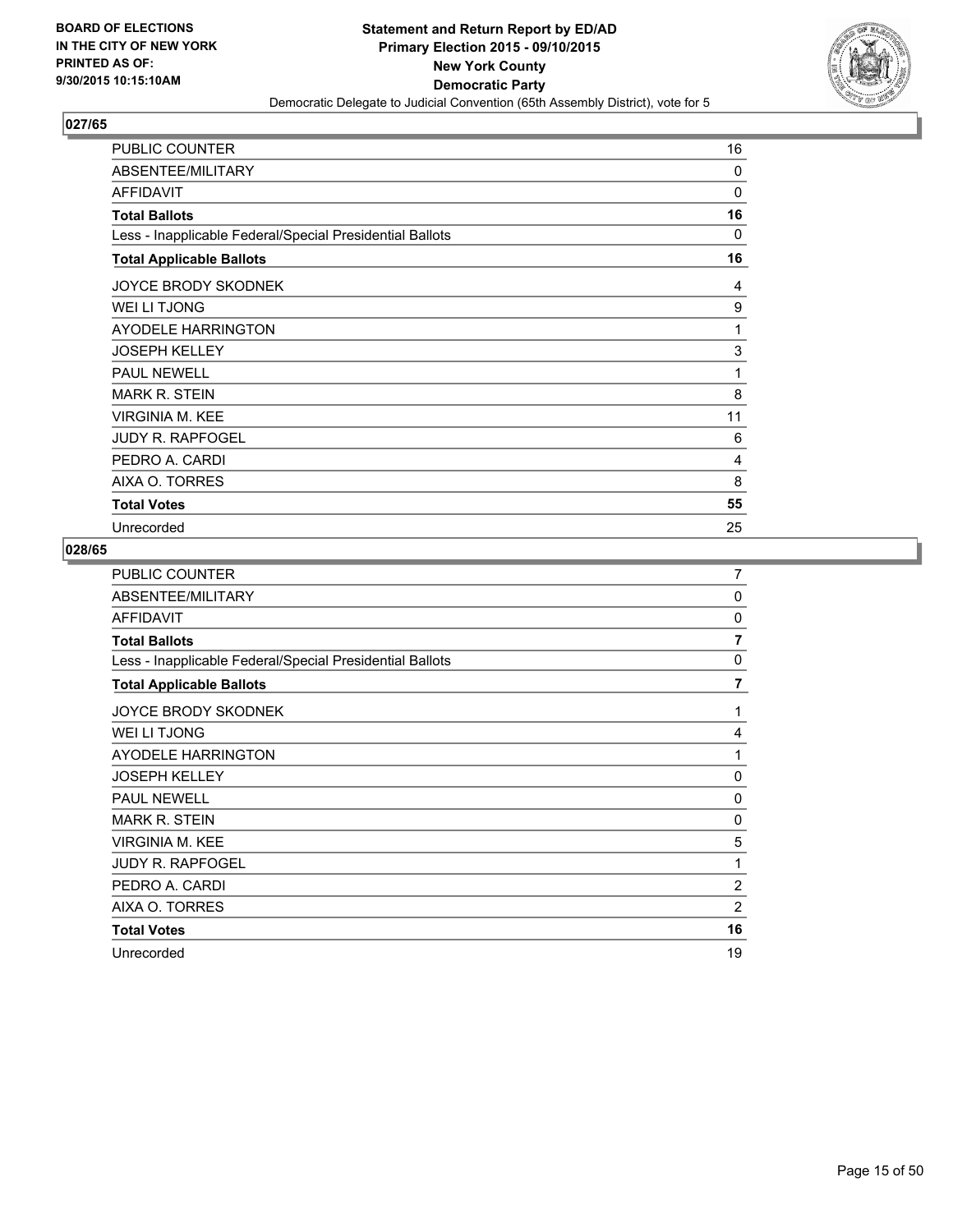

| PUBLIC COUNTER                                           | 13           |
|----------------------------------------------------------|--------------|
| ABSENTEE/MILITARY                                        | $\Omega$     |
| <b>AFFIDAVIT</b>                                         | $\Omega$     |
| <b>Total Ballots</b>                                     | 13           |
| Less - Inapplicable Federal/Special Presidential Ballots | $\Omega$     |
| <b>Total Applicable Ballots</b>                          | 13           |
| <b>JOYCE BRODY SKODNEK</b>                               | 2            |
| WEI LI TJONG                                             | 4            |
| AYODELE HARRINGTON                                       | 3            |
| <b>JOSEPH KELLEY</b>                                     | $\mathbf{0}$ |
| <b>PAUL NEWELL</b>                                       | 2            |
| <b>MARK R. STEIN</b>                                     | 7            |
| <b>VIRGINIA M. KEE</b>                                   | 11           |
| <b>JUDY R. RAPFOGEL</b>                                  | 9            |
| PEDRO A. CARDI                                           | 7            |
| AIXA O. TORRES                                           | 6            |
| <b>Total Votes</b>                                       | 51           |
| Unrecorded                                               | 14           |

| PUBLIC COUNTER                                           | 96  |
|----------------------------------------------------------|-----|
| ABSENTEE/MILITARY                                        | 5   |
| <b>AFFIDAVIT</b>                                         | 0   |
| <b>Total Ballots</b>                                     | 101 |
| Less - Inapplicable Federal/Special Presidential Ballots | 0   |
| <b>Total Applicable Ballots</b>                          | 101 |
| <b>JOYCE BRODY SKODNEK</b>                               | 10  |
| WEI LI TJONG                                             | 24  |
| <b>AYODELE HARRINGTON</b>                                | 5   |
| <b>JOSEPH KELLEY</b>                                     | 15  |
| <b>PAUL NEWELL</b>                                       | 5   |
| <b>MARK R. STEIN</b>                                     | 57  |
| <b>VIRGINIA M. KEE</b>                                   | 92  |
| <b>JUDY R. RAPFOGEL</b>                                  | 54  |
| PEDRO A. CARDI                                           | 50  |
| AIXA O. TORRES                                           | 56  |
| <b>Total Votes</b>                                       | 368 |
| Unrecorded                                               | 137 |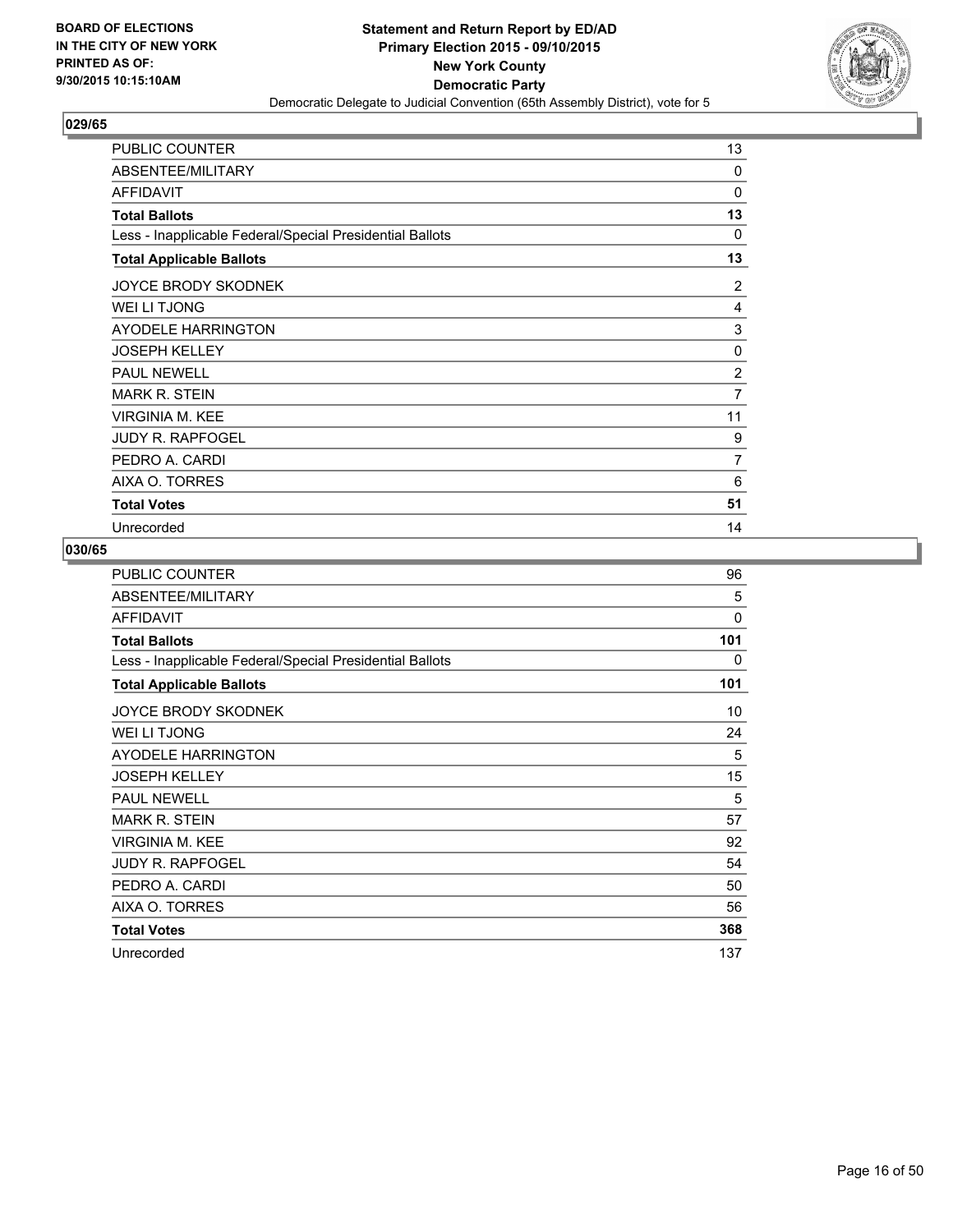

| PUBLIC COUNTER                                           | 203 |
|----------------------------------------------------------|-----|
| ABSENTEE/MILITARY                                        | 1   |
| <b>AFFIDAVIT</b>                                         | 0   |
| <b>Total Ballots</b>                                     | 204 |
| Less - Inapplicable Federal/Special Presidential Ballots | 0   |
| <b>Total Applicable Ballots</b>                          | 204 |
| JOYCE BRODY SKODNEK                                      | 13  |
| <b>WEI LI TJONG</b>                                      | 33  |
| <b>AYODELE HARRINGTON</b>                                | 9   |
| <b>JOSEPH KELLEY</b>                                     | 17  |
| <b>PAUL NEWELL</b>                                       | 8   |
| <b>MARK R. STEIN</b>                                     | 110 |
| <b>VIRGINIA M. KEE</b>                                   | 171 |
| <b>JUDY R. RAPFOGEL</b>                                  | 114 |
| PEDRO A. CARDI                                           | 106 |
| AIXA O. TORRES                                           | 122 |
| UNATTRIBUTABLE WRITE-IN (WRITE-IN)                       | 2   |
| <b>Total Votes</b>                                       | 705 |
| Unrecorded                                               | 315 |

| <b>PUBLIC COUNTER</b>                                    | 28       |
|----------------------------------------------------------|----------|
| ABSENTEE/MILITARY                                        | $\Omega$ |
| <b>AFFIDAVIT</b>                                         | 1        |
| <b>Total Ballots</b>                                     | 29       |
| Less - Inapplicable Federal/Special Presidential Ballots | $\Omega$ |
| <b>Total Applicable Ballots</b>                          | 29       |
| <b>JOYCE BRODY SKODNEK</b>                               | 8        |
| WEI LI TJONG                                             | 10       |
| <b>AYODELE HARRINGTON</b>                                | 5        |
| <b>JOSEPH KELLEY</b>                                     | 5        |
| <b>PAUL NEWELL</b>                                       | 7        |
| <b>MARK R. STEIN</b>                                     | 19       |
| <b>VIRGINIA M. KEE</b>                                   | 22       |
| <b>JUDY R. RAPFOGEL</b>                                  | 19       |
| PEDRO A. CARDI                                           | 17       |
| AIXA O. TORRES                                           | 19       |
| <b>Total Votes</b>                                       | 131      |
| Unrecorded                                               | 14       |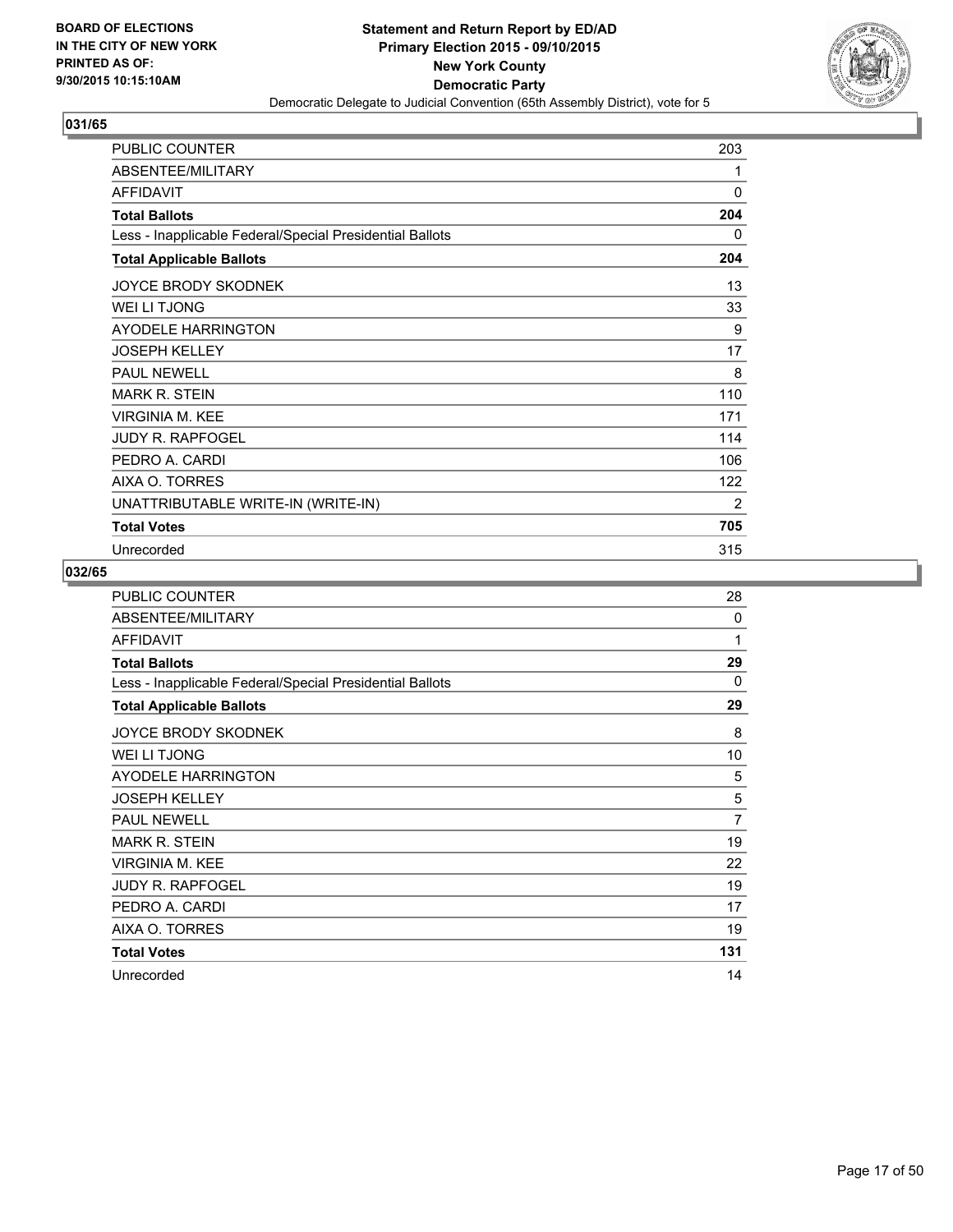

| PUBLIC COUNTER                                           | 21       |
|----------------------------------------------------------|----------|
| ABSENTEE/MILITARY                                        | 4        |
| <b>AFFIDAVIT</b>                                         | $\Omega$ |
| <b>Total Ballots</b>                                     | 25       |
| Less - Inapplicable Federal/Special Presidential Ballots | 0        |
| <b>Total Applicable Ballots</b>                          | 25       |
| <b>JOYCE BRODY SKODNEK</b>                               | 8        |
| WEI LI TJONG                                             | 10       |
| AYODELE HARRINGTON                                       | 6        |
| <b>JOSEPH KELLEY</b>                                     | 10       |
| <b>PAUL NEWELL</b>                                       | 8        |
| <b>MARK R. STEIN</b>                                     | 5        |
| <b>VIRGINIA M. KEE</b>                                   | 11       |
| <b>JUDY R. RAPFOGEL</b>                                  | 5        |
| PEDRO A. CARDI                                           | 5        |
| AIXA O. TORRES                                           | 12       |
| <b>Total Votes</b>                                       | 80       |
| Unrecorded                                               | 45       |

| PUBLIC COUNTER                                           | 22       |
|----------------------------------------------------------|----------|
| ABSENTEE/MILITARY                                        | 2        |
| <b>AFFIDAVIT</b>                                         | $\Omega$ |
| <b>Total Ballots</b>                                     | 24       |
| Less - Inapplicable Federal/Special Presidential Ballots | 0        |
| <b>Total Applicable Ballots</b>                          | 24       |
| <b>JOYCE BRODY SKODNEK</b>                               | 11       |
| WEI LI TJONG                                             | 13       |
| <b>AYODELE HARRINGTON</b>                                | 9        |
| <b>JOSEPH KELLEY</b>                                     | 12       |
| <b>PAUL NEWELL</b>                                       | 11       |
| MARK R. STEIN                                            | 10       |
| <b>VIRGINIA M. KEE</b>                                   | 9        |
| <b>JUDY R. RAPFOGEL</b>                                  | 7        |
| PEDRO A. CARDI                                           | 8        |
| AIXA O. TORRES                                           | 8        |
| UNATTRIBUTABLE WRITE-IN (WRITE-IN)                       | 1        |
| <b>Total Votes</b>                                       | 99       |
| Unrecorded                                               | 21       |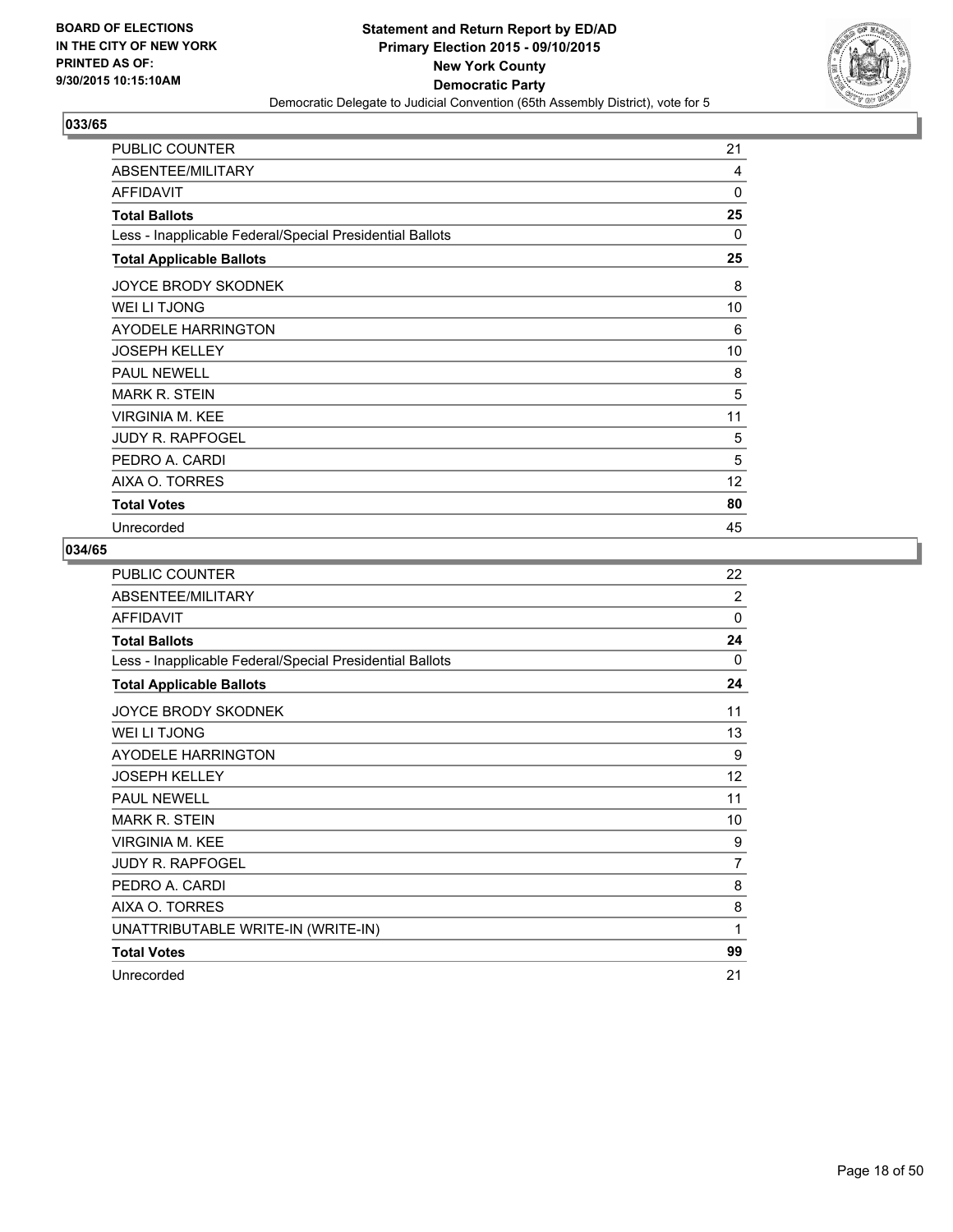

| PUBLIC COUNTER                                           | 23       |
|----------------------------------------------------------|----------|
| ABSENTEE/MILITARY                                        | 0        |
| <b>AFFIDAVIT</b>                                         | $\Omega$ |
| <b>Total Ballots</b>                                     | 23       |
| Less - Inapplicable Federal/Special Presidential Ballots | 0        |
| <b>Total Applicable Ballots</b>                          | 23       |
| <b>JOYCE BRODY SKODNEK</b>                               | 11       |
| WEI LI TJONG                                             | 12       |
| AYODELE HARRINGTON                                       | 8        |
| <b>JOSEPH KELLEY</b>                                     | 9        |
| <b>PAUL NEWELL</b>                                       | 7        |
| <b>MARK R. STEIN</b>                                     | 6        |
| <b>VIRGINIA M. KEE</b>                                   | 6        |
| <b>JUDY R. RAPFOGEL</b>                                  | 6        |
| PEDRO A. CARDI                                           | 4        |
| AIXA O. TORRES                                           | 8        |
| <b>Total Votes</b>                                       | 77       |
| Unrecorded                                               | 38       |

| <b>PUBLIC COUNTER</b>                                    | 25             |
|----------------------------------------------------------|----------------|
| ABSENTEE/MILITARY                                        | $\Omega$       |
| <b>AFFIDAVIT</b>                                         | $\Omega$       |
| <b>Total Ballots</b>                                     | 25             |
| Less - Inapplicable Federal/Special Presidential Ballots | $\Omega$       |
| <b>Total Applicable Ballots</b>                          | 25             |
| JOYCE BRODY SKODNEK                                      | 12             |
| <b>WEI LI TJONG</b>                                      | 15             |
| AYODELE HARRINGTON                                       | 4              |
| <b>JOSEPH KELLEY</b>                                     | 10             |
| <b>PAUL NEWELL</b>                                       | 10             |
| <b>MARK R. STEIN</b>                                     | 3              |
| <b>VIRGINIA M. KEE</b>                                   | 9              |
| <b>JUDY R. RAPFOGEL</b>                                  | $\overline{2}$ |
| PEDRO A. CARDI                                           | $\overline{7}$ |
| AIXA O. TORRES                                           | $\overline{7}$ |
| UNATTRIBUTABLE WRITE-IN (WRITE-IN)                       | 1              |
| <b>Total Votes</b>                                       | 80             |
| Unrecorded                                               | 45             |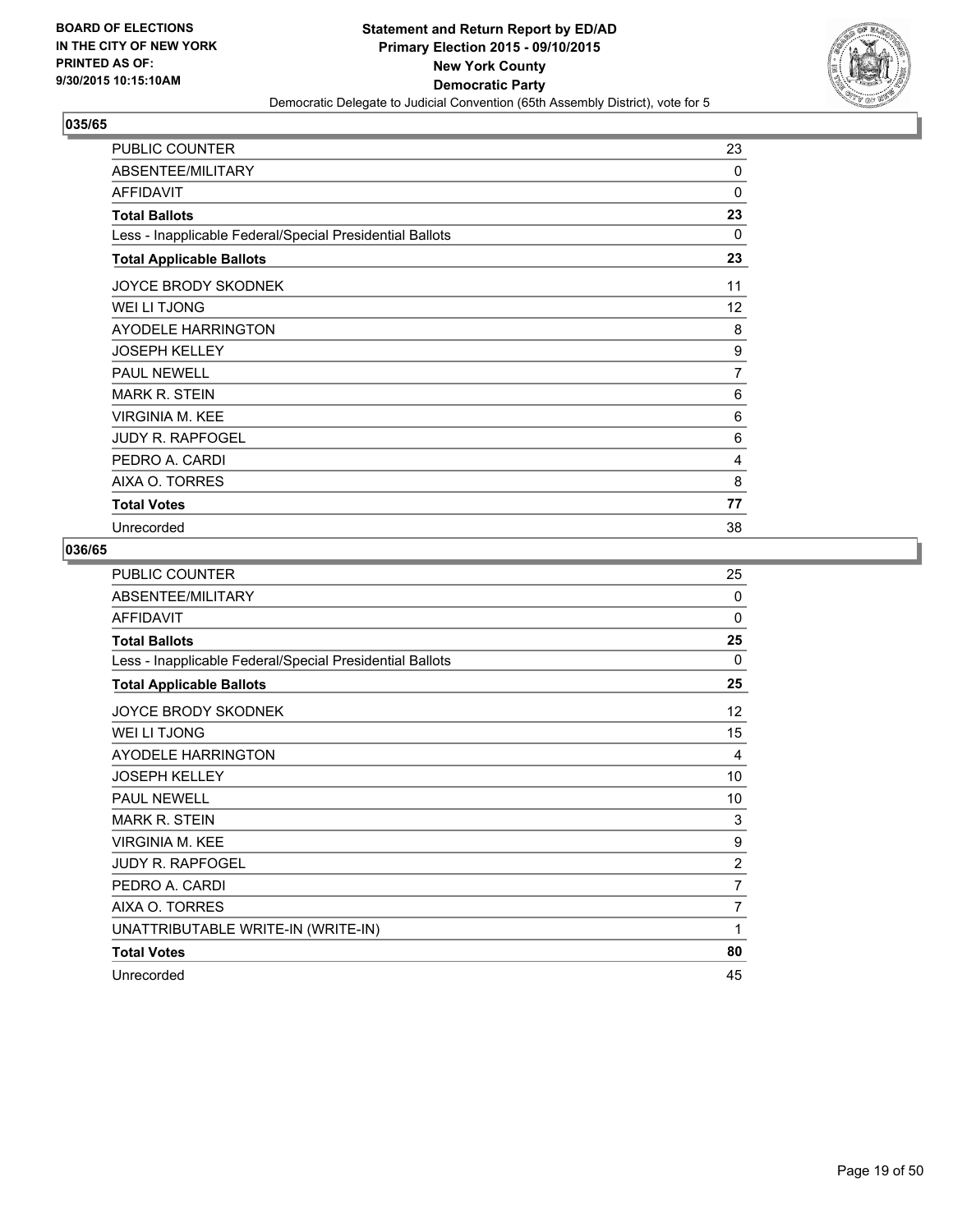

| PUBLIC COUNTER                                           | 31       |
|----------------------------------------------------------|----------|
| ABSENTEE/MILITARY                                        | 1        |
| <b>AFFIDAVIT</b>                                         | 0        |
| <b>Total Ballots</b>                                     | 32       |
| Less - Inapplicable Federal/Special Presidential Ballots | $\Omega$ |
| <b>Total Applicable Ballots</b>                          | 32       |
| <b>JOYCE BRODY SKODNEK</b>                               | 3        |
| WEI LI TJONG                                             | 9        |
| AYODELE HARRINGTON                                       | 1        |
| <b>JOSEPH KELLEY</b>                                     | 5        |
| <b>PAUL NEWELL</b>                                       | 4        |
| <b>MARK R. STEIN</b>                                     | 10       |
| <b>VIRGINIA M. KEE</b>                                   | 16       |
| <b>JUDY R. RAPFOGEL</b>                                  | 9        |
| PEDRO A. CARDI                                           | 18       |
| AIXA O. TORRES                                           | 16       |
| <b>Total Votes</b>                                       | 91       |
| Unrecorded                                               | 69       |

| PUBLIC COUNTER                                           | 20             |
|----------------------------------------------------------|----------------|
| ABSENTEE/MILITARY                                        | $\overline{2}$ |
| <b>AFFIDAVIT</b>                                         | $\mathbf 0$    |
| <b>Total Ballots</b>                                     | 22             |
| Less - Inapplicable Federal/Special Presidential Ballots | 0              |
| <b>Total Applicable Ballots</b>                          | 22             |
| JOYCE BRODY SKODNEK                                      | 8              |
| WEI LI TJONG                                             | 11             |
| <b>AYODELE HARRINGTON</b>                                | 10             |
| <b>JOSEPH KELLEY</b>                                     | 9              |
| <b>PAUL NEWELL</b>                                       | 10             |
| <b>MARK R. STEIN</b>                                     | 5              |
| <b>VIRGINIA M. KEE</b>                                   | 8              |
| JUDY R. RAPFOGEL                                         | $\overline{2}$ |
| PEDRO A. CARDI                                           | 8              |
| AIXA O. TORRES                                           | 6              |
| <b>Total Votes</b>                                       | 77             |
| Unrecorded                                               | 33             |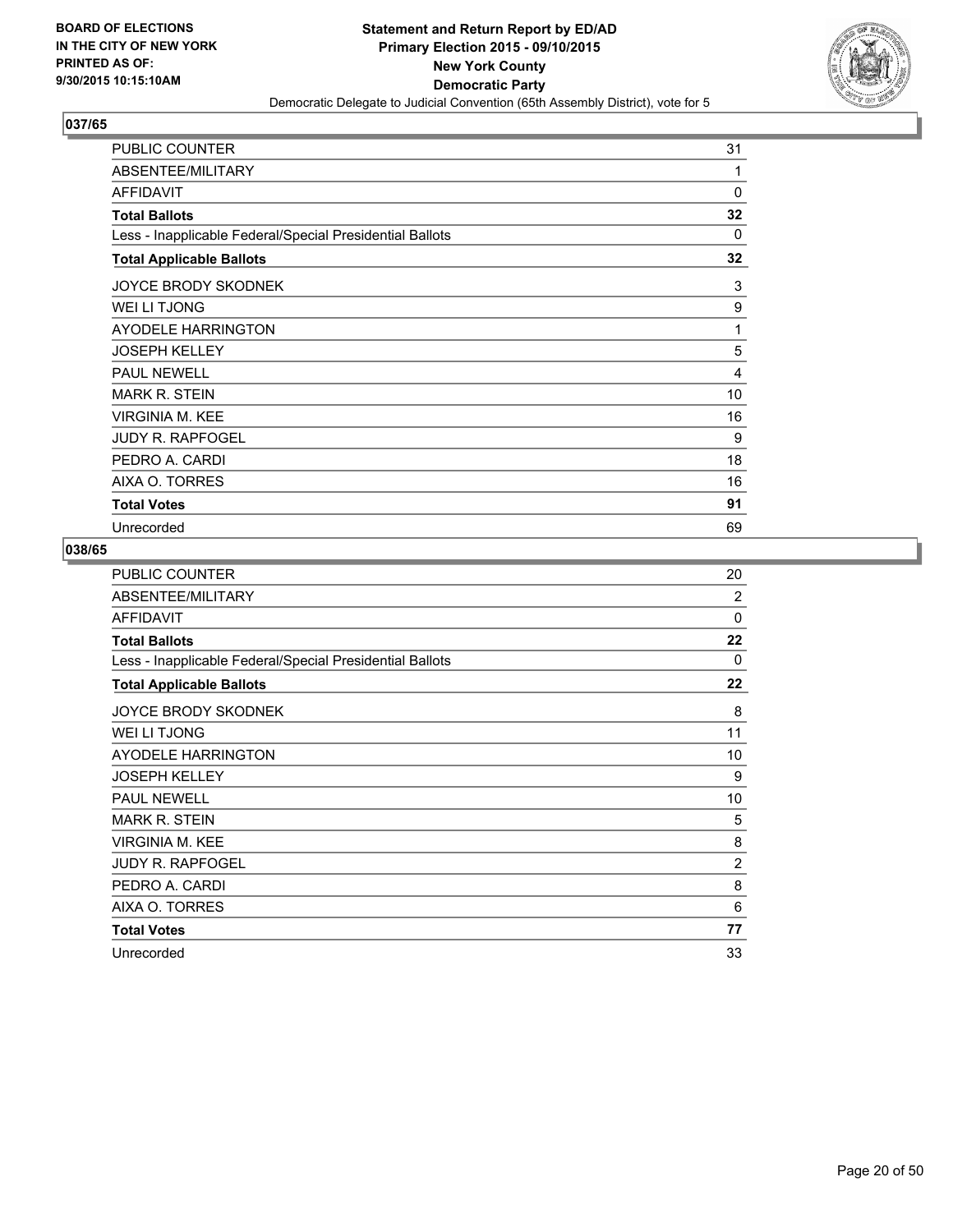

| PUBLIC COUNTER                                           | 8              |
|----------------------------------------------------------|----------------|
| ABSENTEE/MILITARY                                        | 0              |
| <b>AFFIDAVIT</b>                                         | 0              |
| <b>Total Ballots</b>                                     | 8              |
| Less - Inapplicable Federal/Special Presidential Ballots | 0              |
| <b>Total Applicable Ballots</b>                          | 8              |
| <b>JOYCE BRODY SKODNEK</b>                               | 3              |
| WEI LI TJONG                                             | $\overline{2}$ |
| AYODELE HARRINGTON                                       | 1              |
| <b>JOSEPH KELLEY</b>                                     | 3              |
| <b>PAUL NEWELL</b>                                       | 1              |
| <b>MARK R. STEIN</b>                                     | 2              |
| <b>VIRGINIA M. KEE</b>                                   | 3              |
| <b>JUDY R. RAPFOGEL</b>                                  | 1              |
| PEDRO A. CARDI                                           | 2              |
| AIXA O. TORRES                                           | 2              |
| <b>Total Votes</b>                                       | 20             |
| Unrecorded                                               | 20             |

| PUBLIC COUNTER                                           | 18             |
|----------------------------------------------------------|----------------|
| ABSENTEE/MILITARY                                        | $\mathbf 0$    |
| <b>AFFIDAVIT</b>                                         | $\mathbf 0$    |
| <b>Total Ballots</b>                                     | 18             |
| Less - Inapplicable Federal/Special Presidential Ballots | 0              |
| <b>Total Applicable Ballots</b>                          | 18             |
| JOYCE BRODY SKODNEK                                      | 7              |
| WEI LI TJONG                                             | 3              |
| <b>AYODELE HARRINGTON</b>                                | 6              |
| <b>JOSEPH KELLEY</b>                                     | 7              |
| <b>PAUL NEWELL</b>                                       | $\overline{2}$ |
| <b>MARK R. STEIN</b>                                     | 4              |
| <b>VIRGINIA M. KEE</b>                                   | 5              |
| JUDY R. RAPFOGEL                                         | 4              |
| PEDRO A. CARDI                                           | 9              |
| AIXA O. TORRES                                           | 7              |
| <b>Total Votes</b>                                       | 54             |
| Unrecorded                                               | 36             |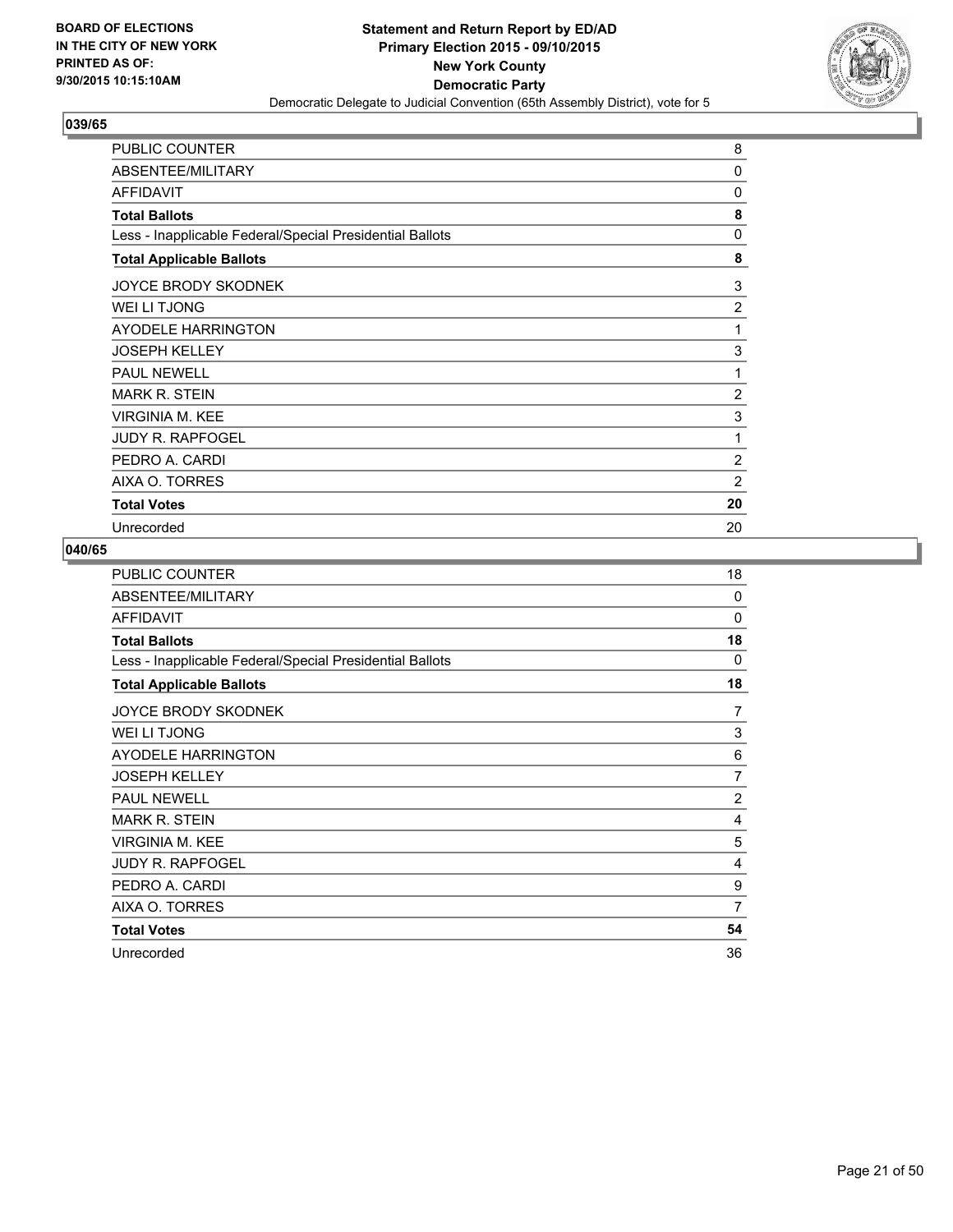

| PUBLIC COUNTER                                           | 24       |
|----------------------------------------------------------|----------|
| ABSENTEE/MILITARY                                        | 2        |
| <b>AFFIDAVIT</b>                                         | $\Omega$ |
| <b>Total Ballots</b>                                     | 26       |
| Less - Inapplicable Federal/Special Presidential Ballots | 0        |
| <b>Total Applicable Ballots</b>                          | 26       |
| <b>JOYCE BRODY SKODNEK</b>                               | 8        |
| WEI LI TJONG                                             | 16       |
| AYODELE HARRINGTON                                       | 5        |
| <b>JOSEPH KELLEY</b>                                     | 5        |
| <b>PAUL NEWELL</b>                                       | 8        |
| <b>MARK R. STEIN</b>                                     | 9        |
| <b>VIRGINIA M. KEE</b>                                   | 18       |
| <b>JUDY R. RAPFOGEL</b>                                  | 3        |
| PEDRO A. CARDI                                           | 8        |
| AIXA O. TORRES                                           | 9        |
| <b>Total Votes</b>                                       | 89       |
| Unrecorded                                               | 41       |

| PUBLIC COUNTER                                           | 16             |
|----------------------------------------------------------|----------------|
| ABSENTEE/MILITARY                                        | 4              |
| <b>AFFIDAVIT</b>                                         | $\Omega$       |
| <b>Total Ballots</b>                                     | 20             |
| Less - Inapplicable Federal/Special Presidential Ballots | 0              |
| <b>Total Applicable Ballots</b>                          | 20             |
| JOYCE BRODY SKODNEK                                      | 10             |
| WEI LI TJONG                                             | 11             |
| <b>AYODELE HARRINGTON</b>                                | 8              |
| <b>JOSEPH KELLEY</b>                                     | $\overline{7}$ |
| <b>PAUL NEWELL</b>                                       | 9              |
| <b>MARK R. STEIN</b>                                     | 6              |
| <b>VIRGINIA M. KEE</b>                                   | 8              |
| JUDY R. RAPFOGEL                                         | 8              |
| PEDRO A. CARDI                                           | 4              |
| AIXA O. TORRES                                           | 6              |
| <b>Total Votes</b>                                       | 77             |
| Unrecorded                                               | 23             |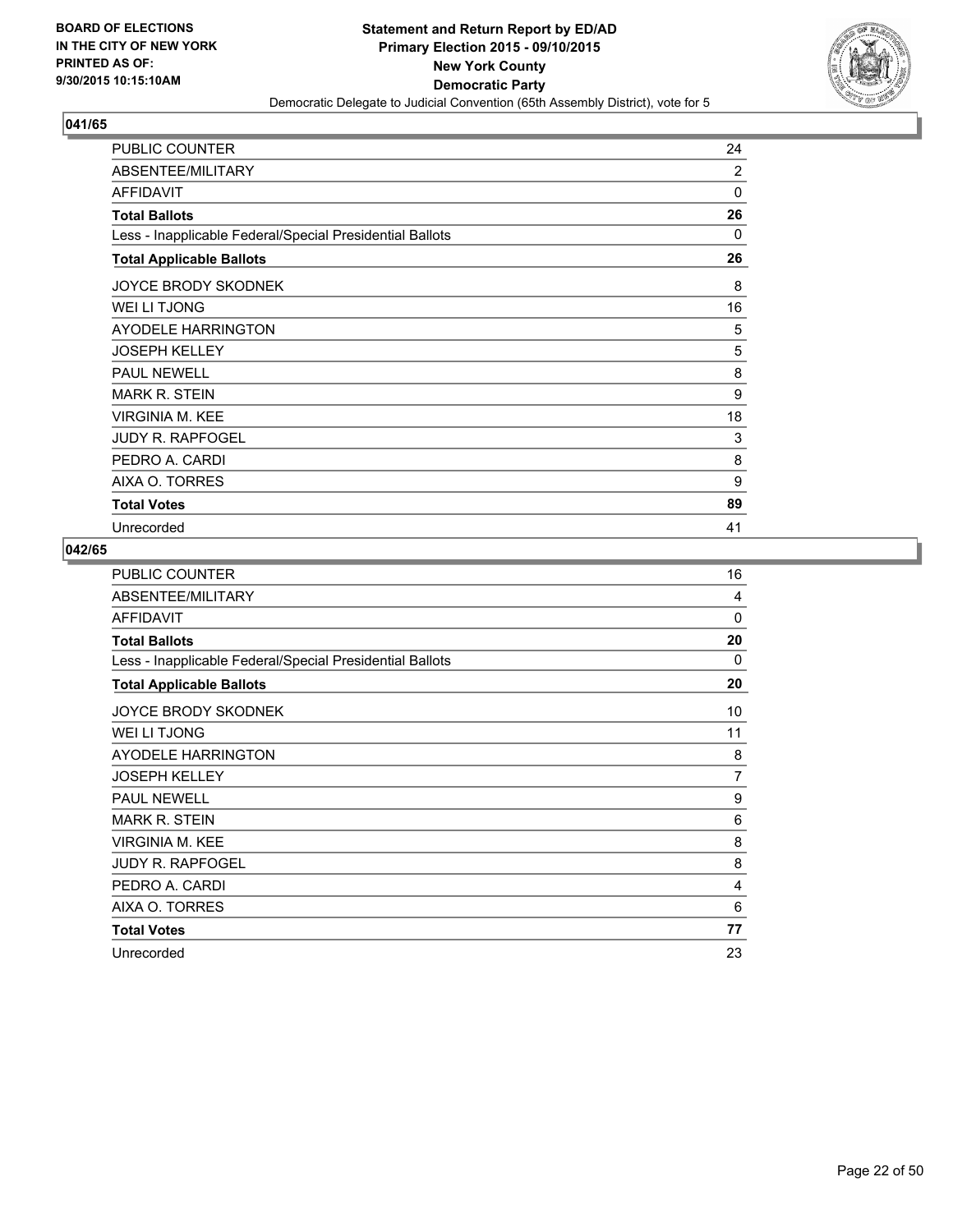

| PUBLIC COUNTER                                           | 18       |
|----------------------------------------------------------|----------|
| ABSENTEE/MILITARY                                        | 4        |
| <b>AFFIDAVIT</b>                                         | 0        |
| <b>Total Ballots</b>                                     | 22       |
| Less - Inapplicable Federal/Special Presidential Ballots | $\Omega$ |
| <b>Total Applicable Ballots</b>                          | 22       |
| JOYCE BRODY SKODNEK                                      | 10       |
| <b>WEI LI TJONG</b>                                      | 8        |
| <b>AYODELE HARRINGTON</b>                                | 9        |
| <b>JOSEPH KELLEY</b>                                     | 8        |
| <b>PAUL NEWELL</b>                                       | 7        |
| <b>MARK R. STEIN</b>                                     | 11       |
| <b>VIRGINIA M. KEE</b>                                   | 9        |
| <b>JUDY R. RAPFOGEL</b>                                  | 8        |
| PEDRO A. CARDI                                           | 12       |
| AIXA O. TORRES                                           | 10       |
| UNATTRIBUTABLE WRITE-IN (WRITE-IN)                       | 1        |
| <b>Total Votes</b>                                       | 93       |
| Unrecorded                                               | 17       |

| <b>PUBLIC COUNTER</b>                                    | 121      |
|----------------------------------------------------------|----------|
| ABSENTEE/MILITARY                                        | $\Omega$ |
| <b>AFFIDAVIT</b>                                         | $\Omega$ |
| <b>Total Ballots</b>                                     | 121      |
| Less - Inapplicable Federal/Special Presidential Ballots | 0        |
| <b>Total Applicable Ballots</b>                          | 121      |
| <b>JOYCE BRODY SKODNEK</b>                               | 51       |
| WEI LI TJONG                                             | 53       |
| <b>AYODELE HARRINGTON</b>                                | 53       |
| <b>JOSEPH KELLEY</b>                                     | 52       |
| <b>PAUL NEWELL</b>                                       | 53       |
| <b>MARK R. STEIN</b>                                     | 51       |
| <b>VIRGINIA M. KEE</b>                                   | 54       |
| JUDY R. RAPFOGEL                                         | 44       |
| PEDRO A. CARDI                                           | 55       |
| AIXA O. TORRES                                           | 51       |
| <b>Total Votes</b>                                       | 517      |
| Unrecorded                                               | 88       |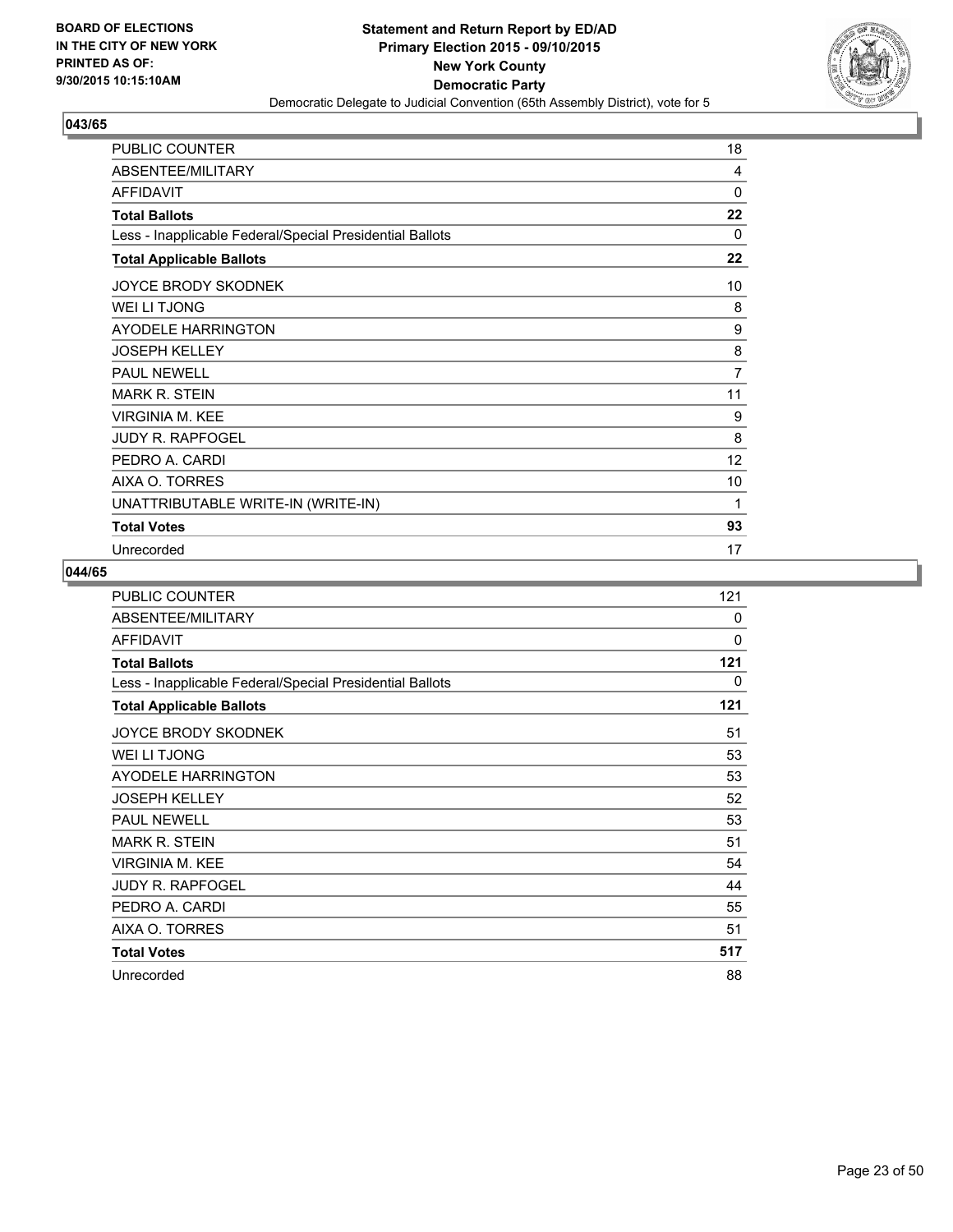

| PUBLIC COUNTER                                           | 131 |
|----------------------------------------------------------|-----|
| ABSENTEE/MILITARY                                        | 3   |
| <b>AFFIDAVIT</b>                                         | 1   |
| <b>Total Ballots</b>                                     | 135 |
| Less - Inapplicable Federal/Special Presidential Ballots | 0   |
| <b>Total Applicable Ballots</b>                          | 135 |
| JOYCE BRODY SKODNEK                                      | 49  |
| <b>WEI LI TJONG</b>                                      | 50  |
| <b>AYODELE HARRINGTON</b>                                | 45  |
| <b>JOSEPH KELLEY</b>                                     | 46  |
| <b>PAUL NEWELL</b>                                       | 50  |
| <b>MARK R. STEIN</b>                                     | 68  |
| <b>VIRGINIA M. KEE</b>                                   | 69  |
| <b>JUDY R. RAPFOGEL</b>                                  | 64  |
| PEDRO A. CARDI                                           | 71  |
| AIXA O. TORRES                                           | 71  |
| UNATTRIBUTABLE WRITE-IN (WRITE-IN)                       | 5   |
| <b>Total Votes</b>                                       | 588 |
| Unrecorded                                               | 87  |

| <b>PUBLIC COUNTER</b>                                    | 102            |
|----------------------------------------------------------|----------------|
| ABSENTEE/MILITARY                                        | $\Omega$       |
| <b>AFFIDAVIT</b>                                         | $\overline{2}$ |
| <b>Total Ballots</b>                                     | 104            |
| Less - Inapplicable Federal/Special Presidential Ballots | 0              |
| <b>Total Applicable Ballots</b>                          | 104            |
| JOYCE BRODY SKODNEK                                      | 41             |
| WEI LI TJONG                                             | 36             |
| <b>AYODELE HARRINGTON</b>                                | 34             |
| <b>JOSEPH KELLEY</b>                                     | 32             |
| <b>PAUL NEWELL</b>                                       | 32             |
| <b>MARK R. STEIN</b>                                     | 53             |
| <b>VIRGINIA M. KEE</b>                                   | 48             |
| <b>JUDY R. RAPFOGEL</b>                                  | 46             |
| PEDRO A. CARDI                                           | 64             |
| AIXA O. TORRES                                           | 62             |
| <b>Total Votes</b>                                       | 448            |
| Unrecorded                                               | 72             |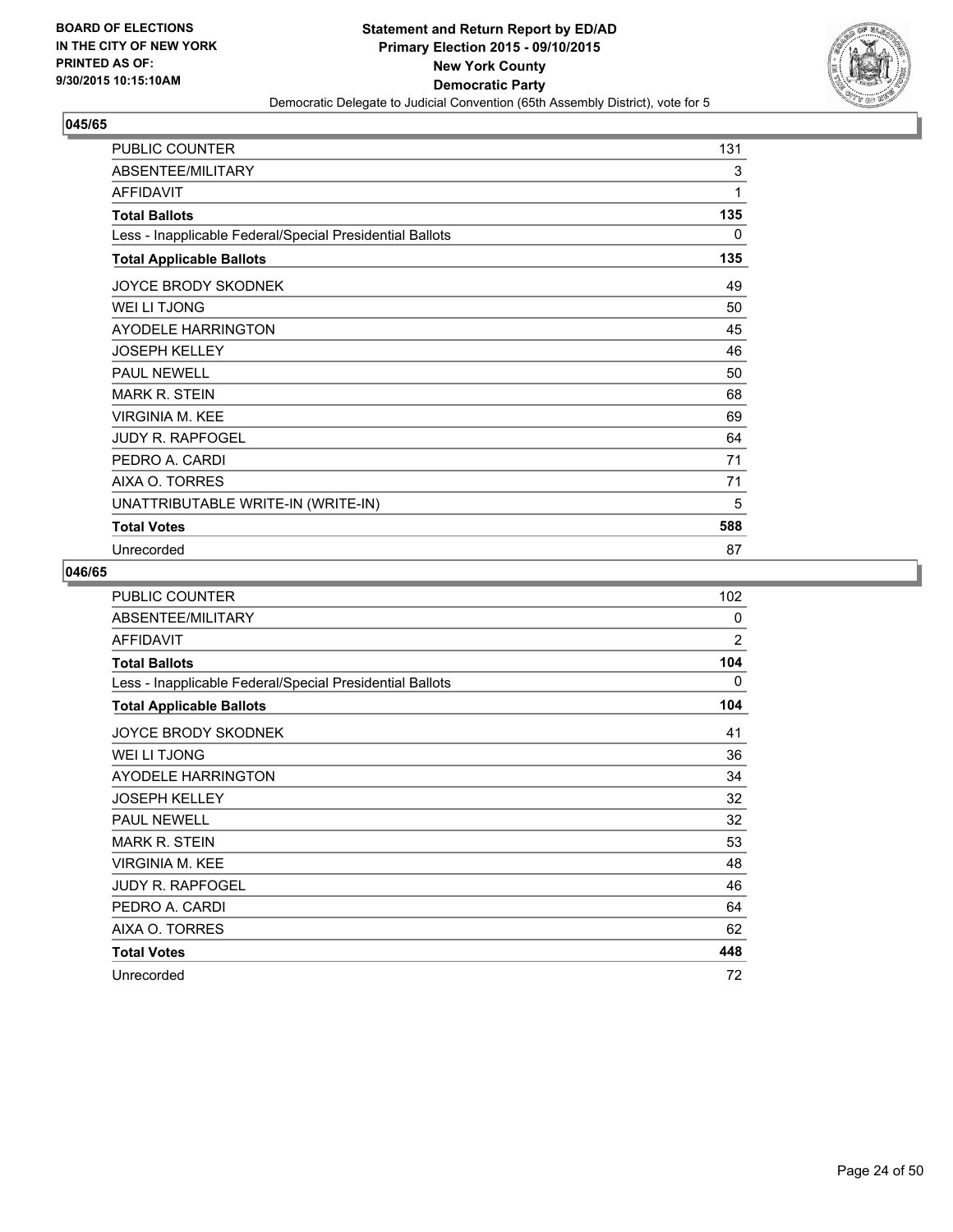

| <b>PUBLIC COUNTER</b>                                    | 117 |
|----------------------------------------------------------|-----|
| ABSENTEE/MILITARY                                        | 2   |
| <b>AFFIDAVIT</b>                                         | 0   |
| <b>Total Ballots</b>                                     | 119 |
| Less - Inapplicable Federal/Special Presidential Ballots | 0   |
| <b>Total Applicable Ballots</b>                          | 119 |
| <b>JOYCE BRODY SKODNEK</b>                               | 53  |
| WEI LI TJONG                                             | 53  |
| AYODELE HARRINGTON                                       | 51  |
| <b>JOSEPH KELLEY</b>                                     | 56  |
| <b>PAUL NEWELL</b>                                       | 52  |
| MARK R. STEIN                                            | 58  |
| <b>VIRGINIA M. KEE</b>                                   | 55  |
| <b>JUDY R. RAPFOGEL</b>                                  | 52  |
| PEDRO A. CARDI                                           | 63  |
| AIXA O. TORRES                                           | 60  |
| <b>Total Votes</b>                                       | 553 |
| Unrecorded                                               | 42  |

| PUBLIC COUNTER                                           | 96       |
|----------------------------------------------------------|----------|
| ABSENTEE/MILITARY                                        | 1        |
| <b>AFFIDAVIT</b>                                         | $\Omega$ |
| <b>Total Ballots</b>                                     | 97       |
| Less - Inapplicable Federal/Special Presidential Ballots | 0        |
| <b>Total Applicable Ballots</b>                          | 97       |
| JOYCE BRODY SKODNEK                                      | 24       |
| WEI LI TJONG                                             | 23       |
| <b>AYODELE HARRINGTON</b>                                | 23       |
| <b>JOSEPH KELLEY</b>                                     | 25       |
| <b>PAUL NEWELL</b>                                       | 27       |
| <b>MARK R. STEIN</b>                                     | 74       |
| <b>VIRGINIA M. KEE</b>                                   | 64       |
| <b>JUDY R. RAPFOGEL</b>                                  | 65       |
| PEDRO A. CARDI                                           | 63       |
| AIXA O. TORRES                                           | 62       |
| <b>Total Votes</b>                                       | 450      |
| Unrecorded                                               | 35       |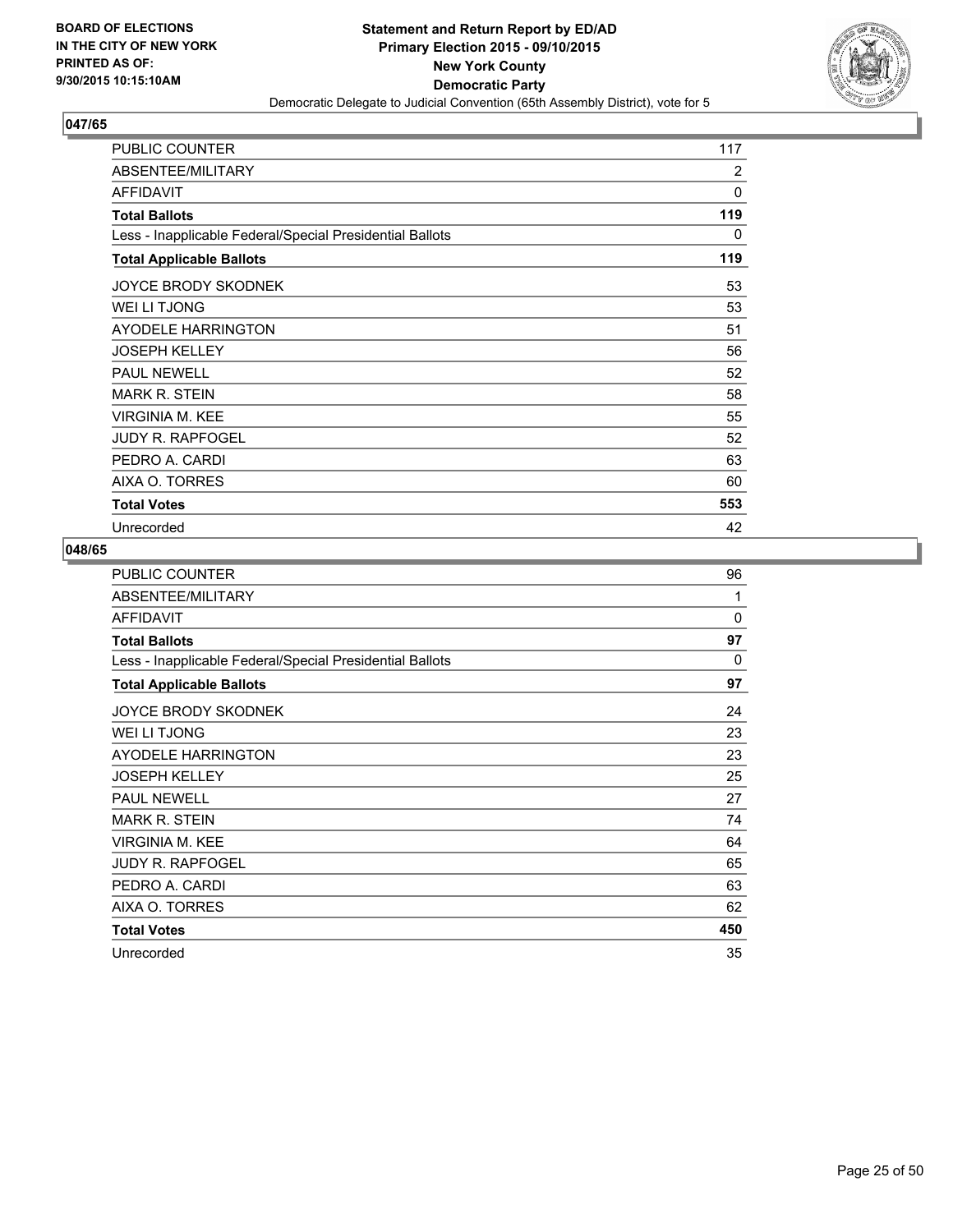

| PUBLIC COUNTER                                           | 36       |
|----------------------------------------------------------|----------|
| ABSENTEE/MILITARY                                        | 2        |
| <b>AFFIDAVIT</b>                                         | $\Omega$ |
| <b>Total Ballots</b>                                     | 38       |
| Less - Inapplicable Federal/Special Presidential Ballots | 0        |
| <b>Total Applicable Ballots</b>                          | 38       |
| <b>JOYCE BRODY SKODNEK</b>                               | 23       |
| WEI LI TJONG                                             | 24       |
| AYODELE HARRINGTON                                       | 23       |
| <b>JOSEPH KELLEY</b>                                     | 22       |
| <b>PAUL NEWELL</b>                                       | 25       |
| <b>MARK R. STEIN</b>                                     | 12       |
| <b>VIRGINIA M. KEE</b>                                   | 7        |
| <b>JUDY R. RAPFOGEL</b>                                  | 11       |
| PEDRO A. CARDI                                           | 12       |
| AIXA O. TORRES                                           | 9        |
| <b>Total Votes</b>                                       | 168      |
| Unrecorded                                               | 22       |

| PUBLIC COUNTER                                           | 29       |
|----------------------------------------------------------|----------|
| ABSENTEE/MILITARY                                        | 3        |
| <b>AFFIDAVIT</b>                                         | $\Omega$ |
| <b>Total Ballots</b>                                     | 32       |
| Less - Inapplicable Federal/Special Presidential Ballots | 0        |
| <b>Total Applicable Ballots</b>                          | 32       |
| <b>JOYCE BRODY SKODNEK</b>                               | 20       |
| WEI LI TJONG                                             | 24       |
| AYODELE HARRINGTON                                       | 21       |
| <b>JOSEPH KELLEY</b>                                     | 17       |
| <b>PAUL NEWELL</b>                                       | 24       |
| <b>MARK R. STEIN</b>                                     | 5        |
| <b>VIRGINIA M. KEE</b>                                   | 8        |
| <b>JUDY R. RAPFOGEL</b>                                  | 6        |
| PEDRO A. CARDI                                           | 6        |
| AIXA O. TORRES                                           | 11       |
| <b>Total Votes</b>                                       | 142      |
| Unrecorded                                               | 18       |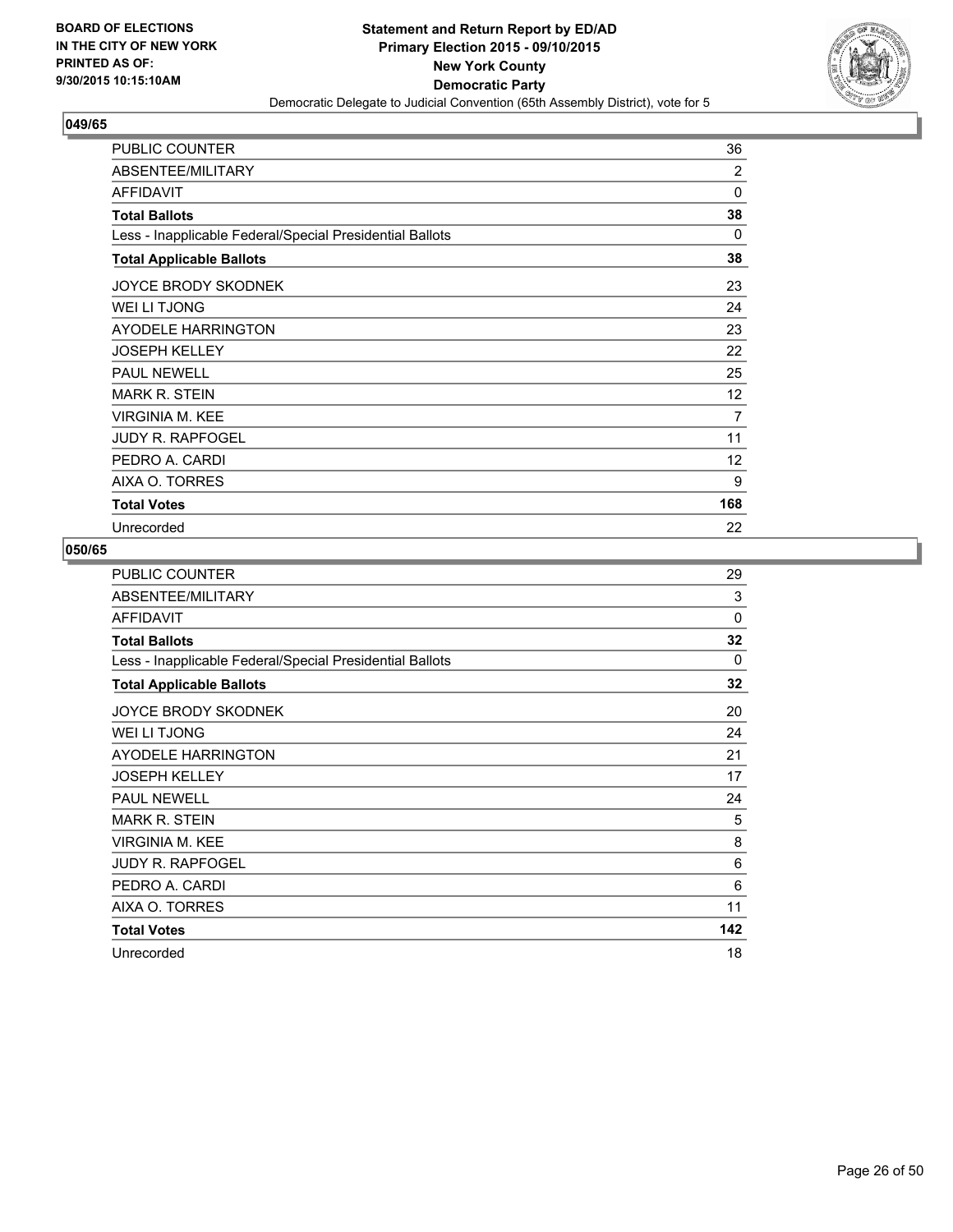

| PUBLIC COUNTER                                           | 70       |
|----------------------------------------------------------|----------|
| ABSENTEE/MILITARY                                        | 7        |
| <b>AFFIDAVIT</b>                                         | 0        |
| <b>Total Ballots</b>                                     | 77       |
| Less - Inapplicable Federal/Special Presidential Ballots | $\Omega$ |
| <b>Total Applicable Ballots</b>                          | 77       |
| <b>JOYCE BRODY SKODNEK</b>                               | 16       |
| <b>WEI LI TJONG</b>                                      | 16       |
| <b>AYODELE HARRINGTON</b>                                | 10       |
| <b>JOSEPH KELLEY</b>                                     | 16       |
| <b>PAUL NEWELL</b>                                       | 18       |
| <b>MARK R. STEIN</b>                                     | 53       |
| <b>VIRGINIA M. KEE</b>                                   | 54       |
| <b>JUDY R. RAPFOGEL</b>                                  | 50       |
| PEDRO A. CARDI                                           | 49       |
| AIXA O. TORRES                                           | 54       |
| UNATTRIBUTABLE WRITE-IN (WRITE-IN)                       | 2        |
| <b>Total Votes</b>                                       | 338      |
| Unrecorded                                               | 47       |

| PUBLIC COUNTER                                           | 92             |
|----------------------------------------------------------|----------------|
| ABSENTEE/MILITARY                                        | $\overline{2}$ |
| <b>AFFIDAVIT</b>                                         | 1              |
| <b>Total Ballots</b>                                     | 95             |
| Less - Inapplicable Federal/Special Presidential Ballots | $\Omega$       |
| <b>Total Applicable Ballots</b>                          | 95             |
| <b>JOYCE BRODY SKODNEK</b>                               | 40             |
| WEI LI TJONG                                             | 40             |
| <b>AYODELE HARRINGTON</b>                                | 30             |
| <b>JOSEPH KELLEY</b>                                     | 37             |
| <b>PAUL NEWELL</b>                                       | 43             |
| <b>MARK R. STEIN</b>                                     | 49             |
| <b>VIRGINIA M. KEE</b>                                   | 52             |
| <b>JUDY R. RAPFOGEL</b>                                  | 43             |
| PEDRO A. CARDI                                           | 39             |
| AIXA O. TORRES                                           | 41             |
| ED HANNA (WRITE-IN)                                      | 1              |
| <b>Total Votes</b>                                       | 415            |
| Unrecorded                                               | 60             |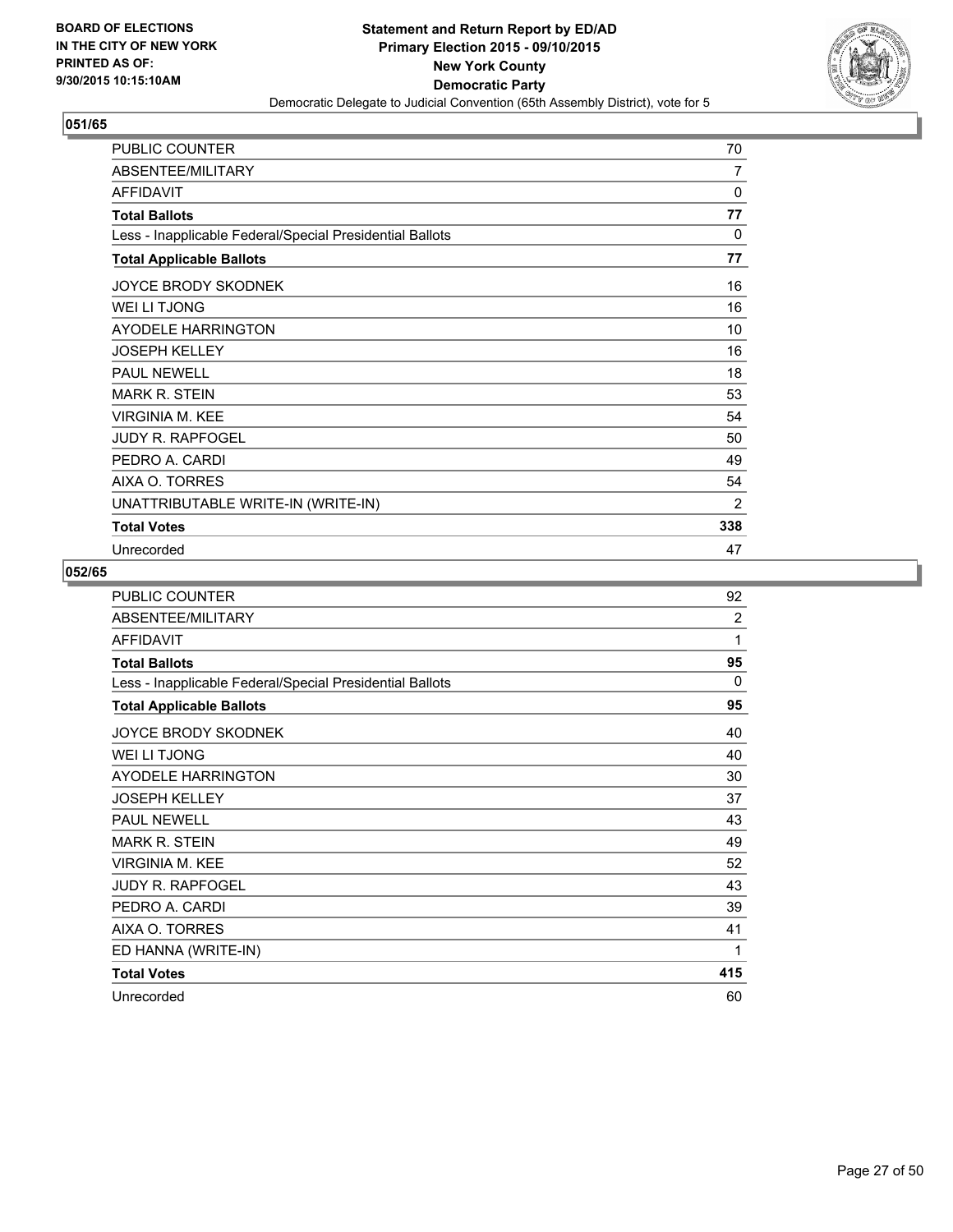

| <b>PUBLIC COUNTER</b>                                    | 75  |
|----------------------------------------------------------|-----|
| ABSENTEE/MILITARY                                        | 1   |
| <b>AFFIDAVIT</b>                                         | 1   |
| <b>Total Ballots</b>                                     | 77  |
| Less - Inapplicable Federal/Special Presidential Ballots | 0   |
| <b>Total Applicable Ballots</b>                          | 77  |
| <b>JOYCE BRODY SKODNEK</b>                               | 30  |
| WEI LI TJONG                                             | 31  |
| AYODELE HARRINGTON                                       | 24  |
| <b>JOSEPH KELLEY</b>                                     | 27  |
| <b>PAUL NEWELL</b>                                       | 29  |
| <b>MARK R. STEIN</b>                                     | 45  |
| <b>VIRGINIA M. KEE</b>                                   | 45  |
| <b>JUDY R. RAPFOGEL</b>                                  | 40  |
| PEDRO A. CARDI                                           | 42  |
| AIXA O. TORRES                                           | 42  |
| <b>Total Votes</b>                                       | 355 |
| Unrecorded                                               | 30  |

| PUBLIC COUNTER                                           | 82  |
|----------------------------------------------------------|-----|
| ABSENTEE/MILITARY                                        | 0   |
| <b>AFFIDAVIT</b>                                         | 0   |
| <b>Total Ballots</b>                                     | 82  |
| Less - Inapplicable Federal/Special Presidential Ballots | 0   |
| <b>Total Applicable Ballots</b>                          | 82  |
| <b>JOYCE BRODY SKODNEK</b>                               | 39  |
| WEI LI TJONG                                             | 46  |
| <b>AYODELE HARRINGTON</b>                                | 38  |
| <b>JOSEPH KELLEY</b>                                     | 42  |
| <b>PAUL NEWELL</b>                                       | 41  |
| <b>MARK R. STEIN</b>                                     | 34  |
| <b>VIRGINIA M. KEE</b>                                   | 32  |
| <b>JUDY R. RAPFOGEL</b>                                  | 29  |
| PEDRO A. CARDI                                           | 33  |
| AIXA O. TORRES                                           | 34  |
| <b>Total Votes</b>                                       | 368 |
| Unrecorded                                               | 42  |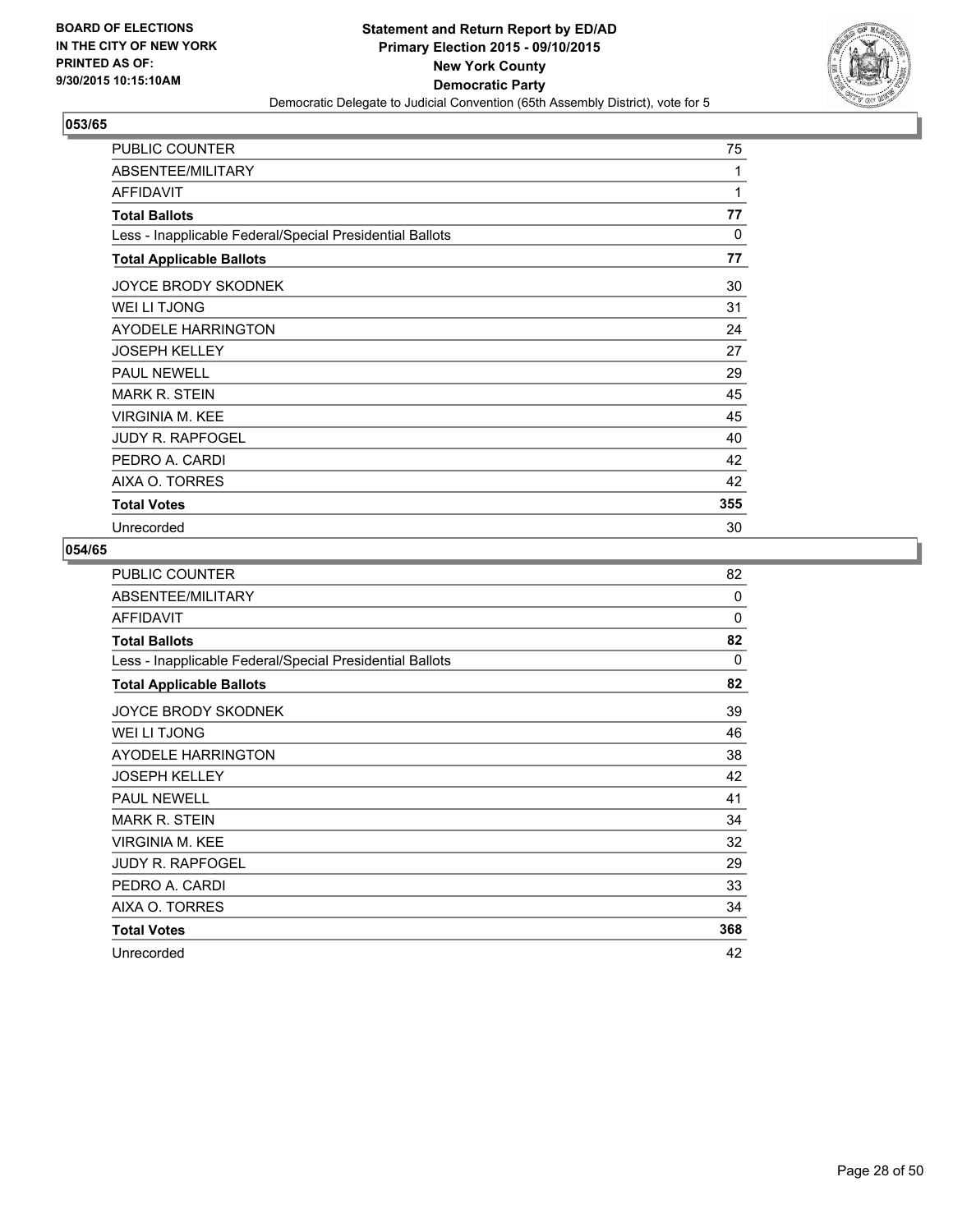

| PUBLIC COUNTER                                           | 79  |
|----------------------------------------------------------|-----|
| ABSENTEE/MILITARY                                        | 0   |
| <b>AFFIDAVIT</b>                                         | 0   |
| <b>Total Ballots</b>                                     | 79  |
| Less - Inapplicable Federal/Special Presidential Ballots | 0   |
| <b>Total Applicable Ballots</b>                          | 79  |
| <b>JOYCE BRODY SKODNEK</b>                               | 34  |
| WEI LI TJONG                                             | 38  |
| AYODELE HARRINGTON                                       | 35  |
| <b>JOSEPH KELLEY</b>                                     | 31  |
| <b>PAUL NEWELL</b>                                       | 33  |
| MARK R. STEIN                                            | 38  |
| <b>VIRGINIA M. KEE</b>                                   | 33  |
| <b>JUDY R. RAPFOGEL</b>                                  | 29  |
| PEDRO A. CARDI                                           | 29  |
| AIXA O. TORRES                                           | 31  |
| <b>Total Votes</b>                                       | 331 |
| Unrecorded                                               | 64  |

| PUBLIC COUNTER                                           | 15             |
|----------------------------------------------------------|----------------|
| ABSENTEE/MILITARY                                        | 0              |
| <b>AFFIDAVIT</b>                                         | 0              |
| <b>Total Ballots</b>                                     | 15             |
| Less - Inapplicable Federal/Special Presidential Ballots | $\mathbf{0}$   |
| <b>Total Applicable Ballots</b>                          | 15             |
| <b>JOYCE BRODY SKODNEK</b>                               | 6              |
| WEI LI TJONG                                             | 6              |
| <b>AYODELE HARRINGTON</b>                                | 5              |
| <b>JOSEPH KELLEY</b>                                     | 3              |
| <b>PAUL NEWELL</b>                                       | 4              |
| <b>MARK R. STEIN</b>                                     | 1              |
| <b>VIRGINIA M. KEE</b>                                   | 8              |
| <b>JUDY R. RAPFOGEL</b>                                  | $\overline{2}$ |
| PEDRO A. CARDI                                           | 5              |
| AIXA O. TORRES                                           | $\overline{c}$ |
| UNATTRIBUTABLE WRITE-IN (WRITE-IN)                       | 1              |
| <b>Total Votes</b>                                       | 43             |
| Unrecorded                                               | 32             |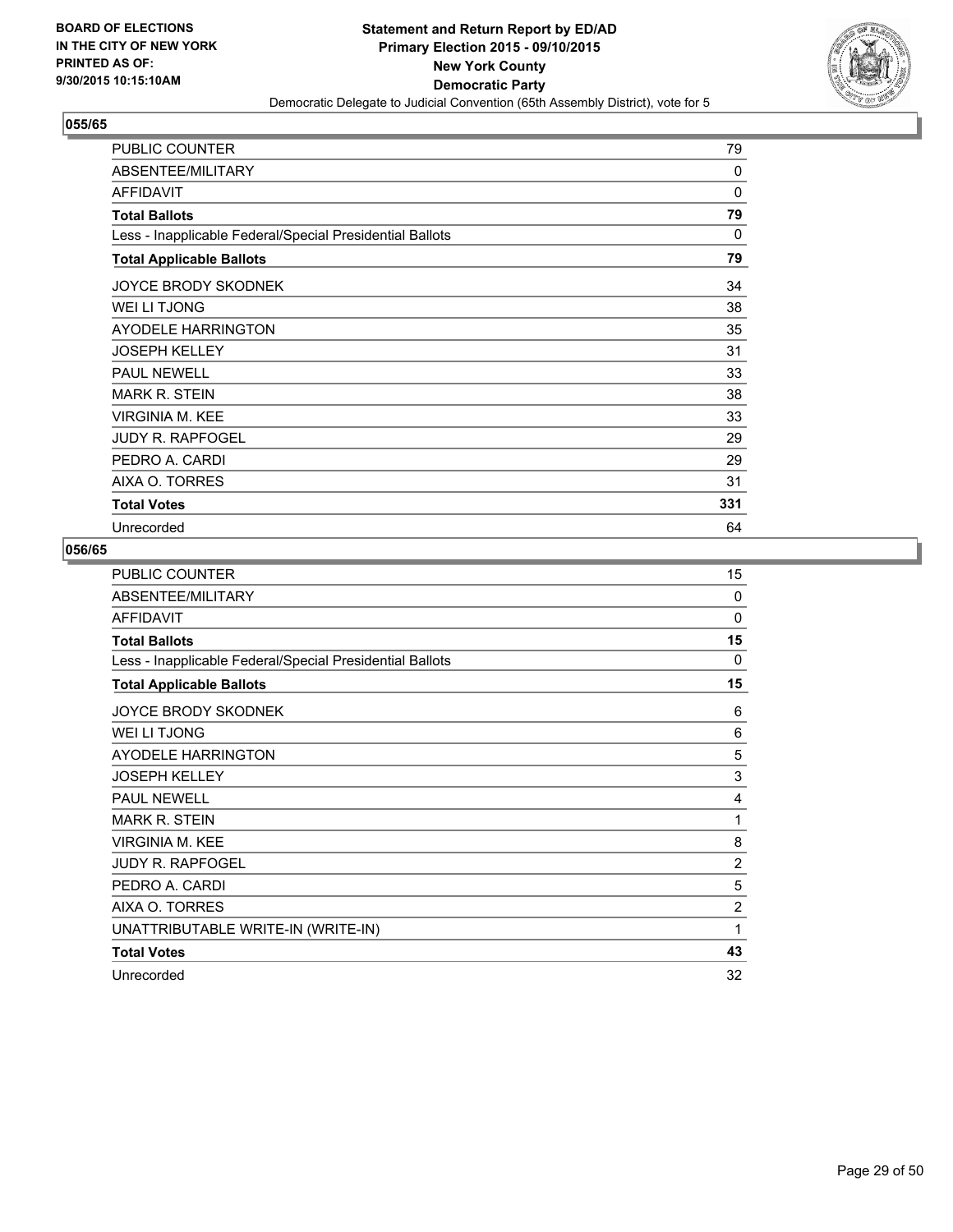

| <b>PUBLIC COUNTER</b>                                    | 17       |
|----------------------------------------------------------|----------|
| ABSENTEE/MILITARY                                        | 1        |
| <b>AFFIDAVIT</b>                                         | $\Omega$ |
| <b>Total Ballots</b>                                     | 18       |
| Less - Inapplicable Federal/Special Presidential Ballots | 0        |
| <b>Total Applicable Ballots</b>                          | 18       |
| <b>JOYCE BRODY SKODNEK</b>                               | 1        |
| WEI LI TJONG                                             | 7        |
| AYODELE HARRINGTON                                       | 1        |
| <b>JOSEPH KELLEY</b>                                     | 6        |
| <b>PAUL NEWELL</b>                                       | $\Omega$ |
| <b>MARK R. STEIN</b>                                     | 9        |
| VIRGINIA M. KEE                                          | 13       |
| <b>JUDY R. RAPFOGEL</b>                                  | 5        |
| PEDRO A. CARDI                                           | 9        |
| AIXA O. TORRES                                           | 13       |
| <b>Total Votes</b>                                       | 64       |
| Unrecorded                                               | 26       |

| PUBLIC COUNTER                                           | 19             |
|----------------------------------------------------------|----------------|
| ABSENTEE/MILITARY                                        | $\mathbf 0$    |
| <b>AFFIDAVIT</b>                                         | $\mathbf 0$    |
| <b>Total Ballots</b>                                     | 19             |
| Less - Inapplicable Federal/Special Presidential Ballots | 0              |
| <b>Total Applicable Ballots</b>                          | 19             |
| JOYCE BRODY SKODNEK                                      | 1              |
| WEI LI TJONG                                             | 4              |
| <b>AYODELE HARRINGTON</b>                                | 1              |
| <b>JOSEPH KELLEY</b>                                     | $\overline{2}$ |
| <b>PAUL NEWELL</b>                                       | 1              |
| <b>MARK R. STEIN</b>                                     | 10             |
| <b>VIRGINIA M. KEE</b>                                   | 16             |
| JUDY R. RAPFOGEL                                         | 12             |
| PEDRO A. CARDI                                           | 12             |
| AIXA O. TORRES                                           | 12             |
| <b>Total Votes</b>                                       | 71             |
| Unrecorded                                               | 24             |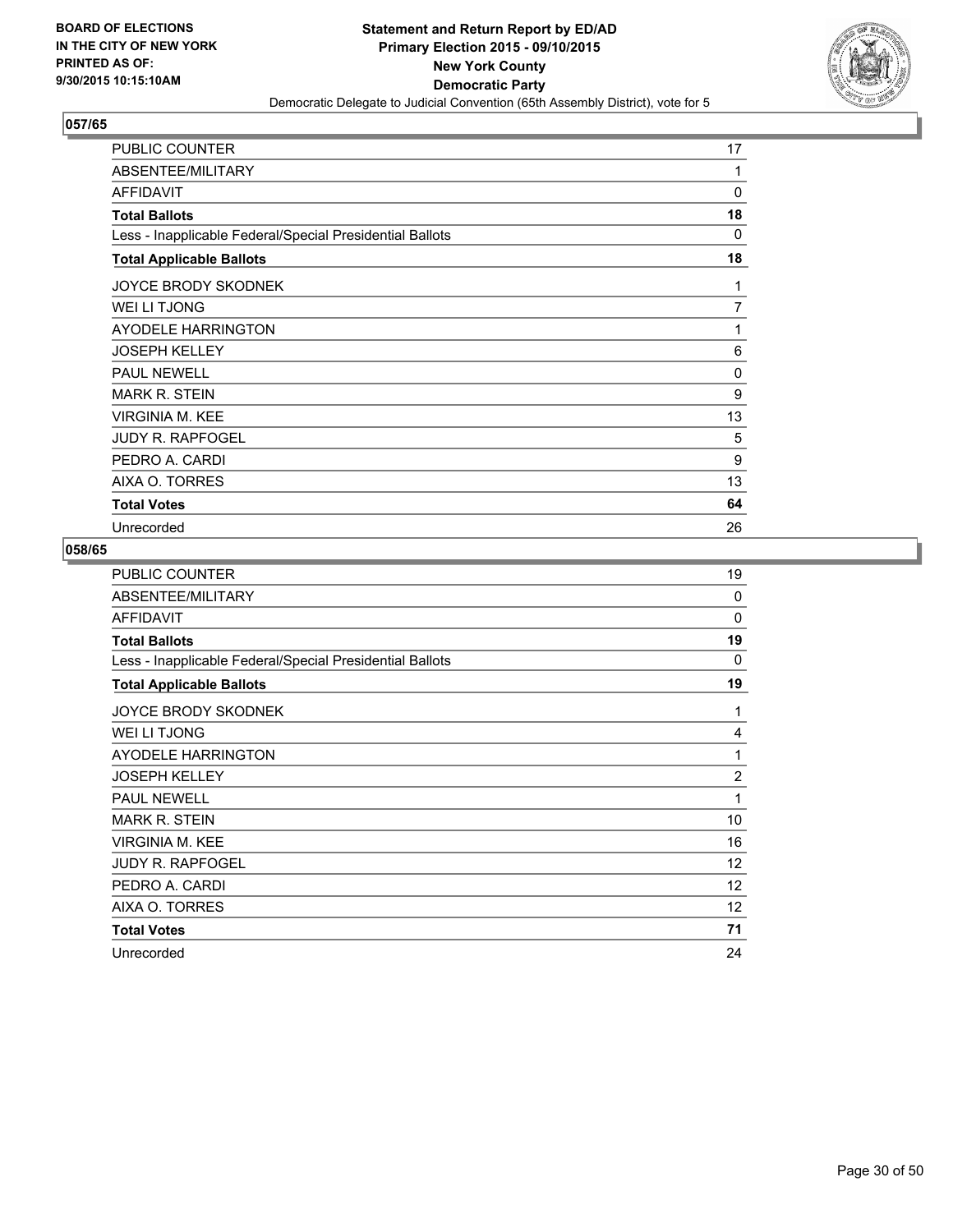

| PUBLIC COUNTER                                           | 8  |
|----------------------------------------------------------|----|
| ABSENTEE/MILITARY                                        | 0  |
| <b>AFFIDAVIT</b>                                         | 0  |
| <b>Total Ballots</b>                                     | 8  |
| Less - Inapplicable Federal/Special Presidential Ballots | 0  |
| <b>Total Applicable Ballots</b>                          | 8  |
| <b>JOYCE BRODY SKODNEK</b>                               | 4  |
| WEI LI TJONG                                             | 4  |
| AYODELE HARRINGTON                                       | 4  |
| <b>JOSEPH KELLEY</b>                                     | 4  |
| <b>PAUL NEWELL</b>                                       | 4  |
| <b>MARK R. STEIN</b>                                     | 3  |
| <b>VIRGINIA M. KEE</b>                                   | 3  |
| JUDY R. RAPFOGEL                                         | 3  |
| PEDRO A. CARDI                                           | 3  |
| AIXA O. TORRES                                           | 3  |
| <b>Total Votes</b>                                       | 35 |
| Unrecorded                                               | 5  |

| PUBLIC COUNTER                                           | 20       |
|----------------------------------------------------------|----------|
| ABSENTEE/MILITARY                                        | 1        |
| <b>AFFIDAVIT</b>                                         | 0        |
| <b>Total Ballots</b>                                     | 21       |
| Less - Inapplicable Federal/Special Presidential Ballots | $\Omega$ |
| <b>Total Applicable Ballots</b>                          | 21       |
| <b>JOYCE BRODY SKODNEK</b>                               | 4        |
| WEI LI TJONG                                             | 9        |
| <b>AYODELE HARRINGTON</b>                                | 3        |
| <b>JOSEPH KELLEY</b>                                     | 3        |
| <b>PAUL NEWELL</b>                                       | 5        |
| <b>MARK R. STEIN</b>                                     | 7        |
| <b>VIRGINIA M. KEE</b>                                   | 16       |
| <b>JUDY R. RAPFOGEL</b>                                  | 8        |
| PEDRO A. CARDI                                           | 9        |
| AIXA O. TORRES                                           | 13       |
| UNATTRIBUTABLE WRITE-IN (WRITE-IN)                       | 1        |
| <b>Total Votes</b>                                       | 78       |
| Unrecorded                                               | 27       |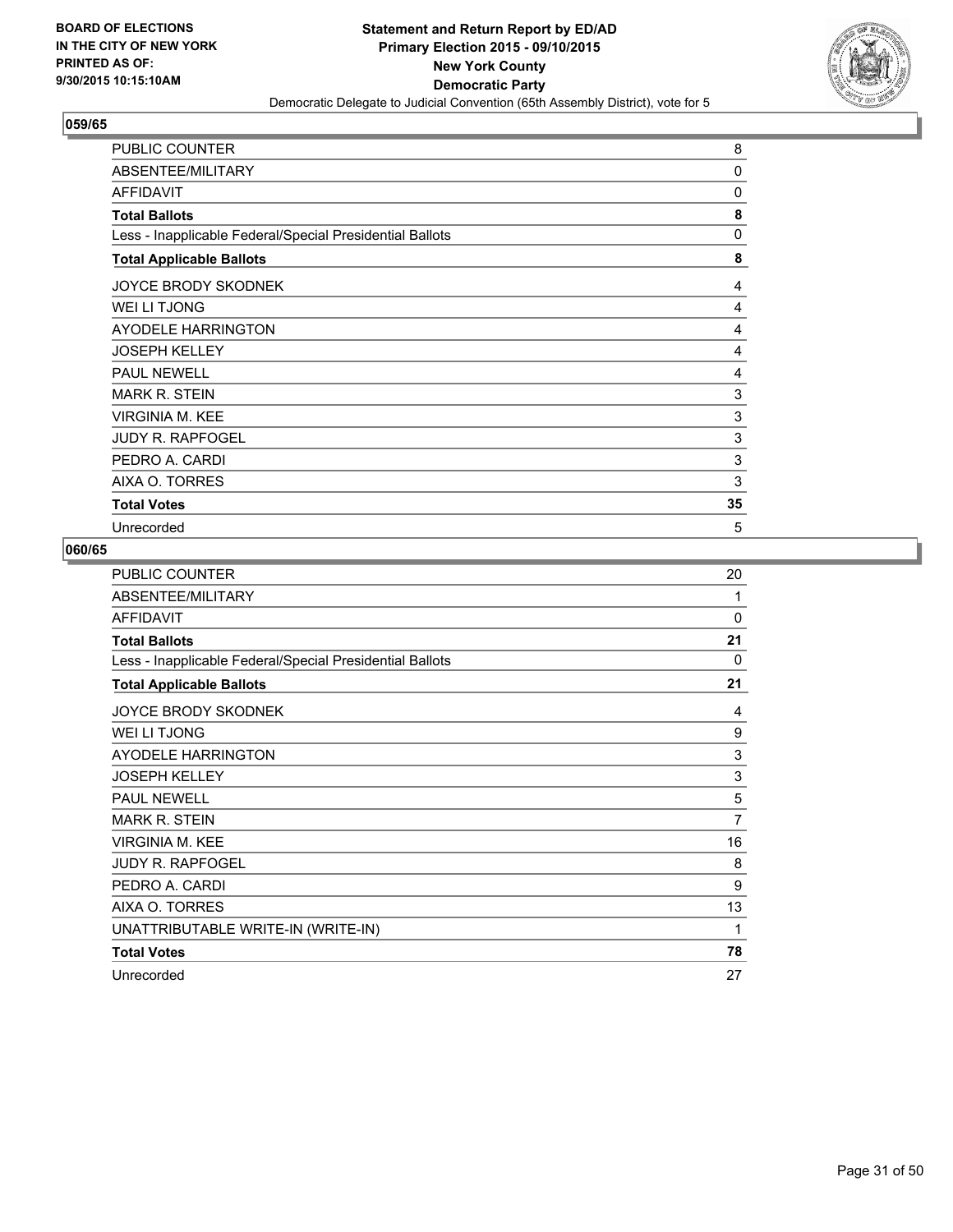

| PUBLIC COUNTER                                           | 21 |
|----------------------------------------------------------|----|
| ABSENTEE/MILITARY                                        | 0  |
| <b>AFFIDAVIT</b>                                         | 0  |
| <b>Total Ballots</b>                                     | 21 |
| Less - Inapplicable Federal/Special Presidential Ballots | 0  |
| <b>Total Applicable Ballots</b>                          | 21 |
| <b>JOYCE BRODY SKODNEK</b>                               | 7  |
| <b>WEI LI TJONG</b>                                      | 10 |
| <b>AYODELE HARRINGTON</b>                                | 8  |
| <b>JOSEPH KELLEY</b>                                     | 10 |
| <b>PAUL NEWELL</b>                                       | 7  |
| <b>MARK R. STEIN</b>                                     | 9  |
| <b>VIRGINIA M. KEE</b>                                   | 10 |
| <b>JUDY R. RAPFOGEL</b>                                  | 8  |
| PEDRO A. CARDI                                           | 6  |
| AIXA O. TORRES                                           | 10 |
| AIXAL TORRES (WRITE-IN)                                  | 1  |
| <b>Total Votes</b>                                       | 86 |
| Unrecorded                                               | 19 |

| <b>PUBLIC COUNTER</b>                                    | 19       |
|----------------------------------------------------------|----------|
| ABSENTEE/MILITARY                                        | $\Omega$ |
| <b>AFFIDAVIT</b>                                         | 0        |
| <b>Total Ballots</b>                                     | 19       |
| Less - Inapplicable Federal/Special Presidential Ballots | $\Omega$ |
| <b>Total Applicable Ballots</b>                          | 19       |
| JOYCE BRODY SKODNEK                                      | 5        |
| WEI LI TJONG                                             | 6        |
| <b>AYODELE HARRINGTON</b>                                | 3        |
| <b>JOSEPH KELLEY</b>                                     | 4        |
| <b>PAUL NEWELL</b>                                       | 4        |
| <b>MARK R. STEIN</b>                                     | 10       |
| VIRGINIA M. KEE                                          | 12       |
| <b>JUDY R. RAPFOGEL</b>                                  | 8        |
| PEDRO A. CARDI                                           | 8        |
| AIXA O. TORRES                                           | 9        |
| UNATTRIBUTABLE WRITE-IN (WRITE-IN)                       | 1        |
| <b>Total Votes</b>                                       | 70       |
| Unrecorded                                               | 25       |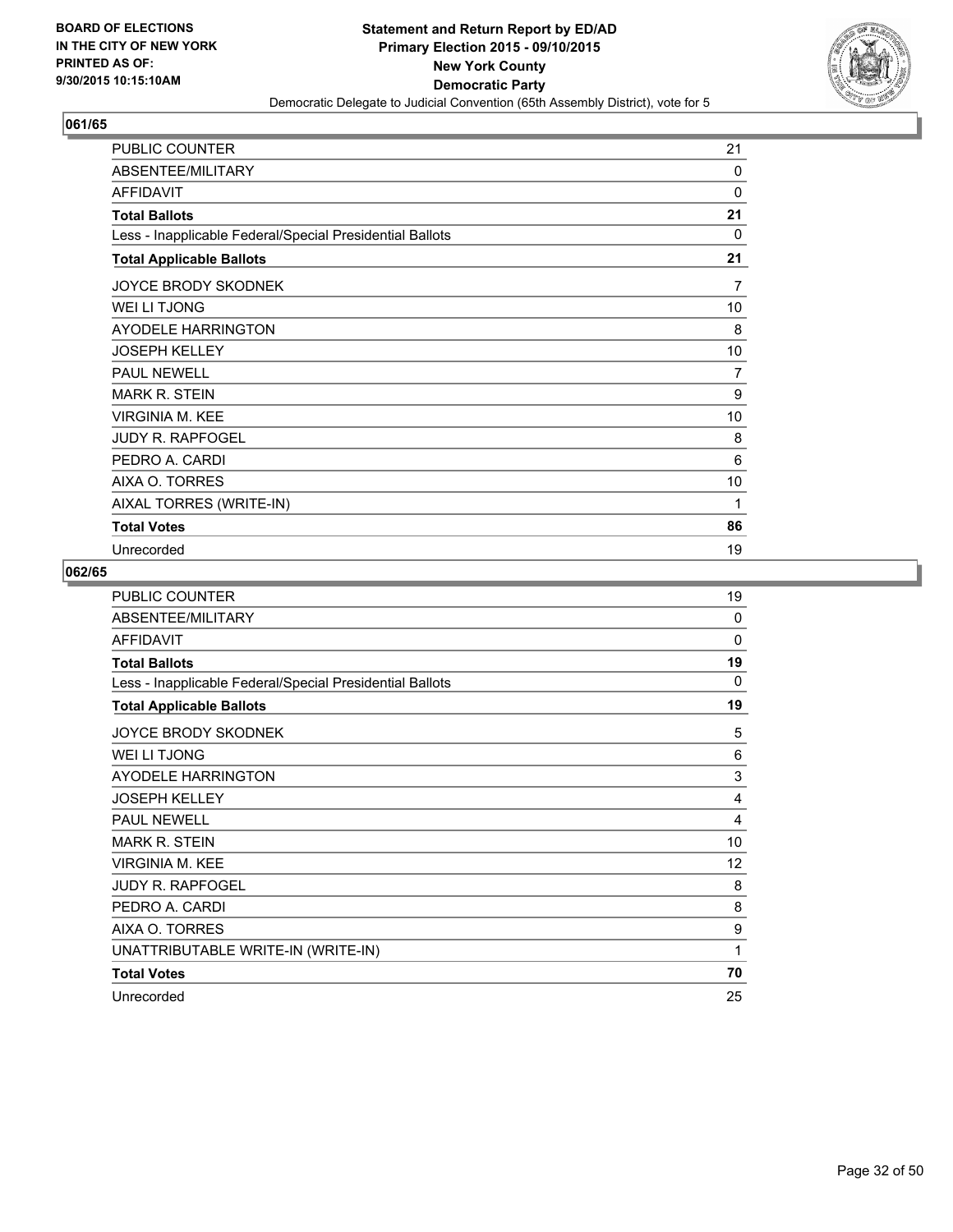

| PUBLIC COUNTER                                           | 15             |
|----------------------------------------------------------|----------------|
| ABSENTEE/MILITARY                                        | $\Omega$       |
| <b>AFFIDAVIT</b>                                         | $\Omega$       |
| <b>Total Ballots</b>                                     | 15             |
| Less - Inapplicable Federal/Special Presidential Ballots | $\Omega$       |
| <b>Total Applicable Ballots</b>                          | 15             |
| <b>JOYCE BRODY SKODNEK</b>                               | 1              |
| WEI LI TJONG                                             | 4              |
| AYODELE HARRINGTON                                       | $\overline{c}$ |
| <b>JOSEPH KELLEY</b>                                     | 0              |
| <b>PAUL NEWELL</b>                                       | 0              |
| <b>MARK R. STEIN</b>                                     | 6              |
| <b>VIRGINIA M. KEE</b>                                   | 14             |
| <b>JUDY R. RAPFOGEL</b>                                  | 7              |
| PEDRO A. CARDI                                           | 6              |
| AIXA O. TORRES                                           | 8              |
| <b>Total Votes</b>                                       | 48             |
| Unrecorded                                               | 27             |

| PUBLIC COUNTER                                           | 16          |
|----------------------------------------------------------|-------------|
| ABSENTEE/MILITARY                                        | $\mathbf 0$ |
| <b>AFFIDAVIT</b>                                         | 0           |
| <b>Total Ballots</b>                                     | 16          |
| Less - Inapplicable Federal/Special Presidential Ballots | 0           |
| <b>Total Applicable Ballots</b>                          | 16          |
| JOYCE BRODY SKODNEK                                      | 6           |
| WEI LI TJONG                                             | 8           |
| <b>AYODELE HARRINGTON</b>                                | 4           |
| <b>JOSEPH KELLEY</b>                                     | 6           |
| <b>PAUL NEWELL</b>                                       | 5           |
| <b>MARK R. STEIN</b>                                     | 5           |
| <b>VIRGINIA M. KEE</b>                                   | 7           |
| <b>JUDY R. RAPFOGEL</b>                                  | 6           |
| PEDRO A. CARDI                                           | 5           |
| AIXA O. TORRES                                           | 4           |
| <b>Total Votes</b>                                       | 56          |
| Unrecorded                                               | 24          |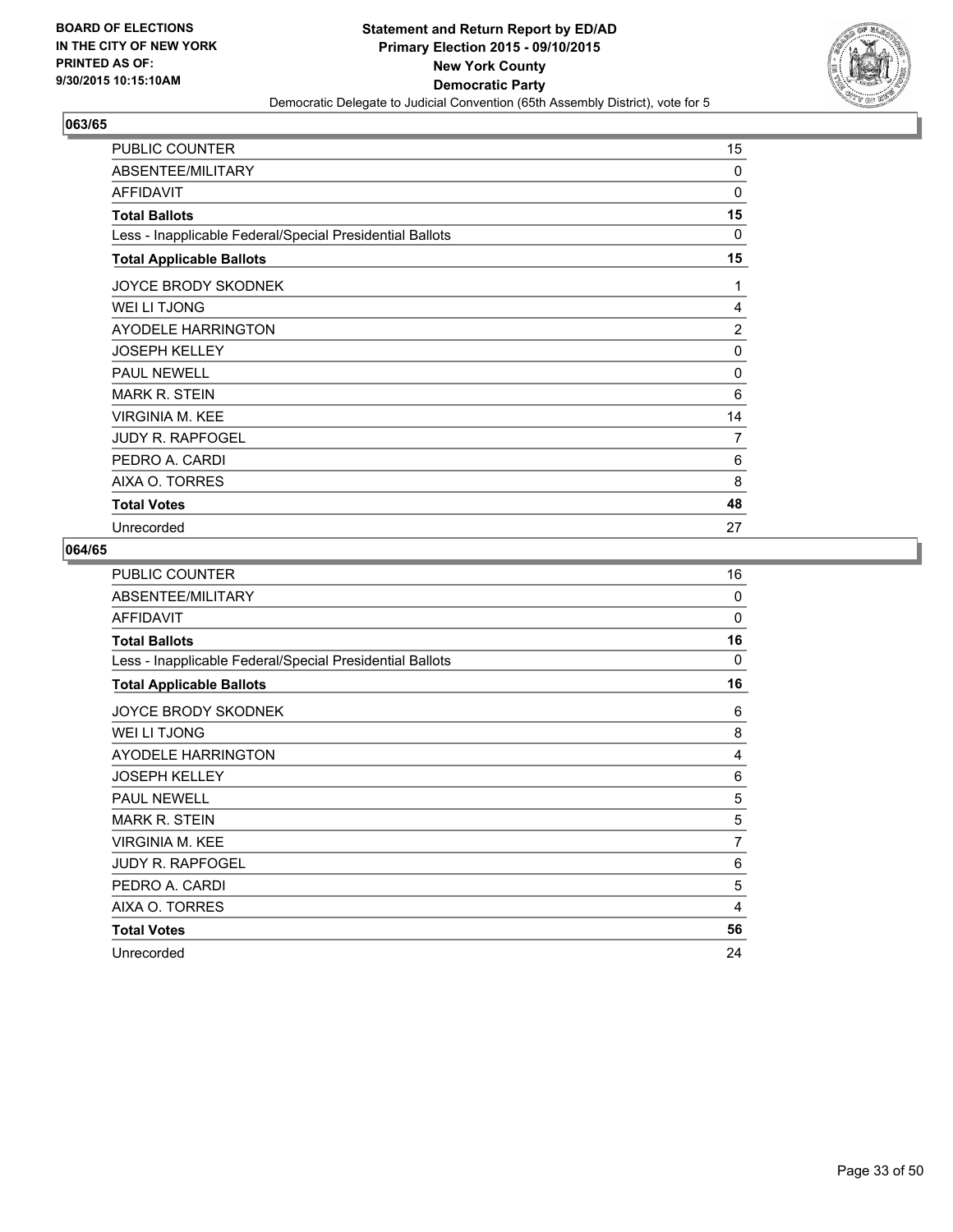

| PUBLIC COUNTER                                           | 12       |
|----------------------------------------------------------|----------|
| ABSENTEE/MILITARY                                        | 0        |
| <b>AFFIDAVIT</b>                                         | 1        |
| <b>Total Ballots</b>                                     | 13       |
| Less - Inapplicable Federal/Special Presidential Ballots | $\Omega$ |
| <b>Total Applicable Ballots</b>                          | 13       |
| <b>JOYCE BRODY SKODNEK</b>                               | 6        |
| WEI LI TJONG                                             | 6        |
| AYODELE HARRINGTON                                       | 6        |
| <b>JOSEPH KELLEY</b>                                     | 5        |
| <b>PAUL NEWELL</b>                                       | 5        |
| MARK R. STEIN                                            | 4        |
| <b>VIRGINIA M. KEE</b>                                   | 5        |
| <b>JUDY R. RAPFOGEL</b>                                  | 5        |
| PEDRO A. CARDI                                           | 5        |
| AIXA O. TORRES                                           | 4        |
| <b>Total Votes</b>                                       | 51       |
| Unrecorded                                               | 14       |

| PUBLIC COUNTER                                           | 25          |
|----------------------------------------------------------|-------------|
| ABSENTEE/MILITARY                                        | 0           |
| <b>AFFIDAVIT</b>                                         | $\mathbf 0$ |
| <b>Total Ballots</b>                                     | 25          |
| Less - Inapplicable Federal/Special Presidential Ballots | 0           |
| <b>Total Applicable Ballots</b>                          | 25          |
| <b>JOYCE BRODY SKODNEK</b>                               | 21          |
| WEI LI TJONG                                             | 21          |
| <b>AYODELE HARRINGTON</b>                                | 20          |
| <b>JOSEPH KELLEY</b>                                     | 20          |
| <b>PAUL NEWELL</b>                                       | 19          |
| <b>MARK R. STEIN</b>                                     | 3           |
| <b>VIRGINIA M. KEE</b>                                   | 4           |
| <b>JUDY R. RAPFOGEL</b>                                  | 3           |
| PEDRO A. CARDI                                           | 5           |
| AIXA O. TORRES                                           | 5           |
| FRANK SERPICO (WRITE-IN)                                 | 1           |
| <b>Total Votes</b>                                       | 122         |
| Unrecorded                                               | 3           |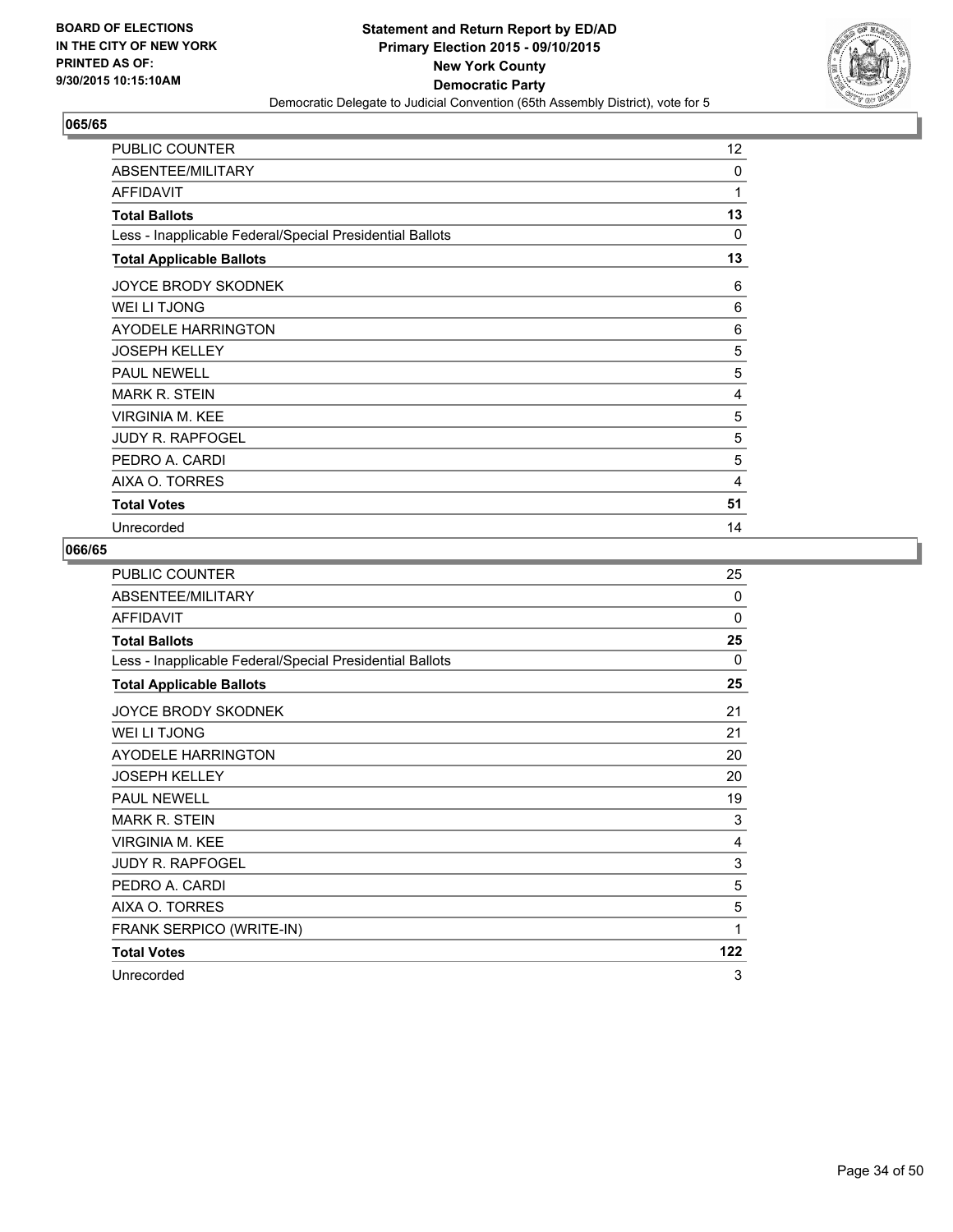

| PUBLIC COUNTER                                           | 6  |
|----------------------------------------------------------|----|
| ABSENTEE/MILITARY                                        | 0  |
| <b>AFFIDAVIT</b>                                         | 0  |
| <b>Total Ballots</b>                                     | 6  |
| Less - Inapplicable Federal/Special Presidential Ballots | 0  |
| <b>Total Applicable Ballots</b>                          | 6  |
| <b>JOYCE BRODY SKODNEK</b>                               | 5  |
| WEI LI TJONG                                             | 5  |
| AYODELE HARRINGTON                                       | 5  |
| <b>JOSEPH KELLEY</b>                                     | 5  |
| <b>PAUL NEWELL</b>                                       | 5  |
| <b>MARK R. STEIN</b>                                     | 0  |
| <b>VIRGINIA M. KEE</b>                                   | 0  |
| JUDY R. RAPFOGEL                                         | 0  |
| PEDRO A. CARDI                                           | 0  |
| AIXA O. TORRES                                           | 0  |
| <b>Total Votes</b>                                       | 25 |
| Unrecorded                                               | 5  |

| <b>PUBLIC COUNTER</b>                                    | 26 |
|----------------------------------------------------------|----|
| ABSENTEE/MILITARY                                        | 1  |
| <b>AFFIDAVIT</b>                                         | 1  |
| <b>Total Ballots</b>                                     | 28 |
| Less - Inapplicable Federal/Special Presidential Ballots | 0  |
| <b>Total Applicable Ballots</b>                          | 28 |
| <b>JOYCE BRODY SKODNEK</b>                               | 10 |
| WEI LI TJONG                                             | 14 |
| <b>AYODELE HARRINGTON</b>                                | 9  |
| <b>JOSEPH KELLEY</b>                                     | 12 |
| <b>PAUL NEWELL</b>                                       | 11 |
| <b>MARK R. STEIN</b>                                     | 4  |
| <b>VIRGINIA M. KEE</b>                                   | 13 |
| <b>JUDY R. RAPFOGEL</b>                                  | 9  |
| PEDRO A. CARDI                                           | 7  |
| AIXA O. TORRES                                           | 8  |
| UNATTRIBUTABLE WRITE-IN (WRITE-IN)                       | 1  |
| <b>Total Votes</b>                                       | 98 |
| Unrecorded                                               | 42 |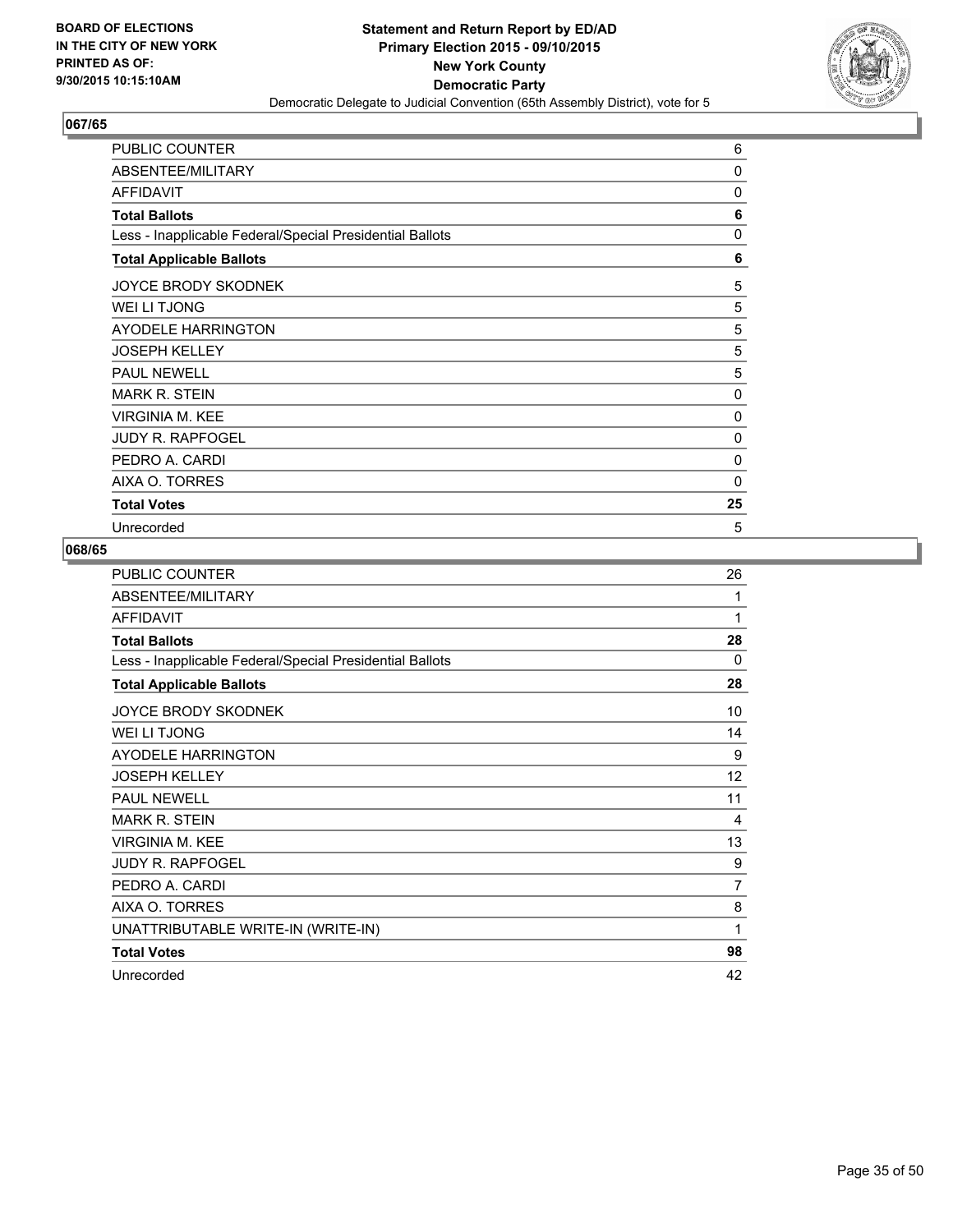

| PUBLIC COUNTER                                           | 6              |
|----------------------------------------------------------|----------------|
| ABSENTEE/MILITARY                                        | 1              |
| <b>AFFIDAVIT</b>                                         | 0              |
| <b>Total Ballots</b>                                     | $\overline{7}$ |
| Less - Inapplicable Federal/Special Presidential Ballots | 0              |
| <b>Total Applicable Ballots</b>                          | $\overline{7}$ |
| <b>JOYCE BRODY SKODNEK</b>                               | 6              |
| WEI LI TJONG                                             | 5              |
| AYODELE HARRINGTON                                       | 5              |
| <b>JOSEPH KELLEY</b>                                     | 5              |
| <b>PAUL NEWELL</b>                                       | 6              |
| <b>MARK R. STEIN</b>                                     | 0              |
| <b>VIRGINIA M. KEE</b>                                   | 1              |
| <b>JUDY R. RAPFOGEL</b>                                  | 0              |
| PEDRO A. CARDI                                           | 0              |
| AIXA O. TORRES                                           | 0              |
| <b>Total Votes</b>                                       | 28             |
| Unrecorded                                               | 7              |

| PUBLIC COUNTER                                           | 1           |
|----------------------------------------------------------|-------------|
| ABSENTEE/MILITARY                                        | $\mathbf 0$ |
| <b>AFFIDAVIT</b>                                         | 0           |
| <b>Total Ballots</b>                                     | $\mathbf 1$ |
| Less - Inapplicable Federal/Special Presidential Ballots | 0           |
| <b>Total Applicable Ballots</b>                          | 1           |
| <b>JOYCE BRODY SKODNEK</b>                               | 1           |
| WEI LI TJONG                                             | 1           |
| <b>AYODELE HARRINGTON</b>                                | 1           |
| <b>JOSEPH KELLEY</b>                                     | 1           |
| <b>PAUL NEWELL</b>                                       | 1           |
| <b>MARK R. STEIN</b>                                     | 0           |
| <b>VIRGINIA M. KEE</b>                                   | $\mathbf 0$ |
| JUDY R. RAPFOGEL                                         | 0           |
| PEDRO A. CARDI                                           | 0           |
| AIXA O. TORRES                                           | $\Omega$    |
| <b>Total Votes</b>                                       | 5           |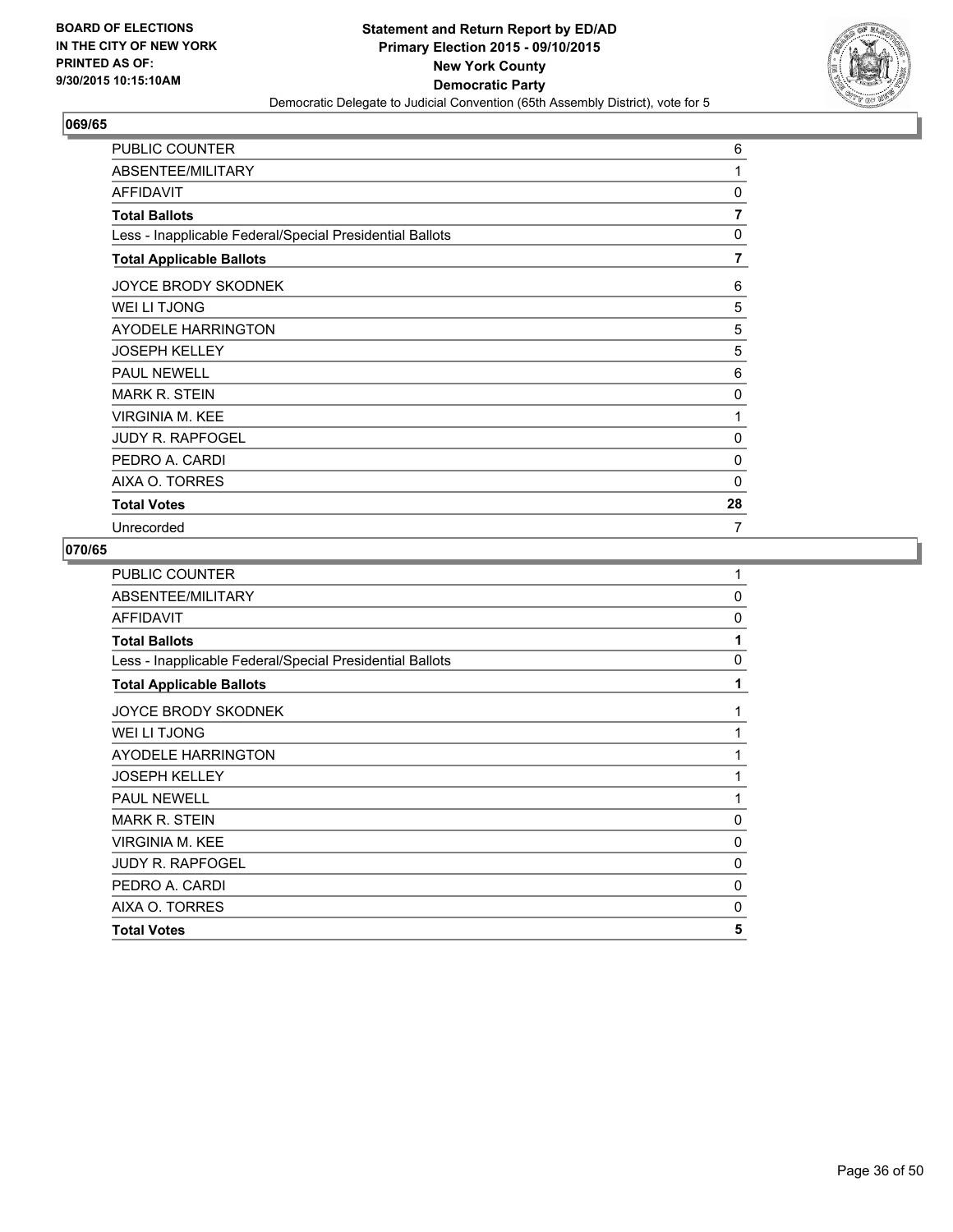

| <b>PUBLIC COUNTER</b>                                    | 25 |
|----------------------------------------------------------|----|
| ABSENTEE/MILITARY                                        | 0  |
| <b>AFFIDAVIT</b>                                         | 0  |
| <b>Total Ballots</b>                                     | 25 |
| Less - Inapplicable Federal/Special Presidential Ballots | 0  |
| <b>Total Applicable Ballots</b>                          | 25 |
| <b>JOYCE BRODY SKODNEK</b>                               | 6  |
| WEI LI TJONG                                             | 9  |
| AYODELE HARRINGTON                                       | 3  |
| <b>JOSEPH KELLEY</b>                                     | 5  |
| <b>PAUL NEWELL</b>                                       | 3  |
| MARK R. STEIN                                            | 9  |
| <b>VIRGINIA M. KEE</b>                                   | 20 |
| <b>JUDY R. RAPFOGEL</b>                                  | 9  |
| PEDRO A. CARDI                                           | 7  |
| AIXA O. TORRES                                           | 8  |
| <b>Total Votes</b>                                       | 79 |
| Unrecorded                                               | 46 |

| PUBLIC COUNTER                                           | 13             |
|----------------------------------------------------------|----------------|
| ABSENTEE/MILITARY                                        | $\Omega$       |
| <b>AFFIDAVIT</b>                                         | $\Omega$       |
| <b>Total Ballots</b>                                     | 13             |
| Less - Inapplicable Federal/Special Presidential Ballots | 0              |
| <b>Total Applicable Ballots</b>                          | 13             |
| JOYCE BRODY SKODNEK                                      | 8              |
| WEI LI TJONG                                             | 7              |
| <b>AYODELE HARRINGTON</b>                                | 8              |
| <b>JOSEPH KELLEY</b>                                     | $\overline{7}$ |
| <b>PAUL NEWELL</b>                                       | 9              |
| <b>MARK R. STEIN</b>                                     | 1              |
| <b>VIRGINIA M. KEE</b>                                   | 2              |
| JUDY R. RAPFOGEL                                         | 1              |
| PEDRO A. CARDI                                           | $\overline{2}$ |
| AIXA O. TORRES                                           | 4              |
| <b>Total Votes</b>                                       | 49             |
| Unrecorded                                               | 16             |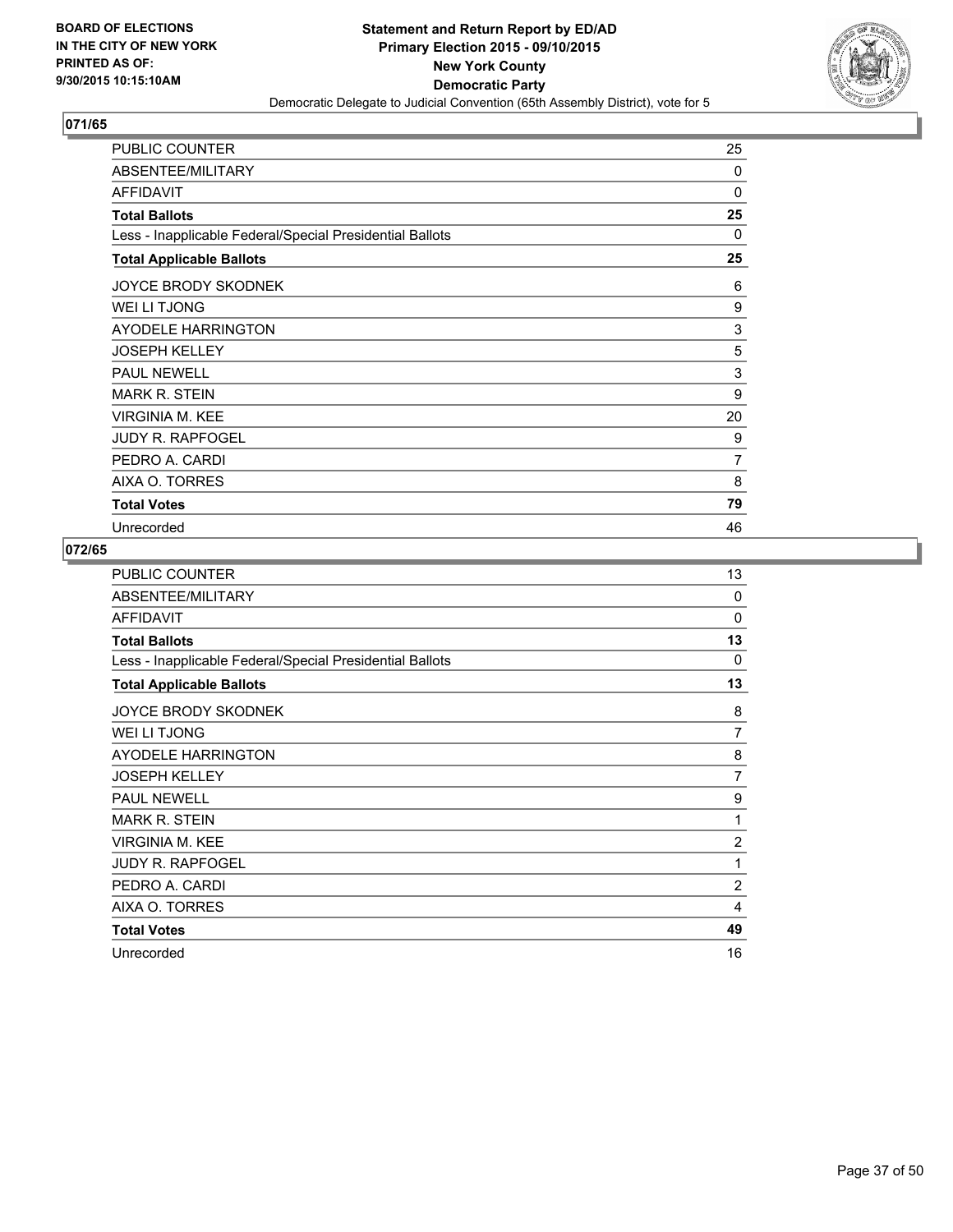

| PUBLIC COUNTER                                           | 31  |
|----------------------------------------------------------|-----|
| ABSENTEE/MILITARY                                        | 1   |
| AFFIDAVIT                                                | 1   |
| <b>Total Ballots</b>                                     | 33  |
| Less - Inapplicable Federal/Special Presidential Ballots | 0   |
| <b>Total Applicable Ballots</b>                          | 33  |
| <b>JOYCE BRODY SKODNEK</b>                               | 11  |
| WEI LI TJONG                                             | 15  |
| AYODELE HARRINGTON                                       | 9   |
| <b>JOSEPH KELLEY</b>                                     | 13  |
| <b>PAUL NEWELL</b>                                       | 14  |
| <b>MARK R. STEIN</b>                                     | 12  |
| <b>VIRGINIA M. KEE</b>                                   | 10  |
| <b>JUDY R. RAPFOGEL</b>                                  | 8   |
| PEDRO A. CARDI                                           | 16  |
| AIXA O. TORRES                                           | 19  |
| <b>Total Votes</b>                                       | 127 |
| Unrecorded                                               | 38  |

| PUBLIC COUNTER                                           | 33           |
|----------------------------------------------------------|--------------|
| ABSENTEE/MILITARY                                        | 1            |
| <b>AFFIDAVIT</b>                                         | $\mathbf{0}$ |
| <b>Total Ballots</b>                                     | 34           |
| Less - Inapplicable Federal/Special Presidential Ballots | 0            |
| <b>Total Applicable Ballots</b>                          | 34           |
| <b>JOYCE BRODY SKODNEK</b>                               | 10           |
| WEI LI TJONG                                             | 13           |
| AYODELE HARRINGTON                                       | 9            |
| <b>JOSEPH KELLEY</b>                                     | 8            |
| <b>PAUL NEWELL</b>                                       | 7            |
| <b>MARK R. STEIN</b>                                     | 15           |
| <b>VIRGINIA M. KEE</b>                                   | 18           |
| <b>JUDY R. RAPFOGEL</b>                                  | 10           |
| PEDRO A. CARDI                                           | 13           |
| AIXA O. TORRES                                           | 15           |
| MEREIL BOZKURT (WRITE-IN)                                | 1            |
| <b>Total Votes</b>                                       | 119          |
| Unrecorded                                               | 51           |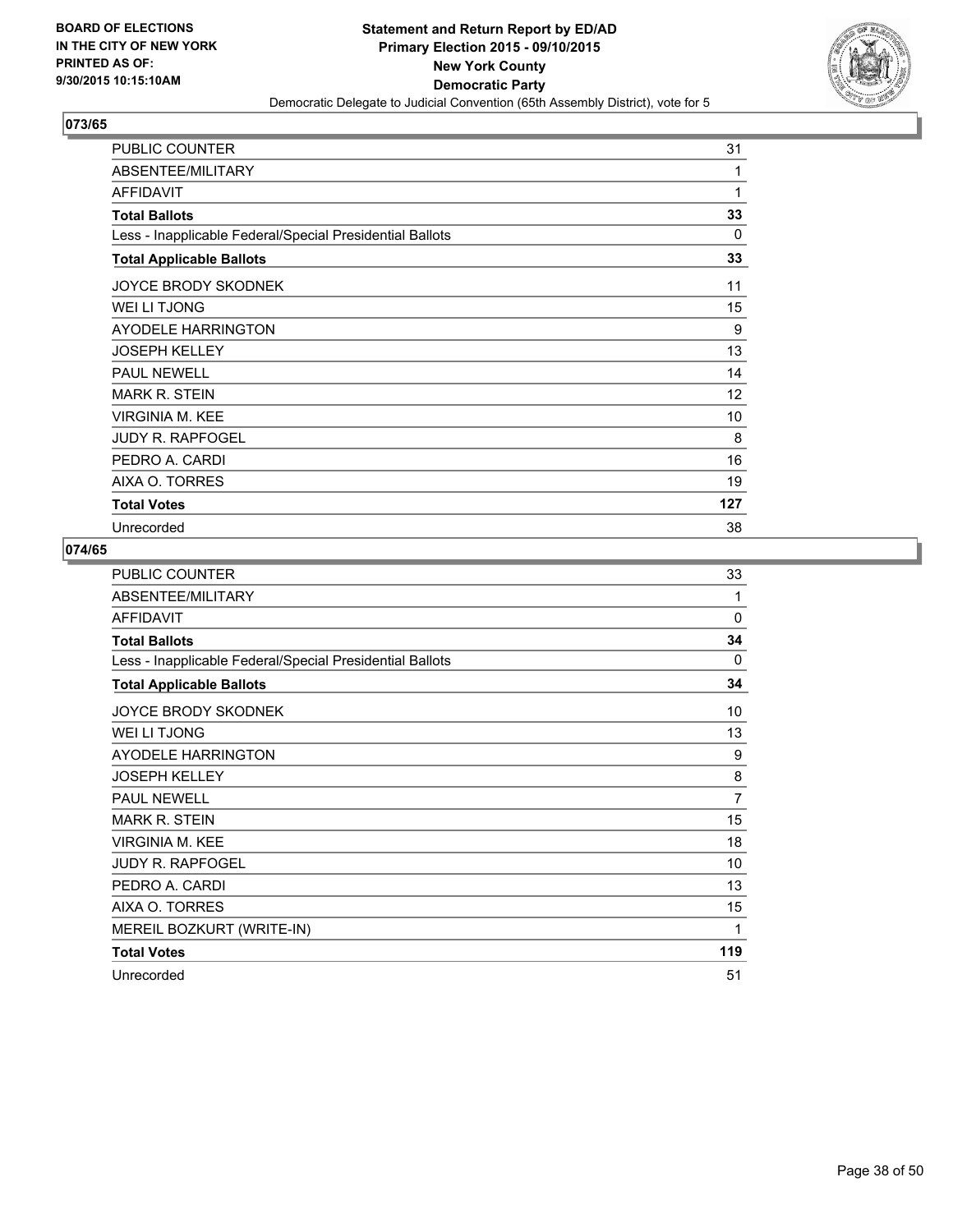

| <b>PUBLIC COUNTER</b>                                    | 19       |
|----------------------------------------------------------|----------|
| ABSENTEE/MILITARY                                        | $\Omega$ |
| <b>AFFIDAVIT</b>                                         | $\Omega$ |
| <b>Total Ballots</b>                                     | 19       |
| Less - Inapplicable Federal/Special Presidential Ballots | $\Omega$ |
| <b>Total Applicable Ballots</b>                          | 19       |
| <b>JOYCE BRODY SKODNEK</b>                               | 10       |
| WEI LI TJONG                                             | 11       |
| AYODELE HARRINGTON                                       | 9        |
| <b>JOSEPH KELLEY</b>                                     | 11       |
| <b>PAUL NEWELL</b>                                       | 12       |
| <b>MARK R. STEIN</b>                                     | 2        |
| <b>VIRGINIA M. KEE</b>                                   | 4        |
| <b>JUDY R. RAPFOGEL</b>                                  | 3        |
| PEDRO A. CARDI                                           | 3        |
| AIXA O. TORRES                                           | 3        |
| <b>Total Votes</b>                                       | 68       |
| Unrecorded                                               | 27       |

| PUBLIC COUNTER                                           | 20             |
|----------------------------------------------------------|----------------|
| ABSENTEE/MILITARY                                        | 0              |
| <b>AFFIDAVIT</b>                                         | $\overline{2}$ |
| <b>Total Ballots</b>                                     | 22             |
| Less - Inapplicable Federal/Special Presidential Ballots | 0              |
| <b>Total Applicable Ballots</b>                          | 22             |
| JOYCE BRODY SKODNEK                                      | 13             |
| <b>WEI LI TJONG</b>                                      | 13             |
| <b>AYODELE HARRINGTON</b>                                | 13             |
| <b>JOSEPH KELLEY</b>                                     | 12             |
| <b>PAUL NEWELL</b>                                       | 12             |
| <b>MARK R. STEIN</b>                                     | 3              |
| <b>VIRGINIA M. KEE</b>                                   | 8              |
| <b>JUDY R. RAPFOGEL</b>                                  | 5              |
| PEDRO A. CARDI                                           | 4              |
| AIXA O. TORRES                                           | 4              |
| <b>Total Votes</b>                                       | 87             |
| Unrecorded                                               | 23             |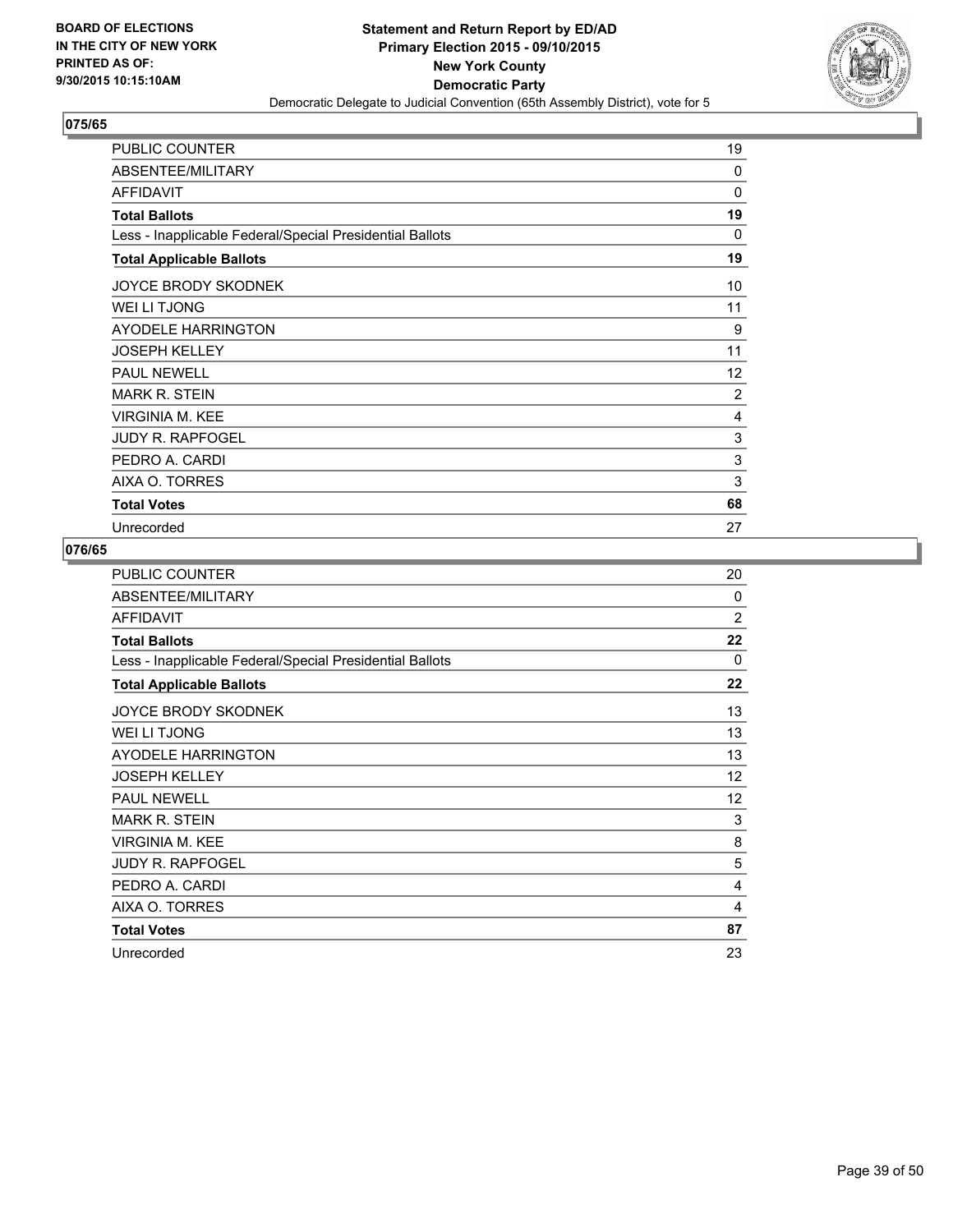

| <b>PUBLIC COUNTER</b>                                    | 38       |
|----------------------------------------------------------|----------|
| ABSENTEE/MILITARY                                        | 0        |
| <b>AFFIDAVIT</b>                                         | 0        |
| <b>Total Ballots</b>                                     | 38       |
| Less - Inapplicable Federal/Special Presidential Ballots | $\Omega$ |
| <b>Total Applicable Ballots</b>                          | 38       |
| <b>JOYCE BRODY SKODNEK</b>                               | 14       |
| WEI LI TJONG                                             | 19       |
| <b>AYODELE HARRINGTON</b>                                | 12       |
| <b>JOSEPH KELLEY</b>                                     | 13       |
| <b>PAUL NEWELL</b>                                       | 12       |
| <b>MARK R. STEIN</b>                                     | 11       |
| <b>VIRGINIA M. KEE</b>                                   | 9        |
| <b>JUDY R. RAPFOGEL</b>                                  | 8        |
| PEDRO A. CARDI                                           | 5        |
| AIXA O. TORRES                                           | 10       |
| BECKY KILGDE (WRITE-IN)                                  | 1        |
| ELAINE BEERY (WRITE-IN)                                  | 1        |
| JUDUTH KEFFER (WRITE-IN)                                 | 1        |
| RAINDI HARRISON (WRITE-IN)                               | 1        |
| RICH MCGREGON (WRITE-IN)                                 | 1        |
| UNATTRIBUTABLE WRITE-IN (WRITE-IN)                       | 4        |
| <b>Total Votes</b>                                       | 122      |
| Unrecorded                                               | 68       |

| <b>PUBLIC COUNTER</b>                                    | 7              |
|----------------------------------------------------------|----------------|
| ABSENTEE/MILITARY                                        | 0              |
| <b>AFFIDAVIT</b>                                         | 0              |
| <b>Total Ballots</b>                                     | $\overline{7}$ |
| Less - Inapplicable Federal/Special Presidential Ballots | 0              |
| <b>Total Applicable Ballots</b>                          | $\overline{7}$ |
| JOYCE BRODY SKODNEK                                      | 6              |
| WEI LI TJONG                                             | 5              |
| AYODELE HARRINGTON                                       | 5              |
| <b>JOSEPH KELLEY</b>                                     | 4              |
| <b>PAUL NEWELL</b>                                       | 5              |
| <b>MARK R. STEIN</b>                                     | 2              |
| <b>VIRGINIA M. KEE</b>                                   | $\overline{2}$ |
| <b>JUDY R. RAPFOGEL</b>                                  | 4              |
| PEDRO A. CARDI                                           | 0              |
| AIXA O. TORRES                                           | $\overline{2}$ |
| <b>Total Votes</b>                                       | 35             |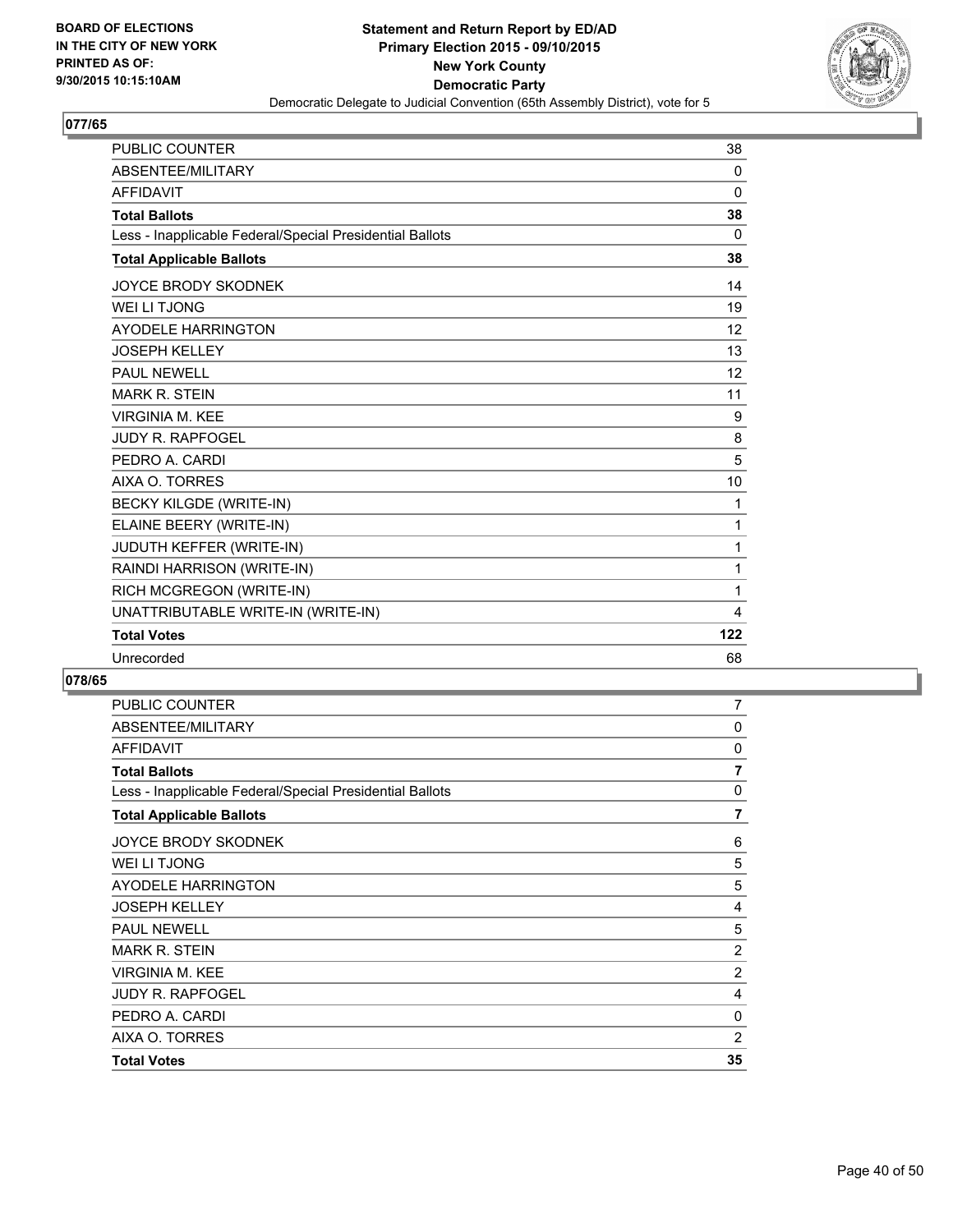

| <b>PUBLIC COUNTER</b>                                    | 16       |
|----------------------------------------------------------|----------|
| ABSENTEE/MILITARY                                        | 1        |
| AFFIDAVIT                                                | $\Omega$ |
| <b>Total Ballots</b>                                     | 17       |
| Less - Inapplicable Federal/Special Presidential Ballots | $\Omega$ |
| <b>Total Applicable Ballots</b>                          | 17       |
| <b>JOYCE BRODY SKODNEK</b>                               | 11       |
| WEI LI TJONG                                             | 11       |
| AYODELE HARRINGTON                                       | 8        |
| <b>JOSEPH KELLEY</b>                                     | 12       |
| <b>PAUL NEWELL</b>                                       | 8        |
| <b>MARK R. STEIN</b>                                     | 4        |
| <b>VIRGINIA M. KEE</b>                                   | 5        |
| <b>JUDY R. RAPFOGEL</b>                                  | 3        |
| PEDRO A. CARDI                                           | 3        |
| AIXA O. TORRES                                           | 3        |
| <b>Total Votes</b>                                       | 68       |
| Unrecorded                                               | 17       |

| PUBLIC COUNTER                                           | 10             |
|----------------------------------------------------------|----------------|
| ABSENTEE/MILITARY                                        | 1              |
| <b>AFFIDAVIT</b>                                         | 0              |
| <b>Total Ballots</b>                                     | 11             |
| Less - Inapplicable Federal/Special Presidential Ballots | 0              |
| <b>Total Applicable Ballots</b>                          | 11             |
| JOYCE BRODY SKODNEK                                      | 8              |
| WEI LI TJONG                                             | 7              |
| <b>AYODELE HARRINGTON</b>                                | 4              |
| <b>JOSEPH KELLEY</b>                                     | 4              |
| <b>PAUL NEWELL</b>                                       | 5              |
| <b>MARK R. STEIN</b>                                     | $\overline{c}$ |
| <b>VIRGINIA M. KEE</b>                                   | 3              |
| <b>JUDY R. RAPFOGEL</b>                                  | 1              |
| PEDRO A. CARDI                                           | 1              |
| AIXA O. TORRES                                           | 3              |
| <b>Total Votes</b>                                       | 38             |
| Unrecorded                                               | 17             |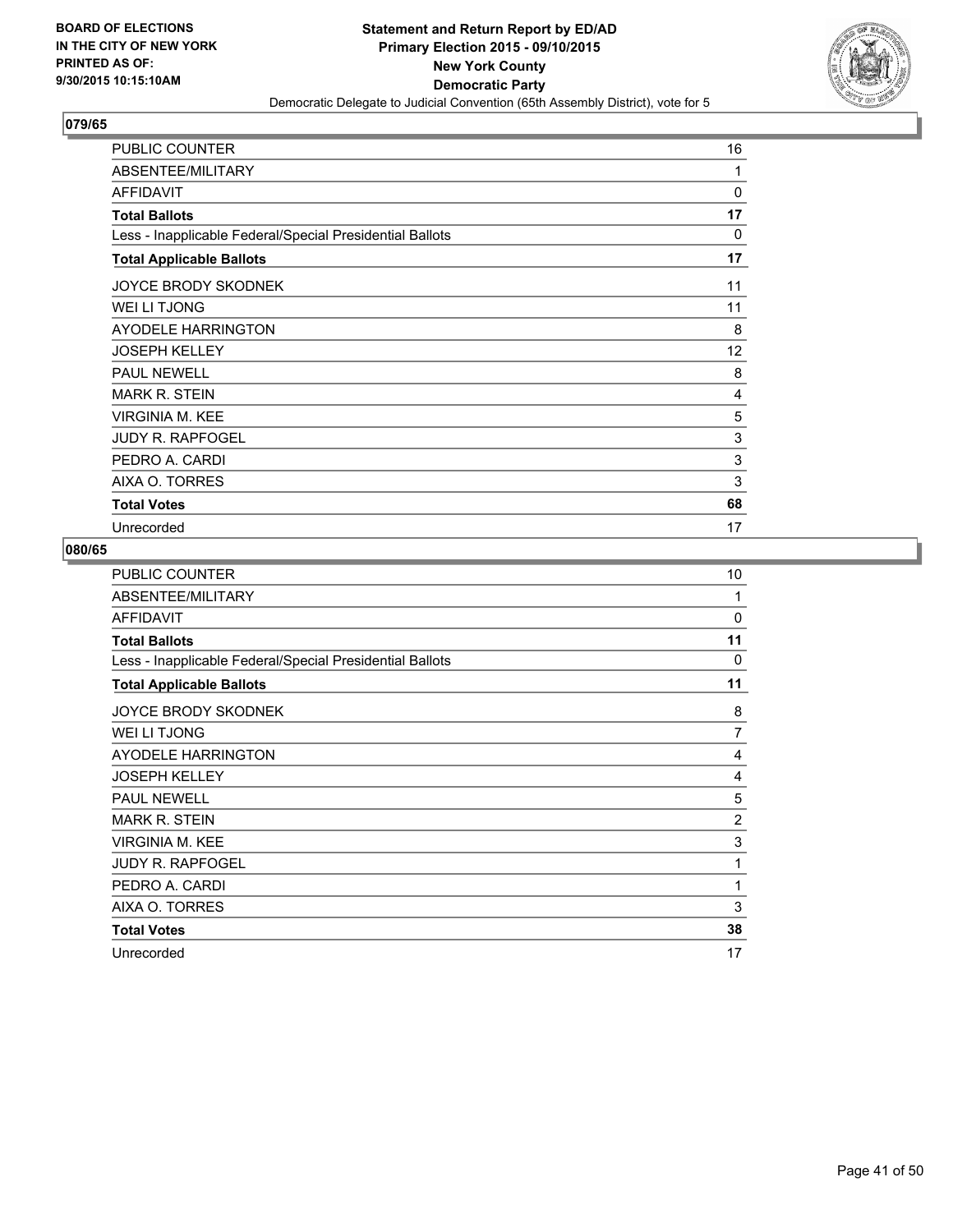

| PUBLIC COUNTER                                           | 14             |
|----------------------------------------------------------|----------------|
| ABSENTEE/MILITARY                                        | 1              |
| <b>AFFIDAVIT</b>                                         | 0              |
| <b>Total Ballots</b>                                     | 15             |
| Less - Inapplicable Federal/Special Presidential Ballots | 0              |
| <b>Total Applicable Ballots</b>                          | 15             |
| JOYCE BRODY SKODNEK                                      | 7              |
| <b>WEI LI TJONG</b>                                      | 14             |
| <b>AYODELE HARRINGTON</b>                                | 7              |
| <b>JOSEPH KELLEY</b>                                     | 7              |
| <b>PAUL NEWELL</b>                                       | 7              |
| <b>MARK R. STEIN</b>                                     | $\overline{2}$ |
| <b>VIRGINIA M. KEE</b>                                   | 4              |
| <b>JUDY R. RAPFOGEL</b>                                  | 1              |
| PEDRO A. CARDI                                           | 4              |
| AIXA O. TORRES                                           | 4              |
| UNATTRIBUTABLE WRITE-IN (WRITE-IN)                       | 1              |
| <b>Total Votes</b>                                       | 58             |
| Unrecorded                                               | 17             |

#### **082/65 COMBINED into: 089/65**

| <b>PUBLIC COUNTER</b>                                    | 11             |
|----------------------------------------------------------|----------------|
| ABSENTEE/MILITARY                                        | 0              |
| <b>AFFIDAVIT</b>                                         | $\Omega$       |
| <b>Total Ballots</b>                                     | 11             |
| Less - Inapplicable Federal/Special Presidential Ballots | 0              |
| <b>Total Applicable Ballots</b>                          | 11             |
| JOYCE BRODY SKODNEK                                      | 3              |
| WEI LI TJONG                                             | 4              |
| <b>AYODELE HARRINGTON</b>                                | 1              |
| <b>JOSEPH KELLEY</b>                                     | $\overline{2}$ |
| <b>PAUL NEWELL</b>                                       | $\overline{2}$ |
| <b>MARK R. STEIN</b>                                     | $\overline{2}$ |
| <b>VIRGINIA M. KEE</b>                                   | 6              |
| <b>JUDY R. RAPFOGEL</b>                                  | $\overline{2}$ |
| PEDRO A. CARDI                                           | $\overline{7}$ |
| AIXA O. TORRES                                           | 5              |
| UNATTRIBUTABLE WRITE-IN (WRITE-IN)                       | 6              |
| <b>Total Votes</b>                                       | 40             |
| Unrecorded                                               | 15             |
| 084/65 COMBINED into: 088/65                             |                |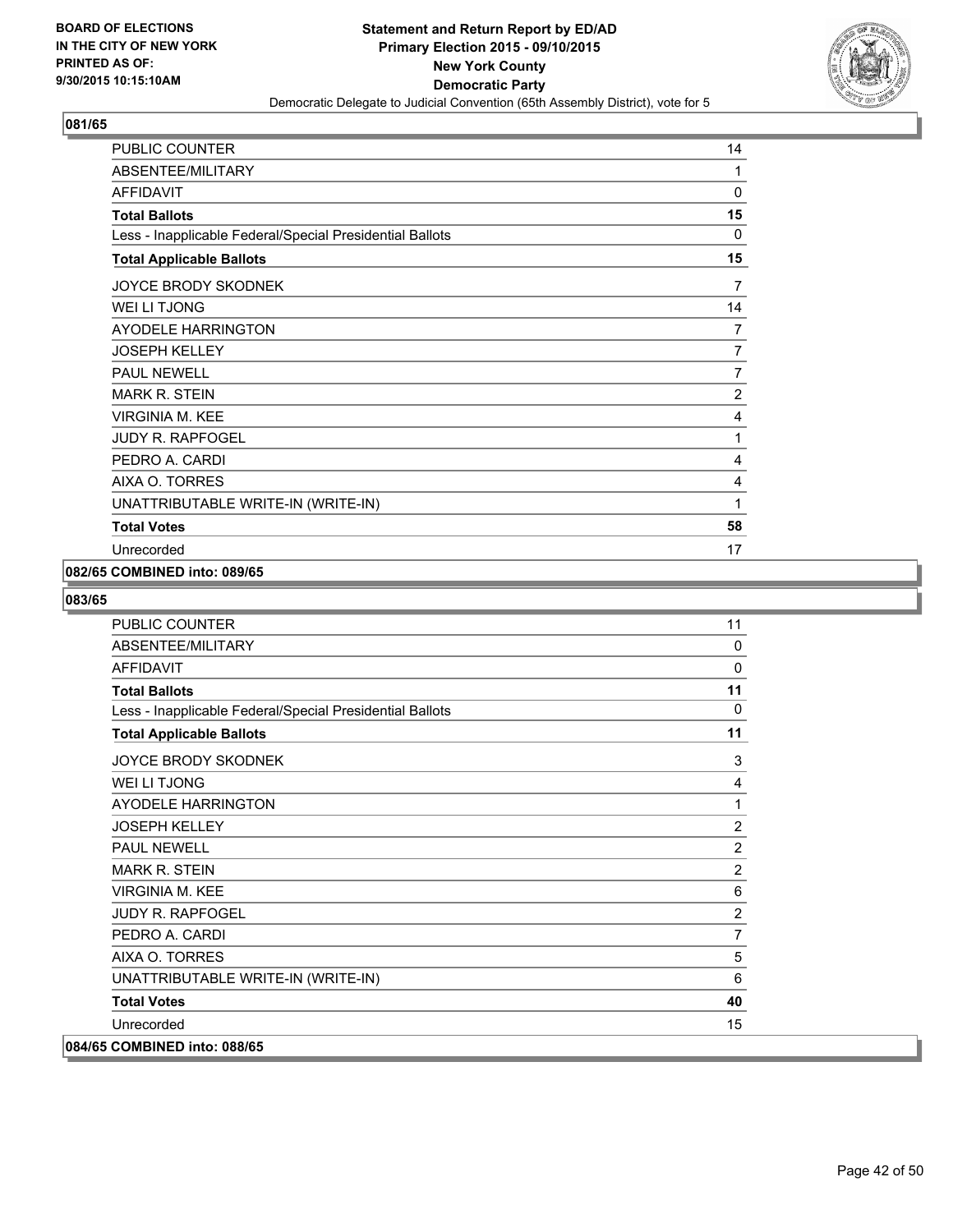

| PUBLIC COUNTER                                           | 2              |
|----------------------------------------------------------|----------------|
| ABSENTEE/MILITARY                                        | 0              |
| <b>AFFIDAVIT</b>                                         | 1              |
| <b>Total Ballots</b>                                     | 3              |
| Less - Inapplicable Federal/Special Presidential Ballots | 0              |
| <b>Total Applicable Ballots</b>                          | 3              |
| <b>JOYCE BRODY SKODNEK</b>                               | 2              |
| WEI LI TJONG                                             | 2              |
| AYODELE HARRINGTON                                       | 2              |
| <b>JOSEPH KELLEY</b>                                     | 1              |
| <b>PAUL NEWELL</b>                                       | $\overline{2}$ |
| <b>MARK R. STEIN</b>                                     | 0              |
| <b>VIRGINIA M. KEE</b>                                   | 1              |
| JUDY R. RAPFOGEL                                         | 2              |
| PEDRO A. CARDI                                           | 0              |
| AIXA O. TORRES                                           | 0              |
| <b>Total Votes</b>                                       | 12             |
| Unrecorded                                               | 3              |

| <b>PUBLIC COUNTER</b>                                    | $\mathbf 0$ |
|----------------------------------------------------------|-------------|
| ABSENTEE/MILITARY                                        | 0           |
| <b>AFFIDAVIT</b>                                         | 0           |
| <b>Total Ballots</b>                                     | 0           |
| Less - Inapplicable Federal/Special Presidential Ballots | 0           |
| <b>Total Applicable Ballots</b>                          | 0           |
| <b>JOYCE BRODY SKODNEK</b>                               | 0           |
| WEI LI TJONG                                             | 0           |
| AYODELE HARRINGTON                                       | 0           |
| <b>JOSEPH KELLEY</b>                                     | 0           |
| <b>PAUL NEWELL</b>                                       | 0           |
| <b>MARK R. STEIN</b>                                     | 0           |
| <b>VIRGINIA M. KEE</b>                                   | 0           |
| <b>JUDY R. RAPFOGEL</b>                                  | 0           |
| PEDRO A. CARDI                                           | 0           |
| AIXA O. TORRES                                           | $\Omega$    |
| <b>Total Votes</b>                                       | 0           |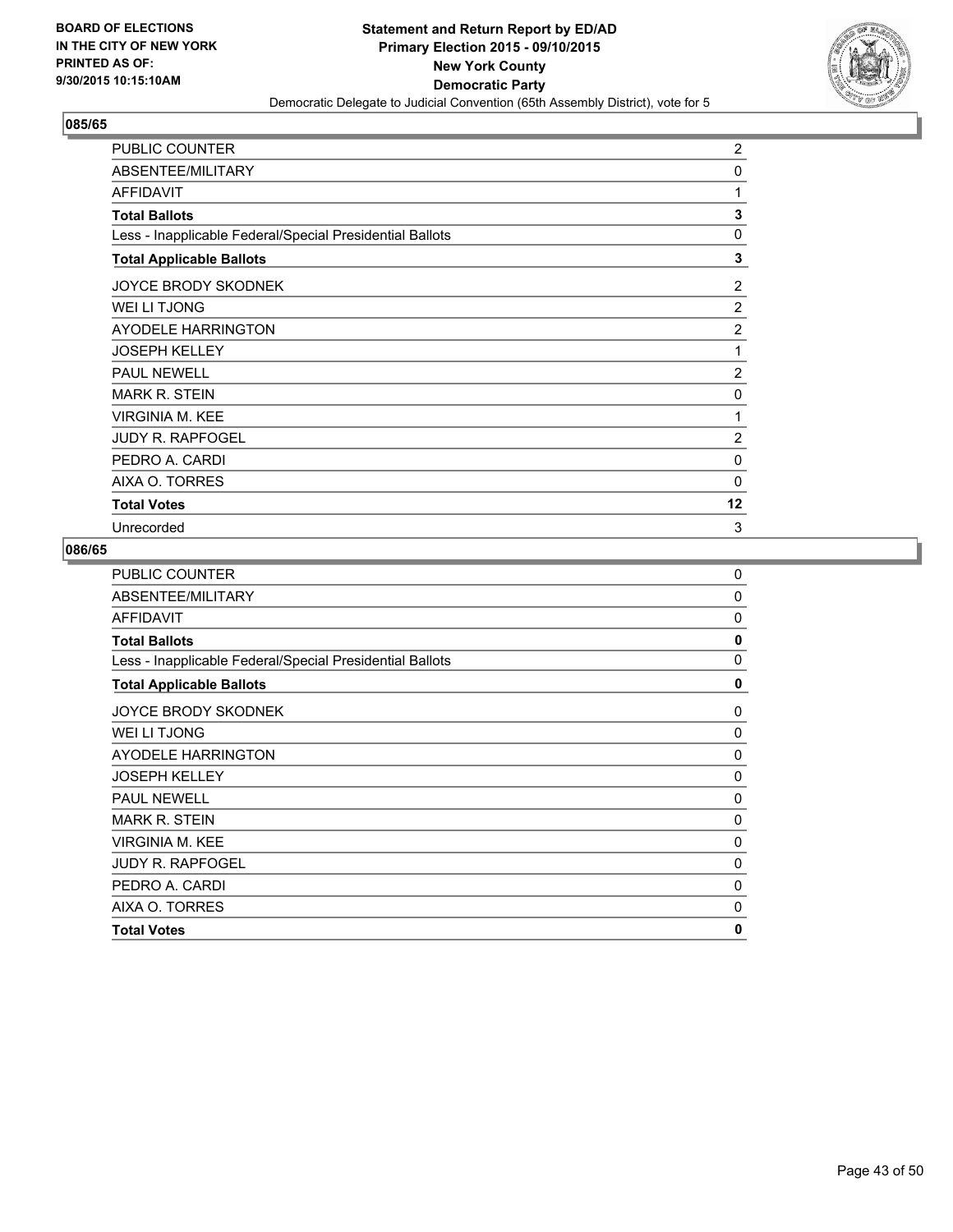

| PUBLIC COUNTER                                           | 1            |
|----------------------------------------------------------|--------------|
| ABSENTEE/MILITARY                                        | 0            |
| <b>AFFIDAVIT</b>                                         | 0            |
| <b>Total Ballots</b>                                     | 1            |
| Less - Inapplicable Federal/Special Presidential Ballots | 0            |
| <b>Total Applicable Ballots</b>                          | 1            |
| <b>JOYCE BRODY SKODNEK</b>                               | 0            |
| WEI LI TJONG                                             | 0            |
| AYODELE HARRINGTON                                       | 0            |
| <b>JOSEPH KELLEY</b>                                     | 0            |
| <b>PAUL NEWELL</b>                                       | 1            |
| <b>MARK R. STEIN</b>                                     | 0            |
| <b>VIRGINIA M. KEE</b>                                   | 0            |
| <b>JUDY R. RAPFOGEL</b>                                  | 1            |
| PEDRO A. CARDI                                           | 0            |
| AIXA O. TORRES                                           | 0            |
| <b>Total Votes</b>                                       | $\mathbf{2}$ |
| Unrecorded                                               | 3            |

| <b>PUBLIC COUNTER</b>                                    | 12       |
|----------------------------------------------------------|----------|
| ABSENTEE/MILITARY                                        | $\Omega$ |
| <b>AFFIDAVIT</b>                                         | 0        |
| <b>Total Ballots</b>                                     | 12       |
| Less - Inapplicable Federal/Special Presidential Ballots | 0        |
| <b>Total Applicable Ballots</b>                          | 12       |
| <b>JOYCE BRODY SKODNEK</b>                               | 8        |
| WEI LI TJONG                                             | 7        |
| AYODELE HARRINGTON                                       | 8        |
| <b>JOSEPH KELLEY</b>                                     | 7        |
| <b>PAUL NEWELL</b>                                       | 6        |
| <b>MARK R. STEIN</b>                                     | 5        |
| <b>VIRGINIA M. KEE</b>                                   | 6        |
| <b>JUDY R. RAPFOGEL</b>                                  | 5        |
| PEDRO A. CARDI                                           | 4        |
| AIXA O. TORRES                                           | 4        |
| <b>Total Votes</b>                                       | 60       |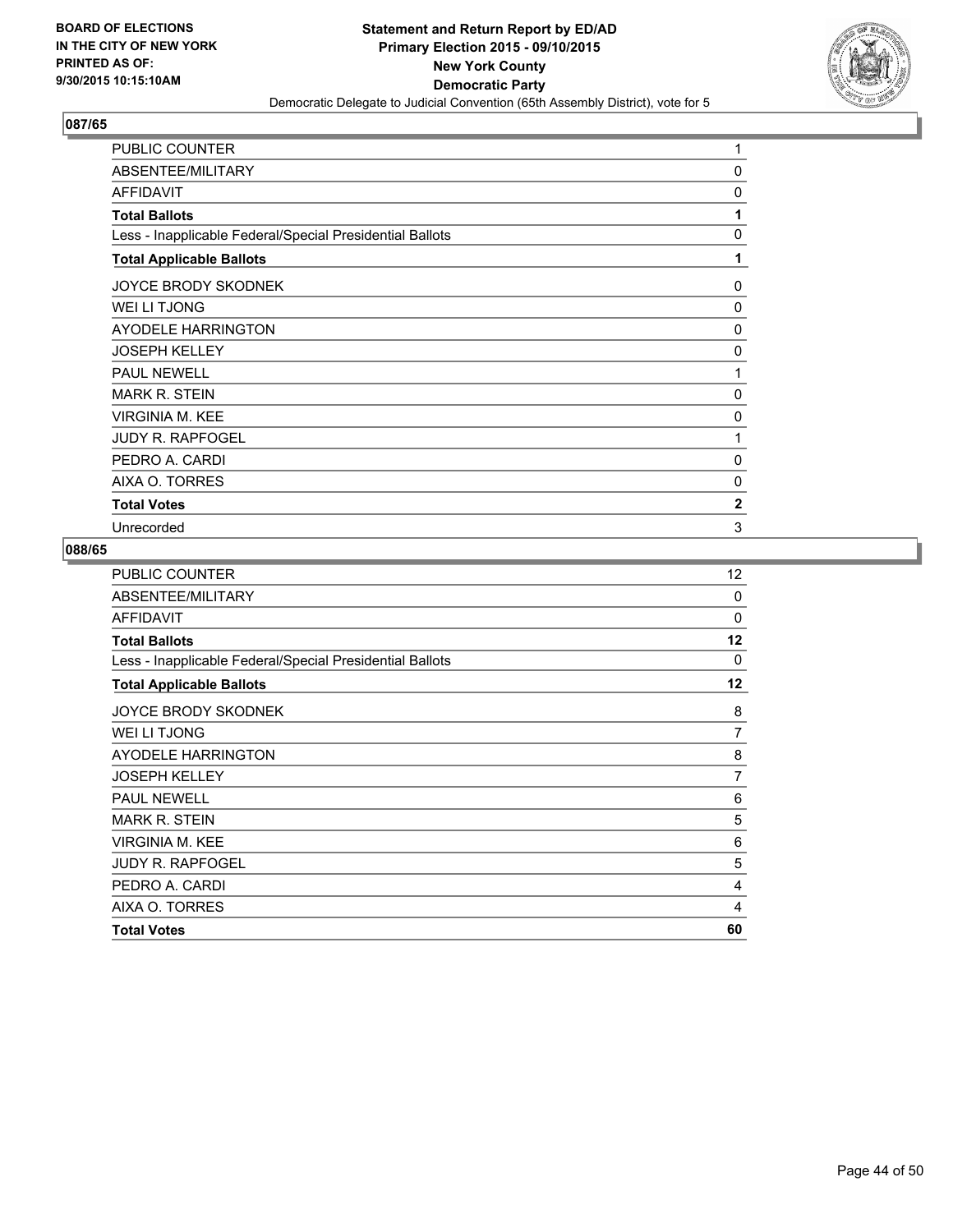

| <b>PUBLIC COUNTER</b>                                    | 1        |
|----------------------------------------------------------|----------|
| ABSENTEE/MILITARY                                        | 0        |
| <b>AFFIDAVIT</b>                                         | 0        |
| <b>Total Ballots</b>                                     | 1        |
| Less - Inapplicable Federal/Special Presidential Ballots | 0        |
| <b>Total Applicable Ballots</b>                          | 1        |
| JOYCE BRODY SKODNEK                                      | 0        |
| WEI LI TJONG                                             | 0        |
| AYODELE HARRINGTON                                       | $\Omega$ |
| <b>JOSEPH KELLEY</b>                                     | 0        |
| <b>PAUL NEWELL</b>                                       | 0        |
| <b>MARK R. STEIN</b>                                     | 1        |
| VIRGINIA M. KEE                                          | 1        |
| <b>JUDY R. RAPFOGEL</b>                                  | 1        |
| PEDRO A. CARDI                                           | 1        |
| AIXA O. TORRES                                           | 1        |
| <b>Total Votes</b>                                       | 5        |

| PUBLIC COUNTER                                           | 10             |
|----------------------------------------------------------|----------------|
| ABSENTEE/MILITARY                                        | 0              |
| <b>AFFIDAVIT</b>                                         | 1              |
| <b>Total Ballots</b>                                     | 11             |
| Less - Inapplicable Federal/Special Presidential Ballots | 0              |
| <b>Total Applicable Ballots</b>                          | 11             |
| JOYCE BRODY SKODNEK                                      | 3              |
| <b>WEI LI TJONG</b>                                      | 4              |
| AYODELE HARRINGTON                                       | $\overline{2}$ |
| <b>JOSEPH KELLEY</b>                                     | 3              |
| <b>PAUL NEWELL</b>                                       | 2              |
| <b>MARK R. STEIN</b>                                     | $\overline{7}$ |
| <b>VIRGINIA M. KEE</b>                                   | 8              |
| JUDY R. RAPFOGEL                                         | 9              |
| PEDRO A. CARDI                                           | 9              |
| AIXA O. TORRES                                           | 8              |
| <b>Total Votes</b>                                       | 55             |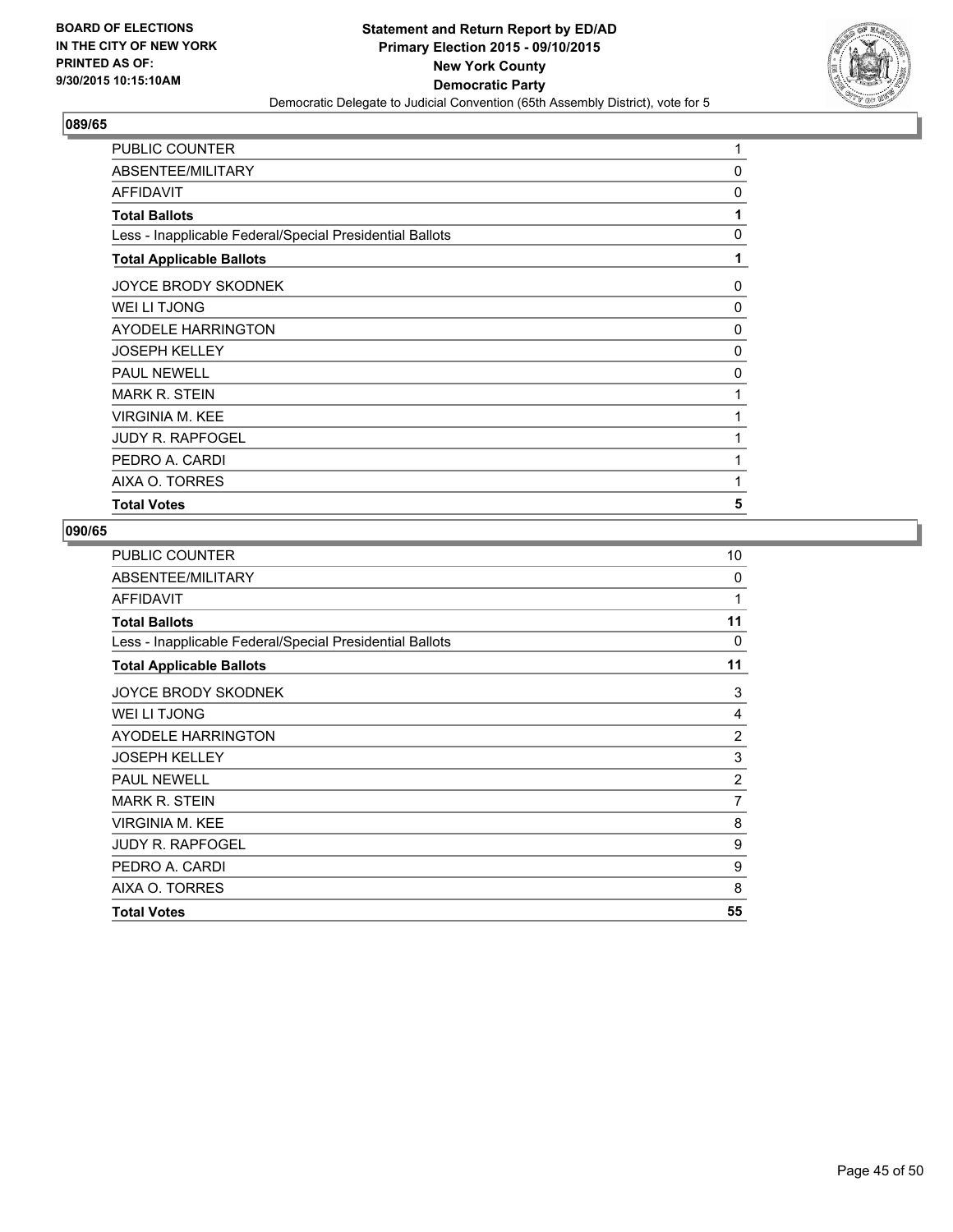

| <b>PUBLIC COUNTER</b>                                    | 3              |
|----------------------------------------------------------|----------------|
| ABSENTEE/MILITARY                                        | 0              |
| <b>AFFIDAVIT</b>                                         | 0              |
| <b>Total Ballots</b>                                     | 3              |
| Less - Inapplicable Federal/Special Presidential Ballots | 0              |
| <b>Total Applicable Ballots</b>                          | 3              |
| JOYCE BRODY SKODNEK                                      | 2              |
| WEI LI TJONG                                             | $\overline{2}$ |
| AYODELE HARRINGTON                                       | 3              |
| <b>JOSEPH KELLEY</b>                                     | 3              |
| <b>PAUL NEWELL</b>                                       | $\overline{c}$ |
| <b>MARK R. STEIN</b>                                     | 1              |
| <b>VIRGINIA M. KEE</b>                                   | 0              |
| <b>JUDY R. RAPFOGEL</b>                                  | 0              |
| PEDRO A. CARDI                                           | 1              |
| AIXA O. TORRES                                           | 1              |
| <b>Total Votes</b>                                       | 15             |

| <b>PUBLIC COUNTER</b>                                    | 7              |
|----------------------------------------------------------|----------------|
| ABSENTEE/MILITARY                                        | 0              |
| <b>AFFIDAVIT</b>                                         | 0              |
| <b>Total Ballots</b>                                     | $\overline{7}$ |
| Less - Inapplicable Federal/Special Presidential Ballots | $\Omega$       |
| <b>Total Applicable Ballots</b>                          | 7              |
| <b>JOYCE BRODY SKODNEK</b>                               | 6              |
| WEI LI TJONG                                             | 5              |
| AYODELE HARRINGTON                                       | 5              |
| <b>JOSEPH KELLEY</b>                                     | 5              |
| <b>PAUL NEWELL</b>                                       | 5              |
| <b>MARK R. STEIN</b>                                     | 1              |
| VIRGINIA M. KEE                                          | 1              |
| <b>JUDY R. RAPFOGEL</b>                                  | $\overline{2}$ |
| PEDRO A. CARDI                                           | 1              |
| AIXA O. TORRES                                           | 1              |
| <b>Total Votes</b>                                       | 32             |
| Unrecorded                                               | 3              |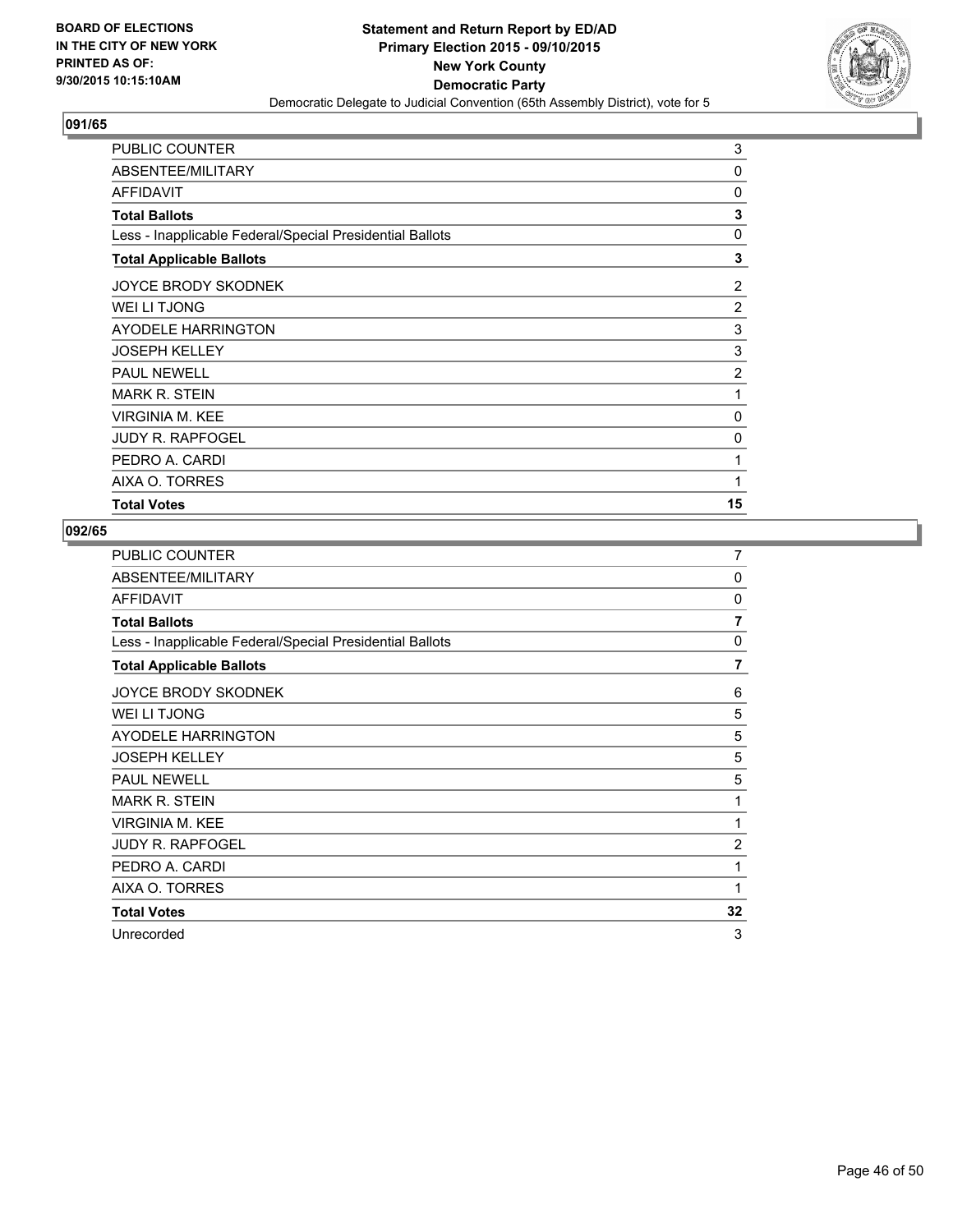

| <b>PUBLIC COUNTER</b>                                    | $\overline{2}$ |
|----------------------------------------------------------|----------------|
| ABSENTEE/MILITARY                                        | 0              |
| <b>AFFIDAVIT</b>                                         | 0              |
| <b>Total Ballots</b>                                     | $\mathbf{2}$   |
| Less - Inapplicable Federal/Special Presidential Ballots | 0              |
| <b>Total Applicable Ballots</b>                          | $\mathbf{2}$   |
| JOYCE BRODY SKODNEK                                      | 2              |
| WEI LI TJONG                                             | $\overline{2}$ |
| AYODELE HARRINGTON                                       | $\overline{2}$ |
| <b>JOSEPH KELLEY</b>                                     | $\overline{2}$ |
| <b>PAUL NEWELL</b>                                       | $\overline{2}$ |
| <b>MARK R. STEIN</b>                                     | 0              |
| <b>VIRGINIA M. KEE</b>                                   | 0              |
| <b>JUDY R. RAPFOGEL</b>                                  | 0              |
| PEDRO A. CARDI                                           | 0              |
| AIXA O. TORRES                                           | $\Omega$       |
| <b>Total Votes</b>                                       | 10             |

| <b>PUBLIC COUNTER</b>                                    | 0        |
|----------------------------------------------------------|----------|
| ABSENTEE/MILITARY                                        | 0        |
| <b>AFFIDAVIT</b>                                         | 0        |
| <b>Total Ballots</b>                                     | 0        |
| Less - Inapplicable Federal/Special Presidential Ballots | $\Omega$ |
| <b>Total Applicable Ballots</b>                          | 0        |
| JOYCE BRODY SKODNEK                                      | 0        |
| <b>WEI LI TJONG</b>                                      | 0        |
| AYODELE HARRINGTON                                       | $\Omega$ |
| <b>JOSEPH KELLEY</b>                                     | 0        |
| <b>PAUL NEWELL</b>                                       | 0        |
| <b>MARK R. STEIN</b>                                     | 0        |
| <b>VIRGINIA M. KEE</b>                                   | 0        |
| <b>JUDY R. RAPFOGEL</b>                                  | 0        |
| PEDRO A. CARDI                                           | 0        |
| AIXA O. TORRES                                           | 0        |
| <b>Total Votes</b>                                       | 0        |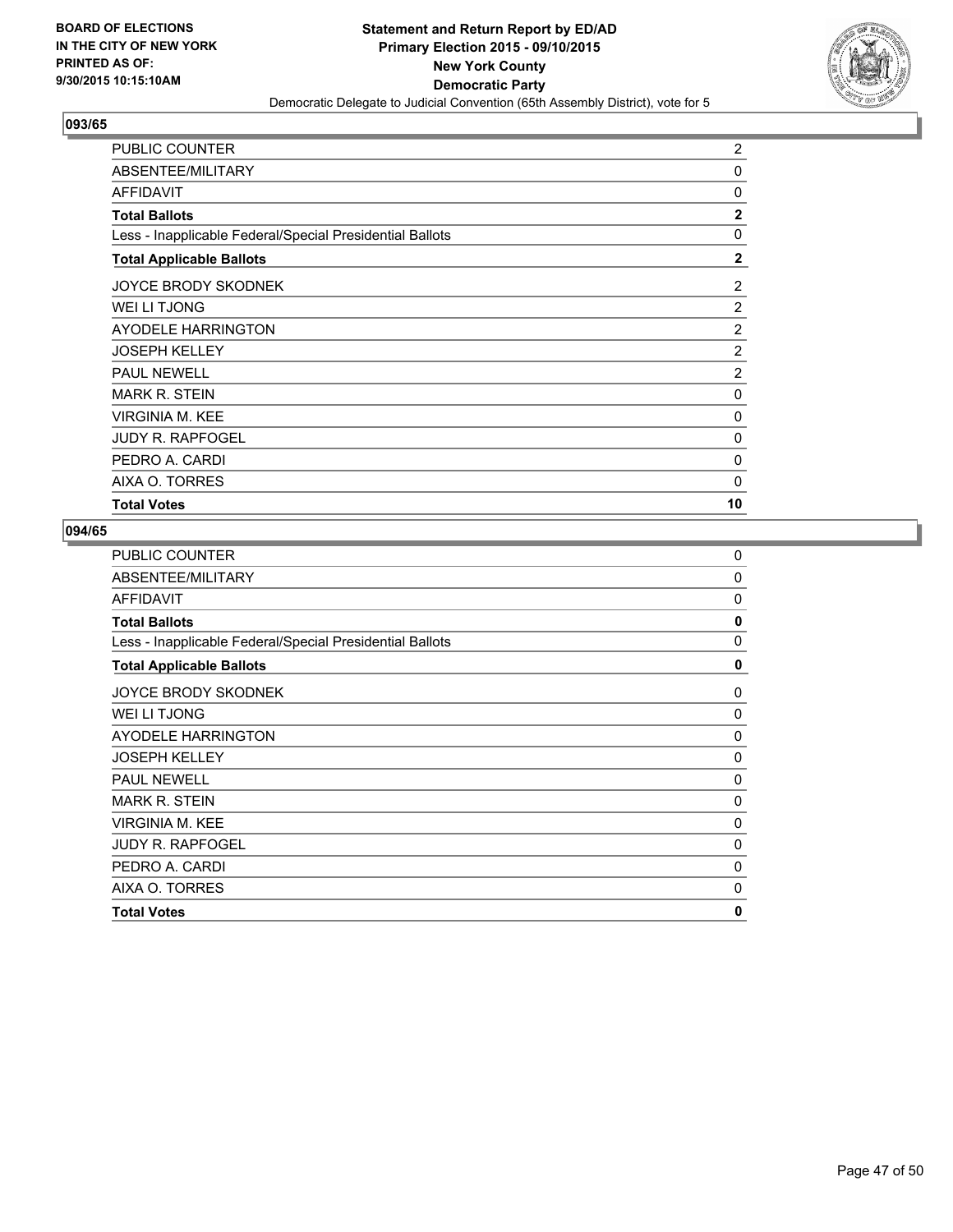

| <b>PUBLIC COUNTER</b>                                    | 0           |
|----------------------------------------------------------|-------------|
| ABSENTEE/MILITARY                                        | $\mathbf 0$ |
| <b>AFFIDAVIT</b>                                         | 0           |
| <b>Total Ballots</b>                                     | 0           |
| Less - Inapplicable Federal/Special Presidential Ballots | 0           |
| <b>Total Applicable Ballots</b>                          | 0           |
| JOYCE BRODY SKODNEK                                      | 0           |
| WEI LI TJONG                                             | 0           |
| AYODELE HARRINGTON                                       | 0           |
| <b>JOSEPH KELLEY</b>                                     | 0           |
| <b>PAUL NEWELL</b>                                       | 0           |
| <b>MARK R. STEIN</b>                                     | 0           |
| <b>VIRGINIA M. KEE</b>                                   | 0           |
| <b>JUDY R. RAPFOGEL</b>                                  | 0           |
| PEDRO A. CARDI                                           | 0           |
| AIXA O. TORRES                                           | 0           |
| <b>Total Votes</b>                                       | 0           |

| <b>PUBLIC COUNTER</b>                                    | 0        |
|----------------------------------------------------------|----------|
| ABSENTEE/MILITARY                                        | 0        |
| <b>AFFIDAVIT</b>                                         | 0        |
| <b>Total Ballots</b>                                     | 0        |
| Less - Inapplicable Federal/Special Presidential Ballots | $\Omega$ |
| <b>Total Applicable Ballots</b>                          | 0        |
| JOYCE BRODY SKODNEK                                      | 0        |
| <b>WEI LI TJONG</b>                                      | 0        |
| AYODELE HARRINGTON                                       | $\Omega$ |
| <b>JOSEPH KELLEY</b>                                     | 0        |
| <b>PAUL NEWELL</b>                                       | 0        |
| <b>MARK R. STEIN</b>                                     | 0        |
| <b>VIRGINIA M. KEE</b>                                   | 0        |
| <b>JUDY R. RAPFOGEL</b>                                  | 0        |
| PEDRO A. CARDI                                           | 0        |
| AIXA O. TORRES                                           | 0        |
| <b>Total Votes</b>                                       | 0        |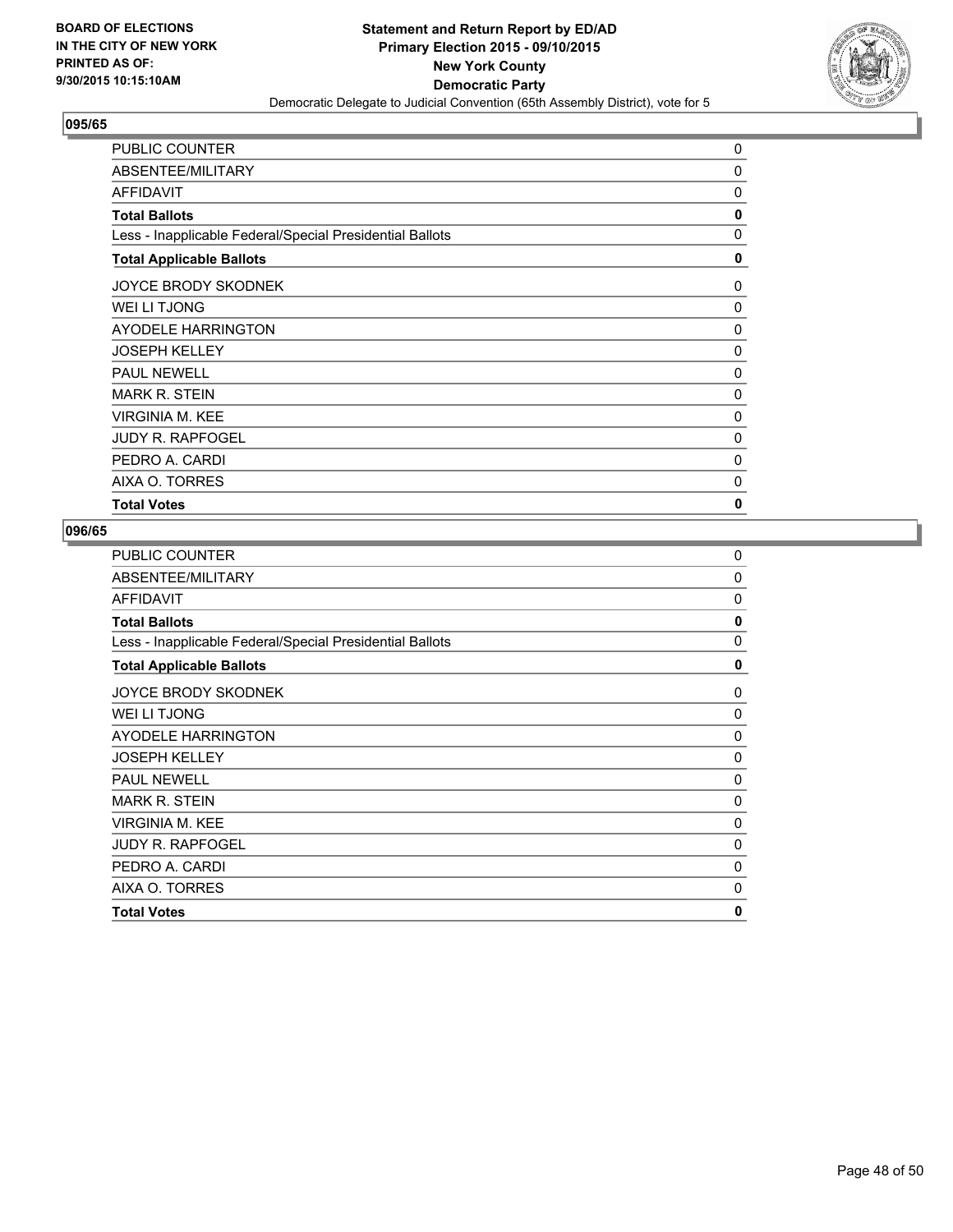

| <b>PUBLIC COUNTER</b>                                    | 0           |
|----------------------------------------------------------|-------------|
| ABSENTEE/MILITARY                                        | $\mathbf 0$ |
| <b>AFFIDAVIT</b>                                         | 0           |
| <b>Total Ballots</b>                                     | 0           |
| Less - Inapplicable Federal/Special Presidential Ballots | 0           |
| <b>Total Applicable Ballots</b>                          | 0           |
| JOYCE BRODY SKODNEK                                      | 0           |
| WEI LI TJONG                                             | 0           |
| AYODELE HARRINGTON                                       | 0           |
| <b>JOSEPH KELLEY</b>                                     | 0           |
| <b>PAUL NEWELL</b>                                       | 0           |
| <b>MARK R. STEIN</b>                                     | 0           |
| <b>VIRGINIA M. KEE</b>                                   | 0           |
| <b>JUDY R. RAPFOGEL</b>                                  | 0           |
| PEDRO A. CARDI                                           | 0           |
| AIXA O. TORRES                                           | 0           |
| <b>Total Votes</b>                                       | 0           |

| <b>PUBLIC COUNTER</b>                                    | 0        |
|----------------------------------------------------------|----------|
| ABSENTEE/MILITARY                                        | 0        |
| <b>AFFIDAVIT</b>                                         | 0        |
| <b>Total Ballots</b>                                     | 0        |
| Less - Inapplicable Federal/Special Presidential Ballots | $\Omega$ |
| <b>Total Applicable Ballots</b>                          | 0        |
| JOYCE BRODY SKODNEK                                      | 0        |
| <b>WEI LI TJONG</b>                                      | 0        |
| AYODELE HARRINGTON                                       | $\Omega$ |
| <b>JOSEPH KELLEY</b>                                     | 0        |
| <b>PAUL NEWELL</b>                                       | 0        |
| <b>MARK R. STEIN</b>                                     | 0        |
| <b>VIRGINIA M. KEE</b>                                   | 0        |
| <b>JUDY R. RAPFOGEL</b>                                  | 0        |
| PEDRO A. CARDI                                           | 0        |
| AIXA O. TORRES                                           | 0        |
| <b>Total Votes</b>                                       | 0        |